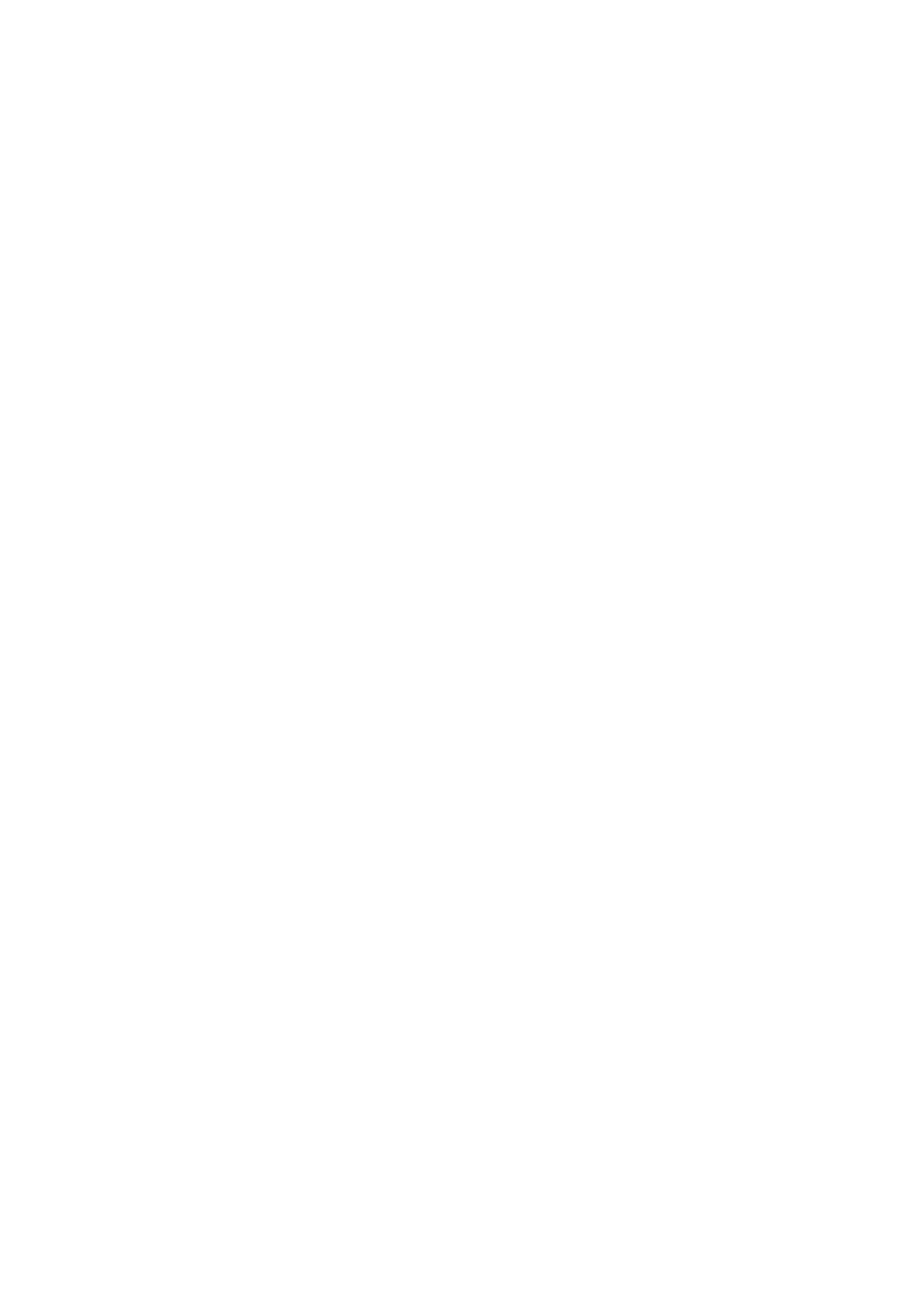**EUROPEAN UNIVERSITY INSTITUTE, FLORENCE ROBERT SCHUMAN CENTRE FOR ADVANCED STUDIES**

# **(In)tolerance and recognition of difference in Swedish schools. The cases of Islamic denominational schools and practices of veiling**

**FREDRIK HERTZBERG**

## **WP3: National Case Studies of Challenges to Tolerance in School Life**

**D3.1 Final Country Reports on Concepts and Practices of Tolerance Addressing Cultural Diversity in Schools**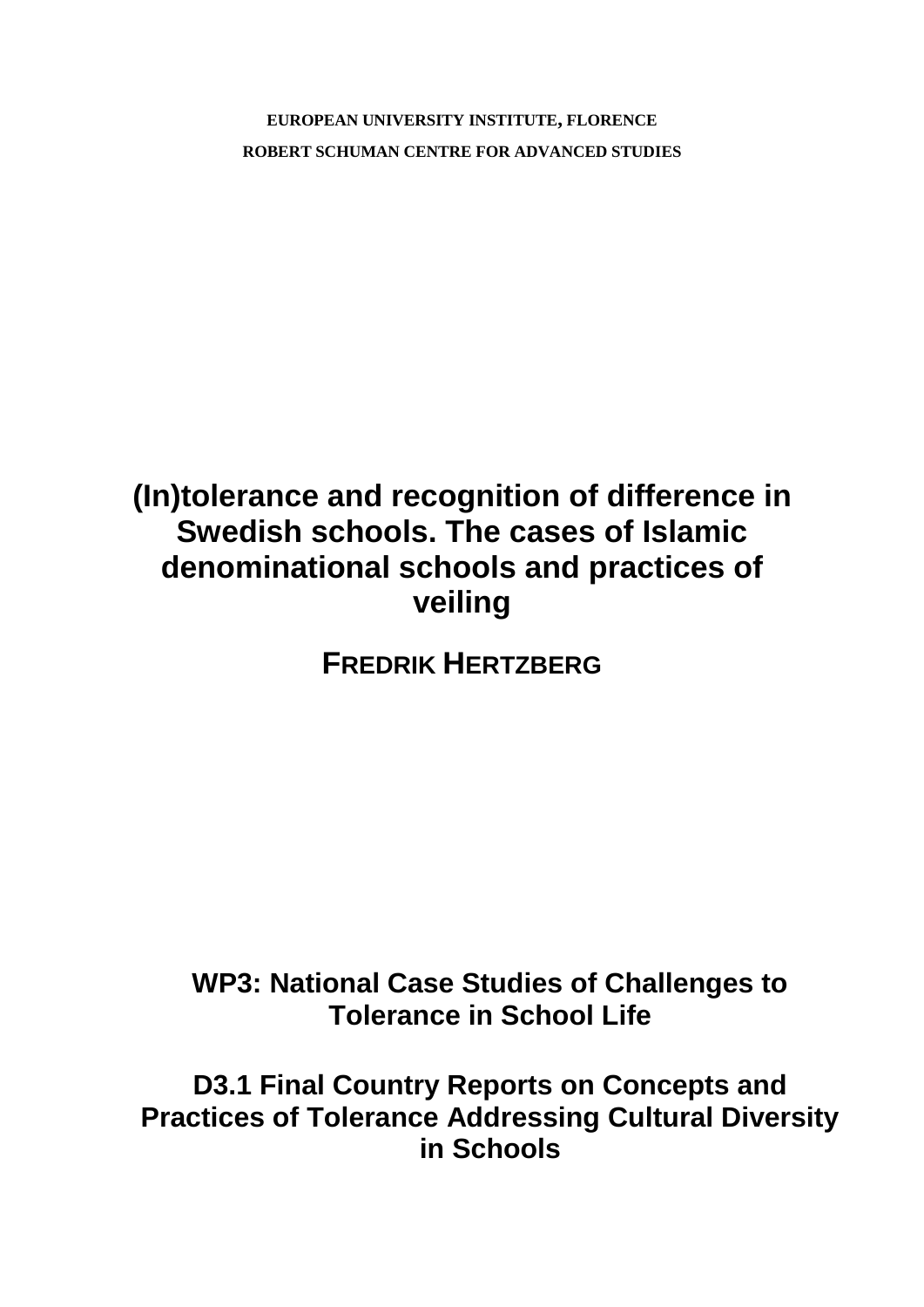#### © 2011 Fredrik Hertzberg

This text may be downloaded only for personal research purposes. Additional reproduction for other purposes, whether in hard copies or electronically, requires the consent of the author(s), editor(s). If cited or quoted, reference should be made to the full name of the author(s), editor(s), the title, the research project, the year and the publisher.

> Published by the European University Institute Robert Schuman Centre for Advanced Studies Via dei Roccettini 9 50014 San Domenico di Fiesole - Italy

### **ACCEPT PLURALISM Research Project, Tolerance, Pluralism and Social Cohesion: Responding to the Challenges of the 21st Century in Europe**  European Commission, DG Research Seventh Framework Programme Social Sciences and Humanities grant agreement no. 243837

[www.accept-pluralism.eu](http://www.accept-pluralism.eu/) [www.eui.eu/RSCAS/](http://www.eui.eu/RSCAS/)

Available from the EUI institutional repository CADMUS cadmus.eui.eu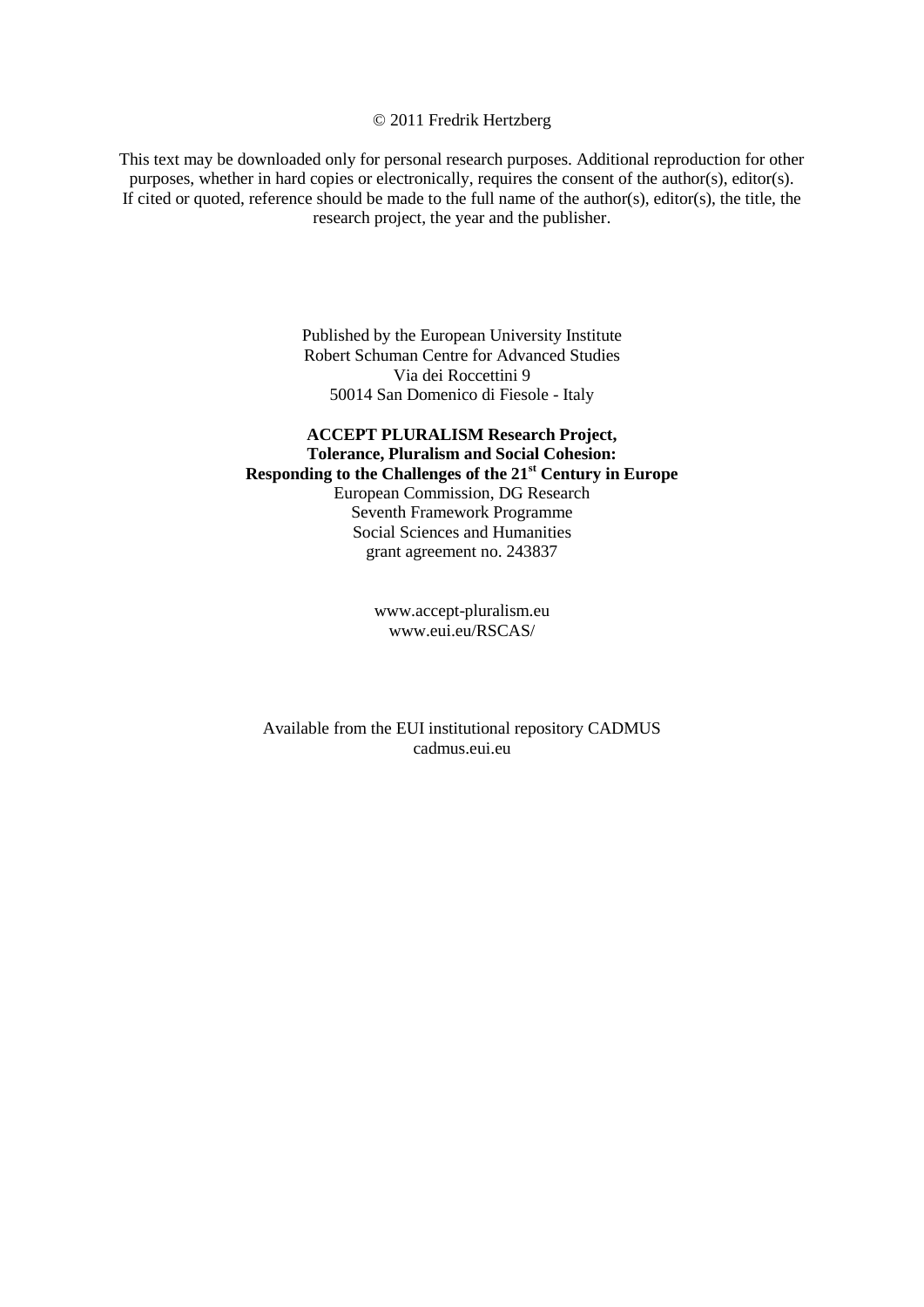#### **Tolerance, Pluralism and Social Cohesion: Responding to the Challenges of the 21st Century in Europe (ACCEPT PLURALISM)**

**ACCEPT PLURALISM** is a Research Project, funded by the European Commission under the Seventh Framework Program. The project investigates whether European societies have become more or less tolerant during the past 20 years. In particular, the project aims to clarify: (a) how is tolerance defined conceptually, (b) how it is codified in norms, institutional arrangements, public policies and social practices, (c) how tolerance can be measured (whose tolerance, who is tolerated, and what if degrees of tolerance vary with reference to different minority groups). The ACCEPT PLURALISM consortium conducts original empirical research on key issues in school life and in politics that thematise different understandings and practices of tolerance. Bringing together empirical and theoretical findings, ACCEPT PLURALISM generates a State of the Art Report on Tolerance and Cultural Diversity in Europe, a Handbook on Ideas of Tolerance and Cultural Diversity in Europe, a Tolerance Indicators' Toolkit where qualitative and quantitative indicators may be used to score each country's performance on tolerating cultural diversity, and several academic publications (books, journal articles) on Tolerance, Pluralism and Cultural Diversity in Europe. The ACCEPT PLULARISM consortium is formed by 18 partner institutions covering 15 EU countries. The project is hosted by the Robert Schuman Centre for Advanced Studies and co-ordinated by Prof. Anna Triandafyllidou.

The EUI, the RSCAS and the European Commission are not responsible for the opinion expressed by the author(s).

The Department of Education at Stockholm University is the largest department of education in Sweden. The department has a long tradition of research and teaching in fields such as disability studies, intercultural education and gender studies and has extensive cooperation with neighboring department at the university such as CEIFO (Centre for migration studies), Department of Politics and the Centre for Gender Studies.

Fredrik Hertzberg is senior lecturer at the Department of Education at Stockholm University. He has a PhD in Ethnology from Stockholm University. He was preciously active as researcher at the National institute of Working Life in Stockholm. His research interests include social identities and social categorizations, the politics of multiculturalism in education, school-to work transition and processes of ethnical and racial exclusion.

#### **Contact details:**

Fredrik Hertzberg, Department of Education, Stockholm University, 10691 Stockholm, Sweden Fax: 0046(0)8 158354 E-mail: fredrik.hertzberg@edu.su.se

For more information on the Socio EconomicFor more information on the Socio Economic Sciences and Humanities Programme in FP7 see: [http://ec.europa.eu/research/social-sciences/index\\_en.htm](http://ec.europa.eu/research/social-sciences/index_en.htm) [http://cordis.europa.eu/fp7/cooperation/socio-economic\\_en.html](http://cordis.europa.eu/fp7/cooperation/socio-economic_en.html)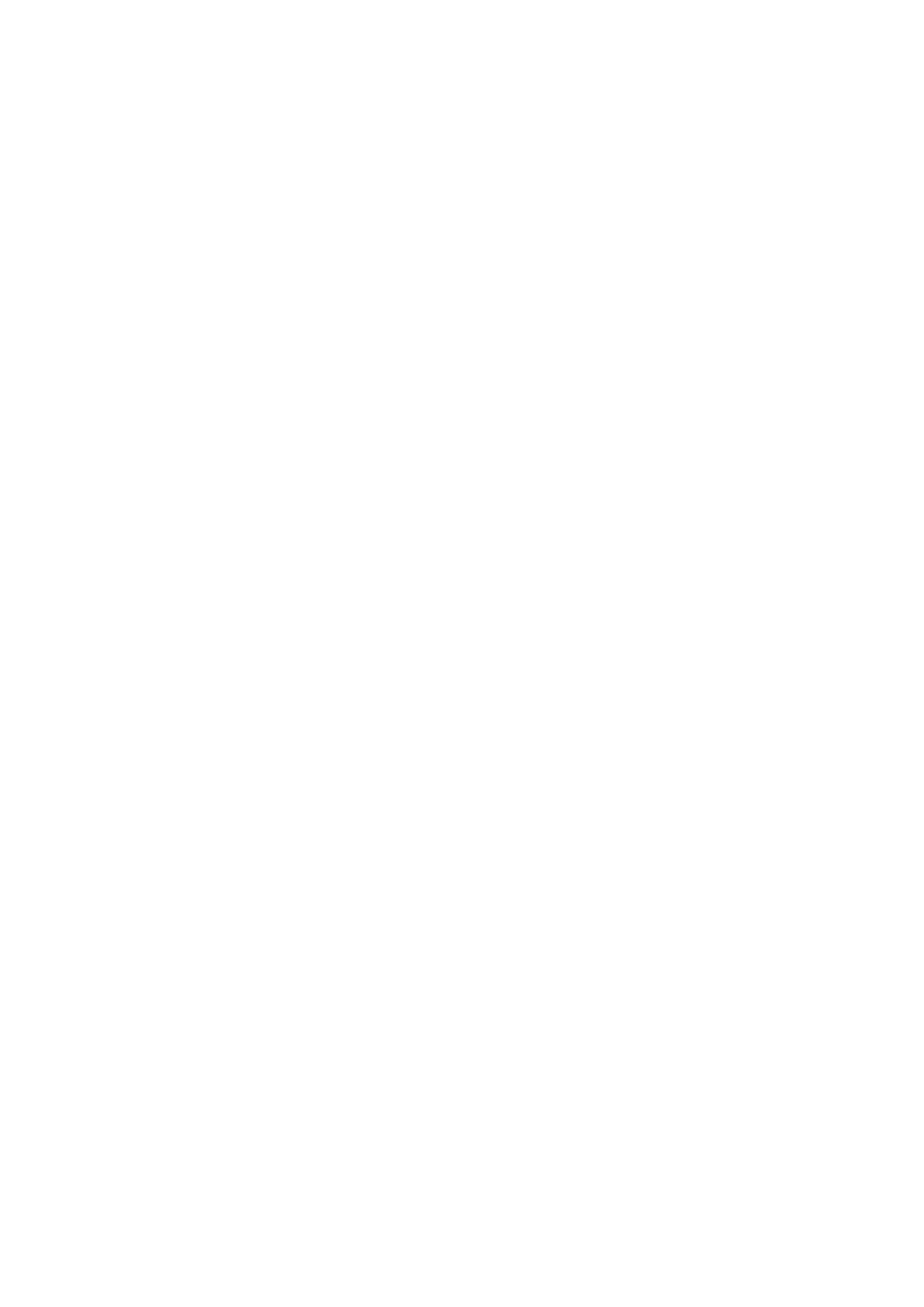## **Table of Contents**

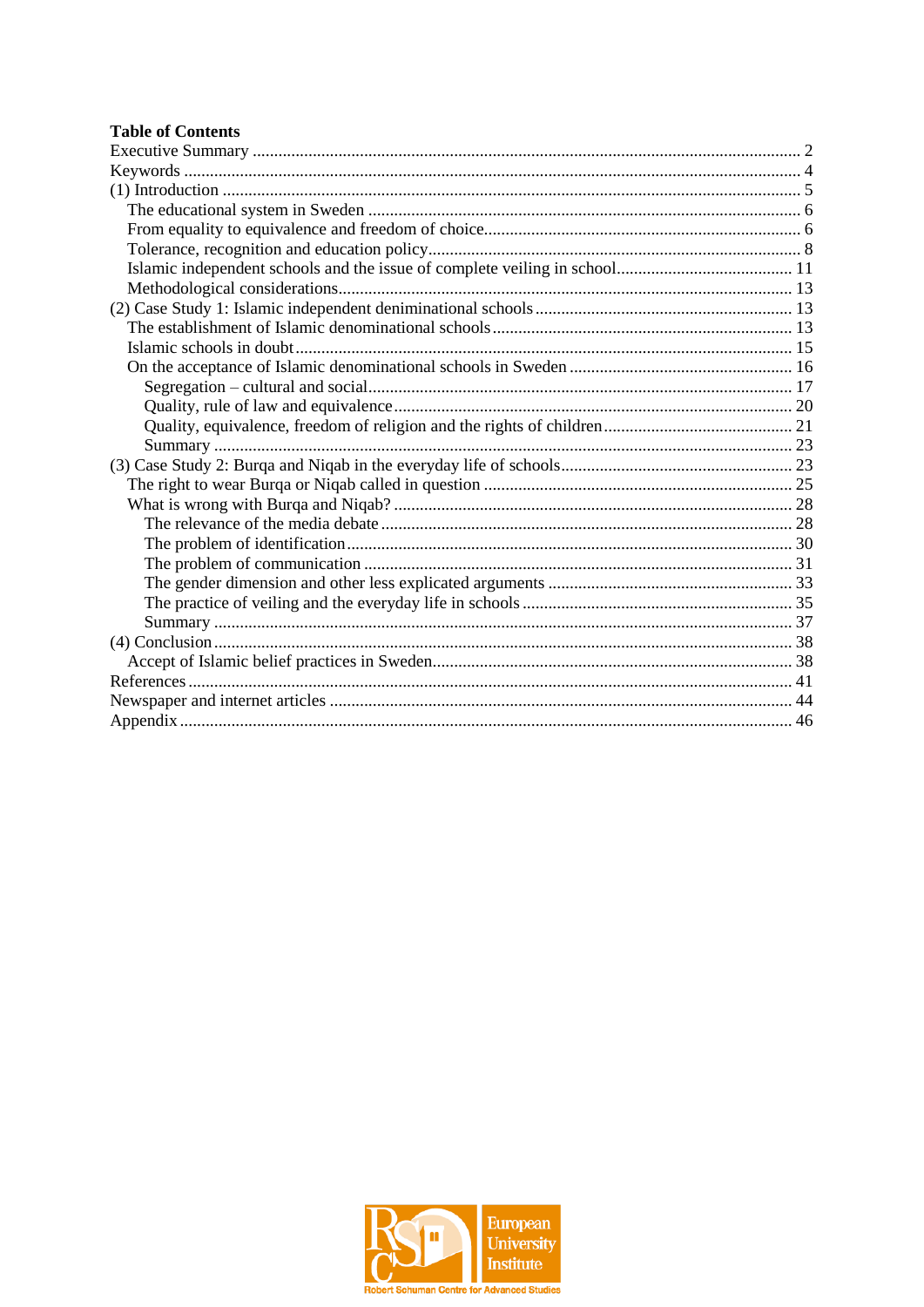#### <span id="page-7-0"></span>**Executive Summary**

The aim of this report is to describe and analyze the embodiment of acceptance and recognition in discourses and practices which address cultural diversity in the Swedish educational system. In order to fulfil this general aim, we study how different categories of practitioners in the Swedish school system, such as teachers, headmasters and union representatives, and other stakeholders, such as civil servants, and representatives of political parties and the civil society, discuss and relate to the claims of recognition put forth by Muslim practitioners and/or policy measures designed to reach the fulfilment of those claims. Two cases are studied: the establishment of Muslim independent schools and the claims to dress veiled in public schools, out forth by Muslim youth.

The cases are selected with consideration to a number of circumstances. First, the faith and belief practices of Muslim migrants have been debated on a large scale in Swedish media during the last decade, as in many other West European and North American countries. It is quite common that these practices has been put under scrutiny, and subjected to extensive critique. The attention paid to Muslim belief practices and institutions has also reached Muslim denominational schools and the practice of Burqa and Niqab. The establishment of denominational schools during the last two decades, whether Islamic or not, has also received a lot of attention, in mainstream media as well as in debates on education policy. For instance, a number of political parties have voiced demands to keep down the number of Islamic denominational schools.

Second, Muslim migrants has, according to a number of studies, been subjected to direct and indirect discrimination. Whether this discrimination primarily is religious to its nature, or ethnic, and hence targeting their ethnic identity, is not always concluded, but the extensive negative attention mentioned above suggests that the scope of religiously motivated discrimination is either predominant or on the rise. The enactment of Muslim belief practices is not infrequently obstructed. For example, the construction of Mosques does seldom take place in silence; frequent and high-pitched voices of rejection and disapproval are common, and when the buildings once are completed, the congregations receive numerous threats and insults. The opposition is evident, and two mosques have been burned down. Moreover, women wearing burqa or niqab report being harassed in public. Apart from the lack of recognition and acceptance in religious matters, the prevalence of discriminatory mechanisms might also obstruct the access to welfare services and the entry to the labour market.

This report consists of two cases studies, which relies solely on qualitative data. The main part of the empirical material consists of interviews with 13 persons – three teachers, three headmasters, two union representatives, two civil servants, one jurist, one imam and one representative of a political party. The interviews are used as a source for both cases. As additions to interviews, we have collected newspaper articles, memos from public authorities, bills introduced to the parliament, debates on commentary fields in web-edition of newspapers, et cetera. Being a minor study, it is necessary to make some reservations concerning the reliability of our material. Thus, it is difficult to determine whether or not it is possible to make generalizations from our material, thus asserting that the viewpoints found in our material are overlapping with or similar to the attitudes of other teachers, headmasters et cetera.

In sum, a number of disadvantages with the establishment of Islamic denominational schools are expressed. They are allegedly divisive, both culturally and socially, and the quality of their instructions is supposed to be inadequate, in relation to the standards explicated in the national curriculum and syllabi. If the attitudes found in this study is spread all over Sweden, it could reasonable be said that Muslim schools are met by suspicion. Still, few calls for shutting down of these schools are voiced. It seems that the Muslim denominational schools are tolerated in a literal sense: it is accepted, sometimes pragmatically, but not liked. On the other hand, it could be said that the provision of a juridical and institutional space for religious minorities to establish denominational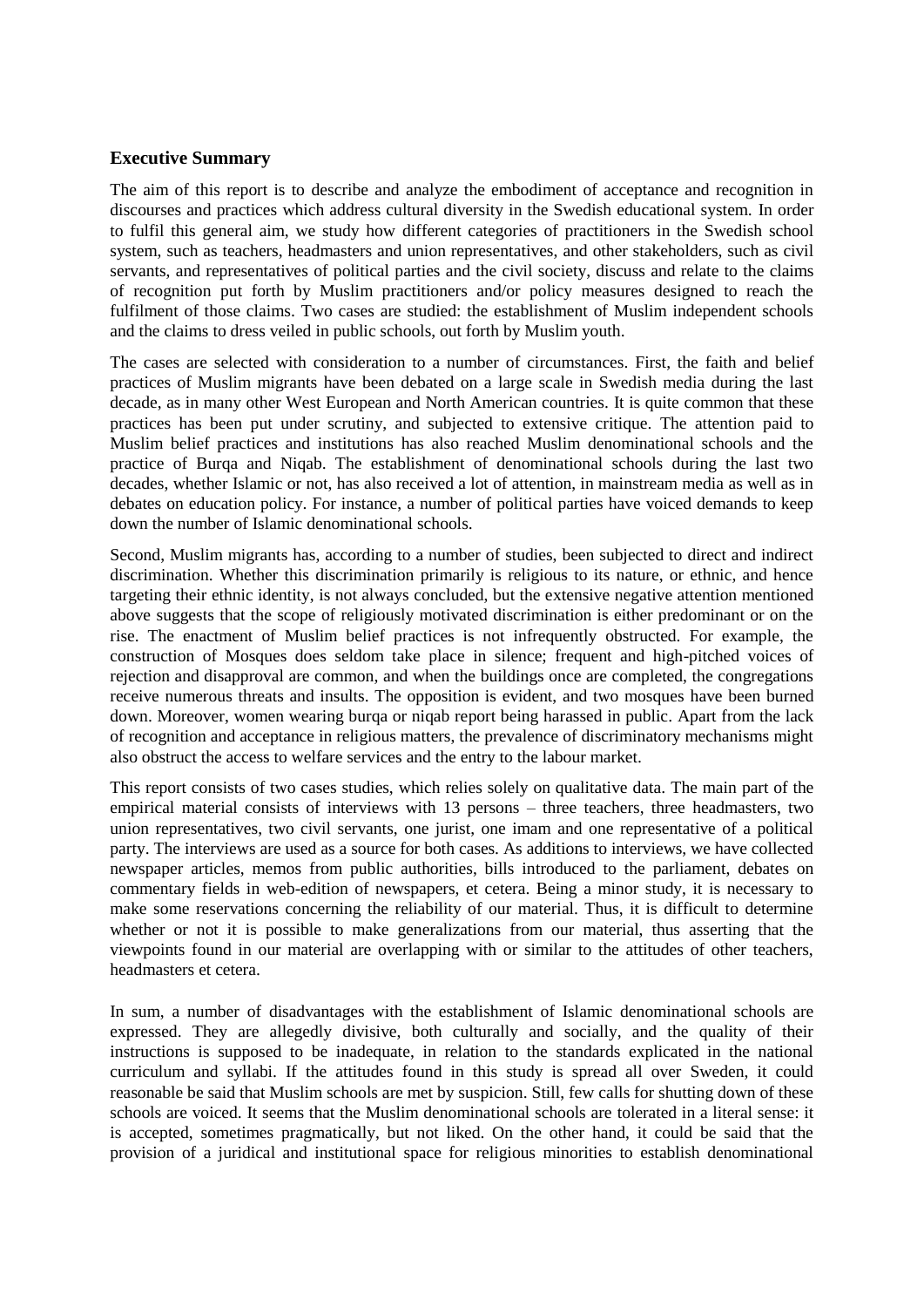schools is part of politics of recognition; i.e. an educational policy which, under auspicious circumstances might provide the means for religious minorities to receive respect as equal and gain admission as normal.

It must also be noted that the some of the objections to the existence of denominational schools implicitly and explicitly related to some central notions in Swedish educational policy. The notion of *equivalence* is a keyword in this context, and signifies on the one hand a demand for abidance by the national curriculum and syllabi, and on the other a priority of equalizing measures over freedom of choice. The equalizing and integrative objectives of the compulsory school project seem to be vital, but the quest for recognition of minority beliefs systems is circumscribed. Thus, the reproduction of "demos" is given priority over the recognition of "ethnos". As such, the notion of "equivalence" [likvärdighet] has been a keyword in Swedish educational policy since the 1980's, denoting equalizing ambitions as well as educational uniformity and compliance to steering documents.

A number of objections to the practice of wearing Burqa or Niqab are put forth by our interviewees. In contrast to the media debate, the argument of gender equality was relatively downgraded. Rather, the interviewees focused on assumed problems with identification and communication. It was said that the abovementioned veiling practices obstructed the possibility of identifying the students at school, and also rendered the communication – and hence the instructions – at school more difficult. In comparison with the question of Islamic denominational schools, the non-tolerant stance was more manifest, although few explicit calls for a prohibition were made. Moreover, a specific discursive framing of the veiling practices could be discerned. The wearing of Burqa or Niqab was associated with phenomena such as mischief and the hidden, thus casting suspicion over the practice in question.

As an instance of the everyday life, rather than an institutional arrangement, veiling practices could arguably be considered to be of less concern for educational policy than the establishment and maintenance of Islamic denominational schools. Still, the question of prohibition has gained a lot media attention during the last years, and brought the regulating dimension to the fore. And though our material contains few explicit calls for prohibition, several interviewees claimed that a teacher must see the face of the student in order to instruct and educate. And although the goal of equivalence was less relevant in this matter, the practice of veiling was questioned with reference to universal human rights, as the rights of the child. The right of the parent to exert influence in religious matter was questioned, since it could be regarded as a limitation of the freedom to choose direction to the walk of life. Thus, it seems like that the right to wear Burqa and Niqab in public schools are among the nontolerable, although few explicit calls for prohibition can be discerned. So far, the material in our report, consisting of relatively limited set of qualitative data resonates with the broader tendency discerned by Orlando Mella, Irving Palm and Kristin Bromark (2011): the resistance in Sweden against the Burqa and the Niqab is compact; almost nine Swedes out of ten find it (totally or partly) unacceptable to wear Burqa and Niqab, respectively, at school or at work (Mella *et al* 2011:30), whereas seven out of ten find it (totally or partly) unacceptable to wear Burga and Nigab at other public places.

As noted above, the stress on equivalence consists of two distinct although related arguments. On the one hand, there is a demand for abidance by the law (here: steering documents such as national curriculum and syllabi), which among other things are paid attention to because Islamic schools are suspected not to follow these steering documents accordingly. This interpretation of "equivalence" is related to an understanding of the term which has become more and more frequent since the introduction of freedom of choice and independent schools in Swedish educational policy, and the decentralized system of governance of education in Sweden (Lindensjö & Lundgren 2002). In this context, where regulation is obtained through management by objective and evaluation, and responsibilities are spread between numerous responsible organizations, the goal of equivalence is equivalent (!) to abiding by the law.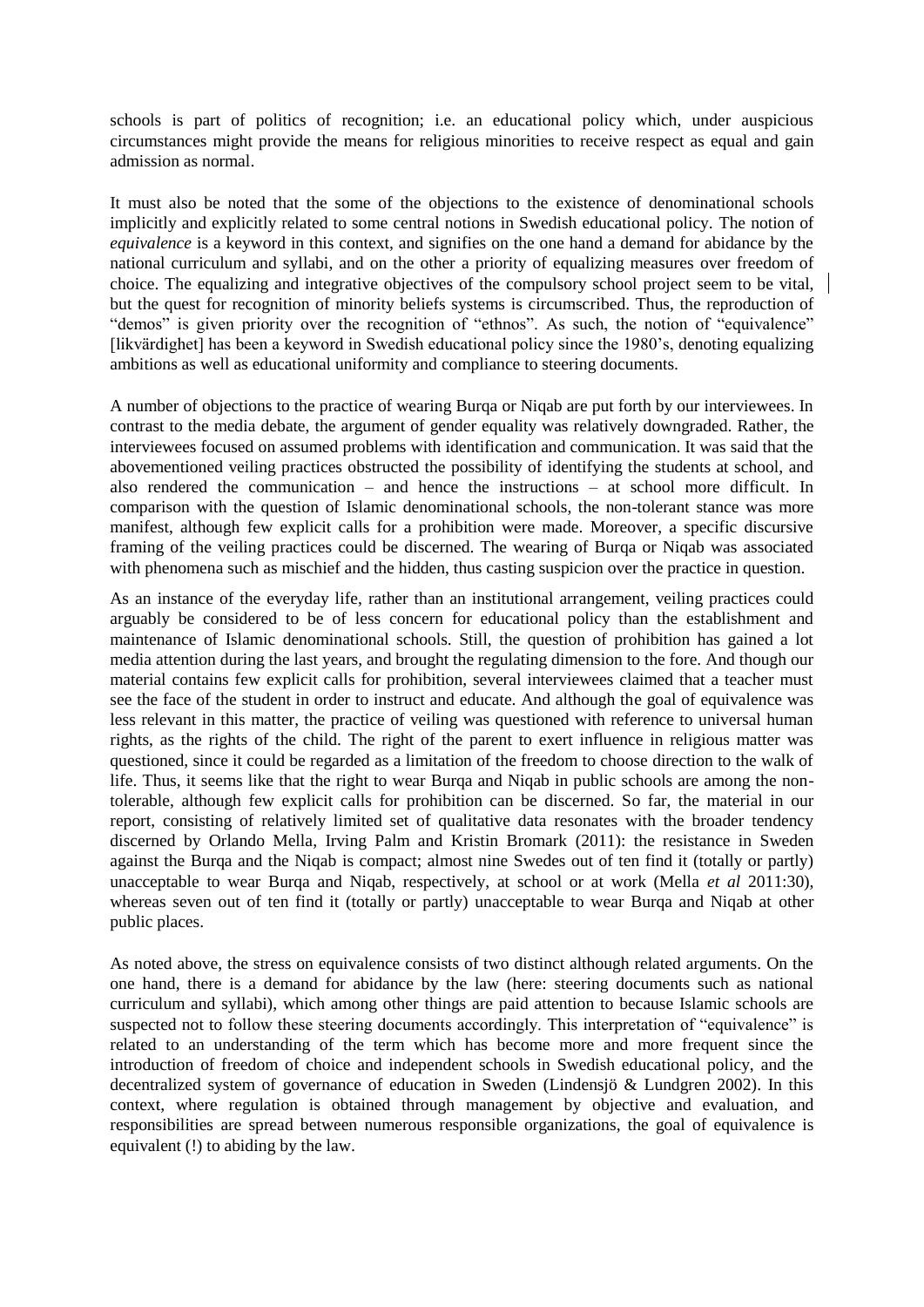On the other hand, there is wish to maintain socially integrated educational environments, in which students from different ethnicities, classes and gender meets and interacts. Thus, it seems like the equalizing and integrative objectives which were central to the compulsory school project implemented during the heyday of the Scandinavian welfare regime (Esping-Andersen 1990) seem to be "alive and kicking". But the quest for recognition of minority beliefs systems, central to the policy of multiculturalism, is circumscribed. In so far, the arguments employed here gives priority to the reproduction of "demos" over the reproduction of "ethnos". It must also be noted that the freedom of choice, an important feature in the neoliberal turn of educational policy, does not seems to be so important for the interviewees in this particular matter.

If we focus on the most elaborated objections in the report, we find arguments which 1) was presented as a response to the presumably universalist claims of freedom of religion, thus setting the professional considerations which are presented above in a more general, ethical context, and 2) focused on an ethical value of overriding importance, viz. the rights of the child. Emphasis is laid on the right of the child to "choose his own path", a wording which is used by several interviewees, which most of all seems to refer to the first paragraph in article 14 in the United Nations convention on the Rights of the Child, which aims at protecting "the right of the child to freedom of thought, conscience and religion". In the arguments of the teachers, the headmasters and the union representatives, this ethical principle makes it to possible to assert that children possess the freedom *from* the religion (as well as from other loyalties, or sets of ideas and beliefs) of their parents. Although not explicitly questioning the parents rights' to raise and guide their own children, they distinctly emphasize the autonomy of the child, and it's potential to choose something else than that which is given within the family.

The emphasis on the rights of the child is regularly explicated in a specific discursive context. The right to "choose one's own path" is contrasted to the restrictions inherent in the religiosity of the parents. Religion is regularly depicted as the repressive force, and the secular mind-set as the entity in need of protection. The possibility of secular parents putting down religious inclinations among their children is never represented. Evidently, a discursive coupling of religion with repression and secularism with liberation may be discerned in the claims for freedom from religion. It may also be noted, that the impact from parental (Islamic) faith is the only aspect of upbringing which is questioned in this context. The arguments against tolerance or recognition of Islamic belief practices in this report are not primarily based on islamophobic or orientalistic discourses, but with reference to notions of equality. The interviewees stress the *professional* aspect of their opposition against veiling practices. They dissociate themselves from standpoints put forth in media, above all those who solely focus on the gender aspect of complete veiling practices. Instead, their emphasis on the professional educator dimension entails a focus on communication and identification. These acts of discursive positioning might be seen as an effort to "maximize the intertextual gap" between their own argument and the discourse in media, which to a fair-sized extent was articulated by radical right-wing populists. This dilemma is solved by the rhetoric of equivalence, which offers a way to reject claims of recognition in tandem with the defence of values as diverse and important as social justice, the rule of law and the freedom of the individual (child). Thus, the non-tolerance of religiously motivated veiling practices could be motivated with values which is central to diverse but culturally dominant ideological universes, such as socialism and (neo-)liberalism.

#### <span id="page-9-0"></span>**Keywords**

Acceptance, toleration, recognition, Islamic denominational schools, Burqa, Niqab, veiling, educational policy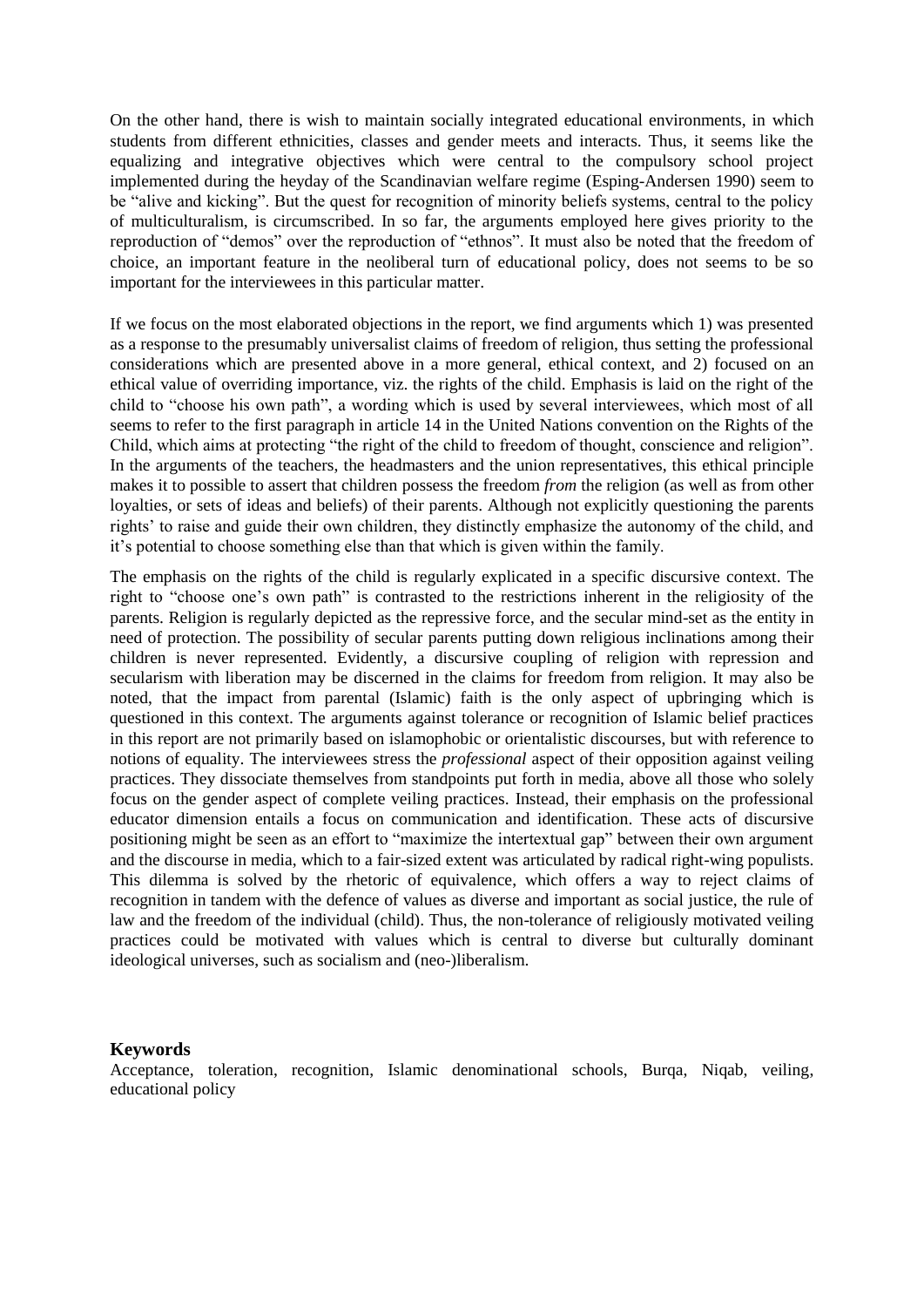### <span id="page-10-0"></span>**(1) Introduction**

The general aim of this report is to describe and analyze the embodiment of acceptance and recognition in discourses and practices which address cultural diversity in the Swedish educational system. In order to fulfil this general aim, we study how different categories of practitioners in the Swedish school system, such as teachers, headmasters and union representatives, and other stakeholders, such as civil servants, and representatives of political parties and the civil society, discuss and relate to the claims of recognition put forth by Muslim practitioners and/or policy measures designed to reach the fulfilment of those claims. Two cases are studied: the establishment of Muslim independent schools and the claims to dress veiled in public schools, put forth by Muslim youth.

The purpose of this study is threefold. First, we will describe the general attitudes among teachers, headmasters and other categories of professionals with an interest in educational matters towards the existence of Islamic denominational schools and the practice of wearing Burqa and/or Niqab in public schools. Second, we will describe which arguments that are employed in the opposition of those phenomena, and implicitly or explicitly argue for the closing-down of those schools or a prohibition of the abovementioned veiling practices. Third, we will analyze the ideological and policy-related underpinnings of those arguments. The main objectives of this study are extracted from a perspective on acceptance, tolerance and recognition compiled and developed by Jan Dobbernack and Tariq Modood (2010). To put in the phrasing of Dobbernack and Modood, we examine whether the practices of ethnic or religious minorities are not tolerated, tolerated or recognized, thus suggesting an analytical framework consisting of the categories *non-tolerance*, *toleration* and *recognition, respect as equal and admission as normal*.

Non-toleration occurs when "individuals, groups and practices who seek for or for whom/which claims of toleration are being made but to whom/which toleration is not granted, and the reasons are given in favour of or against toleration" (Dobbernack & Modood 2011: 31-32). Toleration, on the other hand, occurs when the opposite is the case – the groups, individuals and practices in question are tolerated, and the reasons for it are given in favour of or against toleration. The third category describes claims for recognition, respect as equal and admission as normal, i.e. when toleration is not enough, and other normative concepts such as equality, respect, recognition, accommodation, which focus on majority-minority relations and the reform of institutions and citizenship, are more relevant. Thus, in this report we study whether demands from ethnic or religious minorities (such as demands for the acceptance of the veiling practices Burqa and/or Niqab) or institutionalized arrangements (such as the possibility to establish Islamic denominational schools) are met by non-toleration, toleration or recognition, respect as equal and admission as normal.

It has been claimed that the category of tolerance contains an element of disapproval and objection (Brown 2006) that, though balanced out and overridden by reasons for forbearance and acceptance, may be seen to perpetuate a condescension, smear or denigration on minority groups (cf. Dobbernack & Modood 2011). Many contemporary media debates on the multiethnic condition, in Sweden and elsewhere, are centered round an implicit binary opposition between the tolerant, Western majority, and the potentially intolerant and probably Muslim minority. From this perspective, the rhetoric of tolerance "identifies tolerance and the tolerable with the West, marking nonliberal societies and practices as candidates for an intolerant barbarism that itself is signaled by the putative intolerance ruling these societies" (Brown 2006:6). In order not to reproduce this approach, some caution is needed, and it must be noted that this report primarily approaches the notion of tolerance in an empirical, sociological way: what is tolerated, what is not tolerated, and why?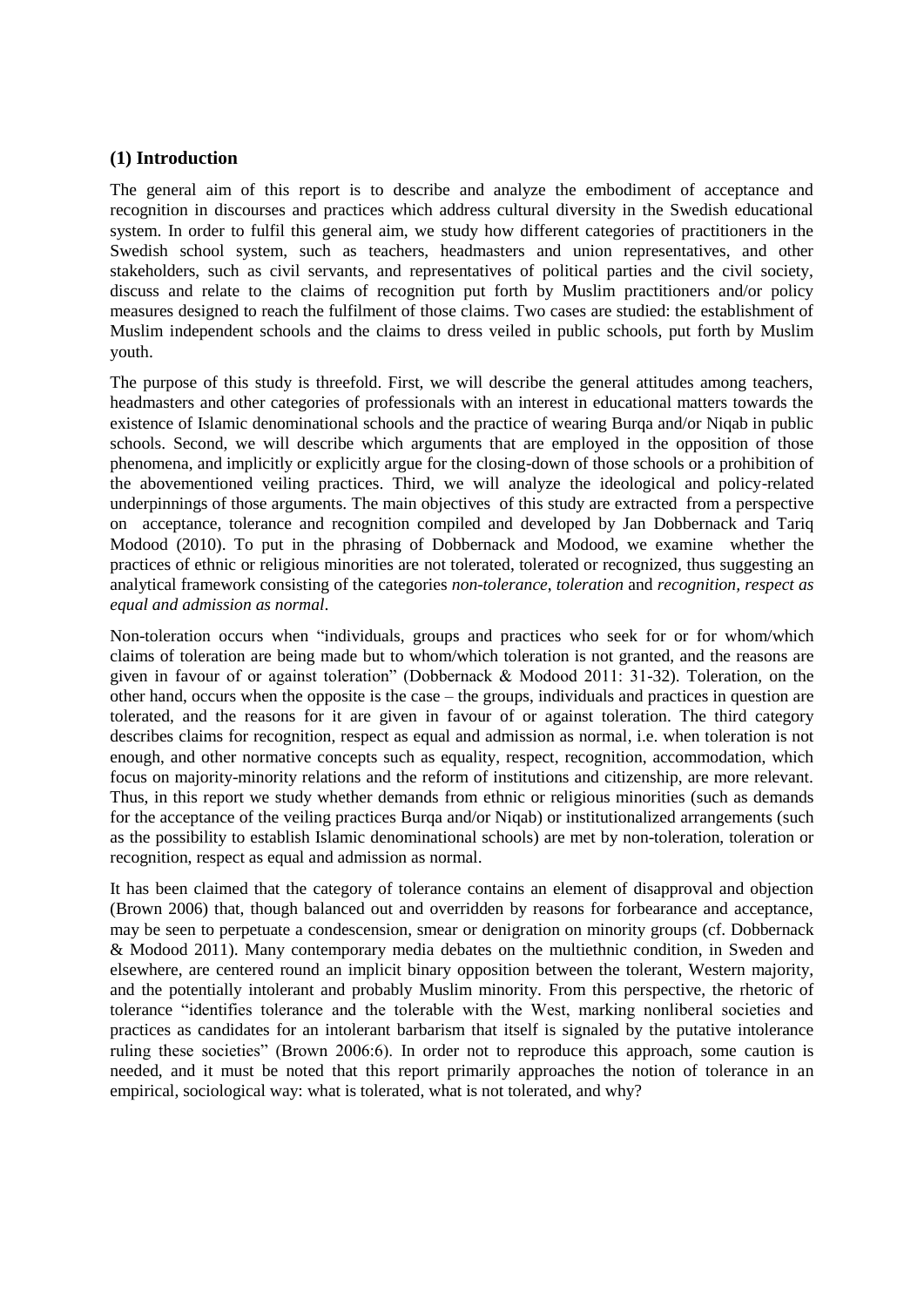#### <span id="page-11-0"></span>*The educational system in Sweden*

In Sweden, attendance at school is compulsory for all children aged 7-16, but the age when children may start school is flexible. A child can start school as a six, seven or eight-year old. Compulsory school is mandatory and free of charge. The vast majority of schools in Sweden are municipally-run, i.e. the municipality is the owner. Usually, children attend a municipal school close to their homes. However, the pupils and their parents are entitled to choose another municipal school, or a school that is run independently. The independent schools are open to all children and must have been approved by Skolverket, the Swedish National Agency for Education (SNAE). Teaching in independent schools has more or less the same objectives as those of the municipal school, but can have an orientation that differs from that of the municipal schools. The definition of an independent school is that the school is run by a private actor such as a company or an association. If the school does not comply with current regulations, SNAE can withdraw its permit. In several cases, independent schools have a different orientation from municipal schools, including special teaching methods (Montessori or Waldorf), a linguistic/ethnic orientation, or a certain religious profile, even though there is a non-negligible number of schools whose orientation similar to the public schools (Skolverket 2011a).

The schooling system is decentralized; a number of general goals and guidelines are formulated on the national, central level, and then the municipalities and the local schools are given the responsibility to design and work out the activity which has to arrive at the national goals; it is a goal-based system with a high degree of local responsibility. The guidelines and the goals are expressed in a number of steering documents. The *national curriculum* (läroplanen) describes the school's basic goals and guidelines, and also its fundamental values, the so called "value-base" (värdegrund). These are common to the compulsory comprehensive school, as well as the Sami school, the compulsory school for children with learning disabilities and the school for the deaf and hearing-impaired. There is also a *national syllabus* for each individual subject, and a *national time schedule* which states the minimum guaranteed time that pupils are entitled to teacher-led instruction in the various subjects. At the municipal level, there is a municipal school plan that shows how the municipality's schools are to be organised and developed, and at the local level, we find a work plan for each school, which is an adaptation of the contents of the national curriculum, the syllabi and the school plan to the organization, work methods and local circumstances of that school (Skolverket 2011b).

All young people in Sweden who have finished compulsory school are entitled to three years of schooling at upper secondary. Upper secondary education provides a platform of knowledge for further studies and for a future career. Upper secondary education comprises the regular upper secondary school and the upper secondary for young people with learning disabilities. It offers various types of programs: first, 17 national programs, which last for three years. These are divided into mandatory courses, optional courses, individual choices core subjects and project work; then, individual programs for pupils with particular educational needs (which for example include pupils who want to do an apprenticeship), and last specially designed local programs, which combine subjects from the various national programs. Secondary education is not mandatory in a formal sense, but it is more or less regarded as mandatory, since the labour market for young persons without secondary education is virtually non-existent.

#### <span id="page-11-1"></span>*From equality to equivalence and freedom of choice*

The Swedish educational system went through substantial changes during the 20th century, from the so-called "parallel school system", consisting of separate schools for the elite and the working class, to a formally integrated - still internally deeply divided - comprehensive school system (Bunar 2008). During this process, which in main was carried out by social democratic governments, education was particularly seen as one of the main instruments for achieving more social equality in a developing welfare society and in ensuring social citizenship, especially during the years of social politics expansion in the 1950's and 60's (Lindensjö & Lundgren 2002, Richardson 2010). Through numerous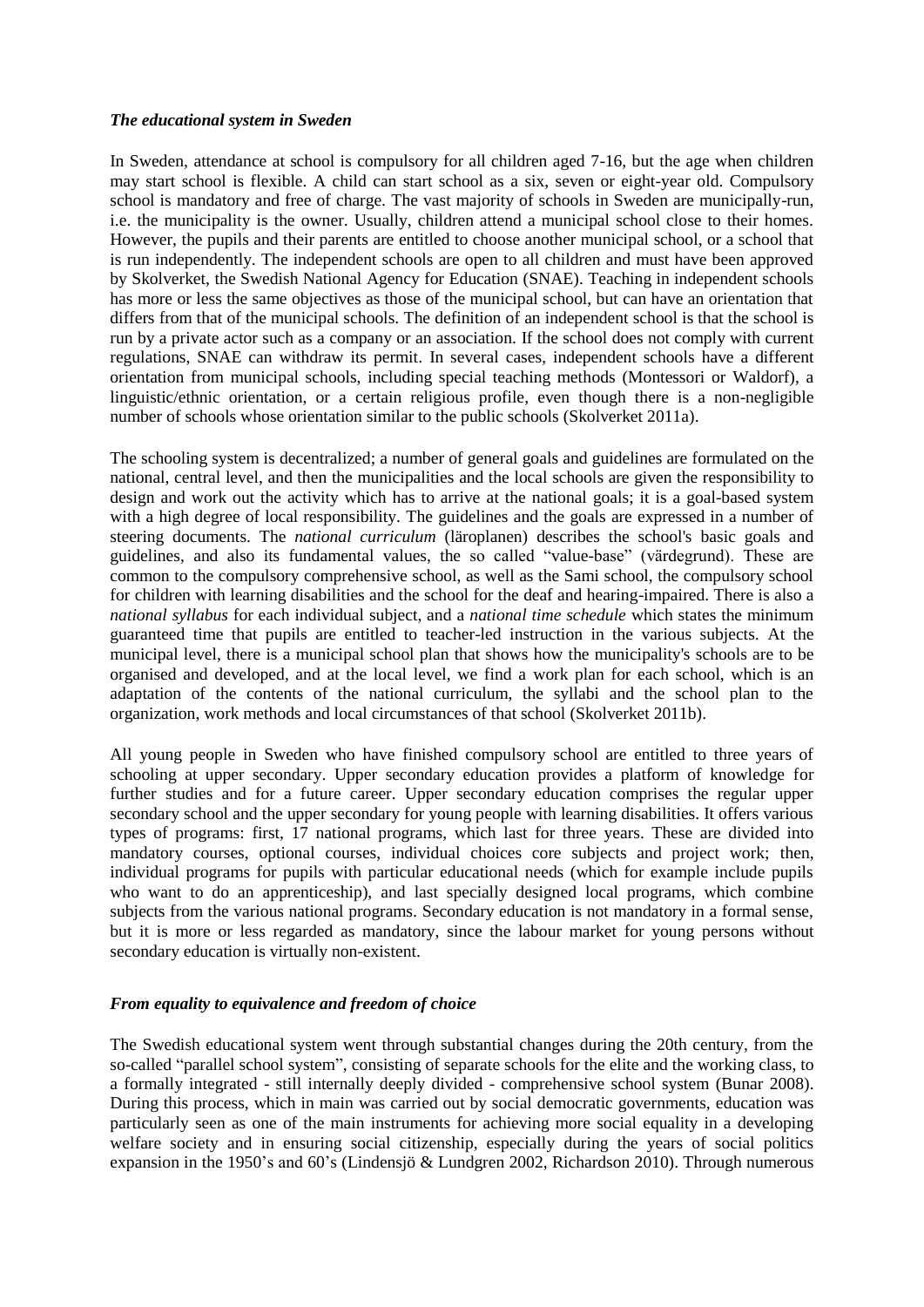reforms, social democratic governments intervened on the field of education, by changing the organizational structure of the schools. In tandem with this process, new positions and new status differences appeared within the formally integrated schools. There were no special educational institutions catering solely to the elite, but a deep gap opened between different public schools, depending on which social group - working class, immigrants, middle-class Swedes etc. - dominated the particular neighborhood and thereby the particular school (Bunar 2008).

Moreover, it can also be said that the educational system gradually was incorporated into a new ideological order; virtually every aspect of education that allegedly contributed to the reproduction of social differences and in sustaining the old social order was changed. The education reforms during the post-war period had a strong focus on *equality*, thus promoting equality of opportunity and outcome through a system which deliver education of the same quality to everyone. During the 1970's and 80's, however, the goal of equality, which was central for the above mentioned reform program, was redefined and re-articulated in terms of the goal of *equivalence*, which stipulates that the education delivered at school should be of equal value to everyone. According to the researchers Bo Lindensjö and Ulf P Lundgren (2002: 86-91), there are at least two distinct causes behind this change. First, it was an attempt to avoid the radical political connotations of the term "equality". Second, it was a pragmatic adjustment to the difficulties involved in implementing equality in education; since the capacity and hence the needs of the pupils varied, the focus should be on supplying education that was of value for everyone, rather than a uniform format. Thus, it was implied that different needs has to be recognized, and that an overall homogeneity was not desirable, not even for the equality objective. Lindensjö and Lundgren (2002) also note that the goal of "equivalence" often tends to be interpreted as "to offer education in accordance with the national curricula" or "to offer instructions by qualified teachers".

Not only was diversity in needs acknowledged. Gradually, the question of parental influence over education became more important. This question rose during the 1970's, to a large extent as a reaction to the strong centralist tendencies in-built in the integrated comprehensive school project. This anticentralist tendency grew stronger during the 1980's, when the ideological tenets of neoliberalism and the ideals set out in the new public management agenda gained ground – in education as well as other sectors of public administration and production of welfare goods (Green Pedersen 2002). Between 1992 and 1994, a number of educational reforms were carried through in Sweden, which changed the organization and production of primary (and secondary) education in a fundamental way. The municipalities gained much more influence over primary and secondary education; parents were given the right to decide which school their children should attend, and a voucher system was introduced, giving parents the right to chose between public and private (so-called independent) schools (Green Pedersen 2002, Bunar 2008).

According to educational scientist Tomas Englund (1993), a shift of perspective in educational policy took place during the 1980's and early 1990's; education became a private good, and an instrument for individual capital acquisition, rather than a public good. "Freedom of choice" became the overriding principle in many official discourses on education, and the ethos of equality lost its appeal. The social ambitions of the educational system become more diffuse during the 1990's (Blomquist & Rothstein 2000). Still, the goal of equivalence maintained its strong position (Lindensjö & Lundgren 2002), as it was compatible with the promotion of a new system of accountability and its emphasis on the evaluation of student achievements (cf. Englund 2003). In this new discursive context, the goal of "equivalence" also became a keyword in the endeavors to control the outcomes/products from public as well as private suppliers of education, assuring that the same standard of education is provided throughout the country.

The advent of the independent schools in 1992 has posed a serious challenge to the basic ideological foundations of the Swedish educational system (Bunar 2008). With the principle of non-separation, which aimed at counteracting differentiation of children into schools based on class, gender or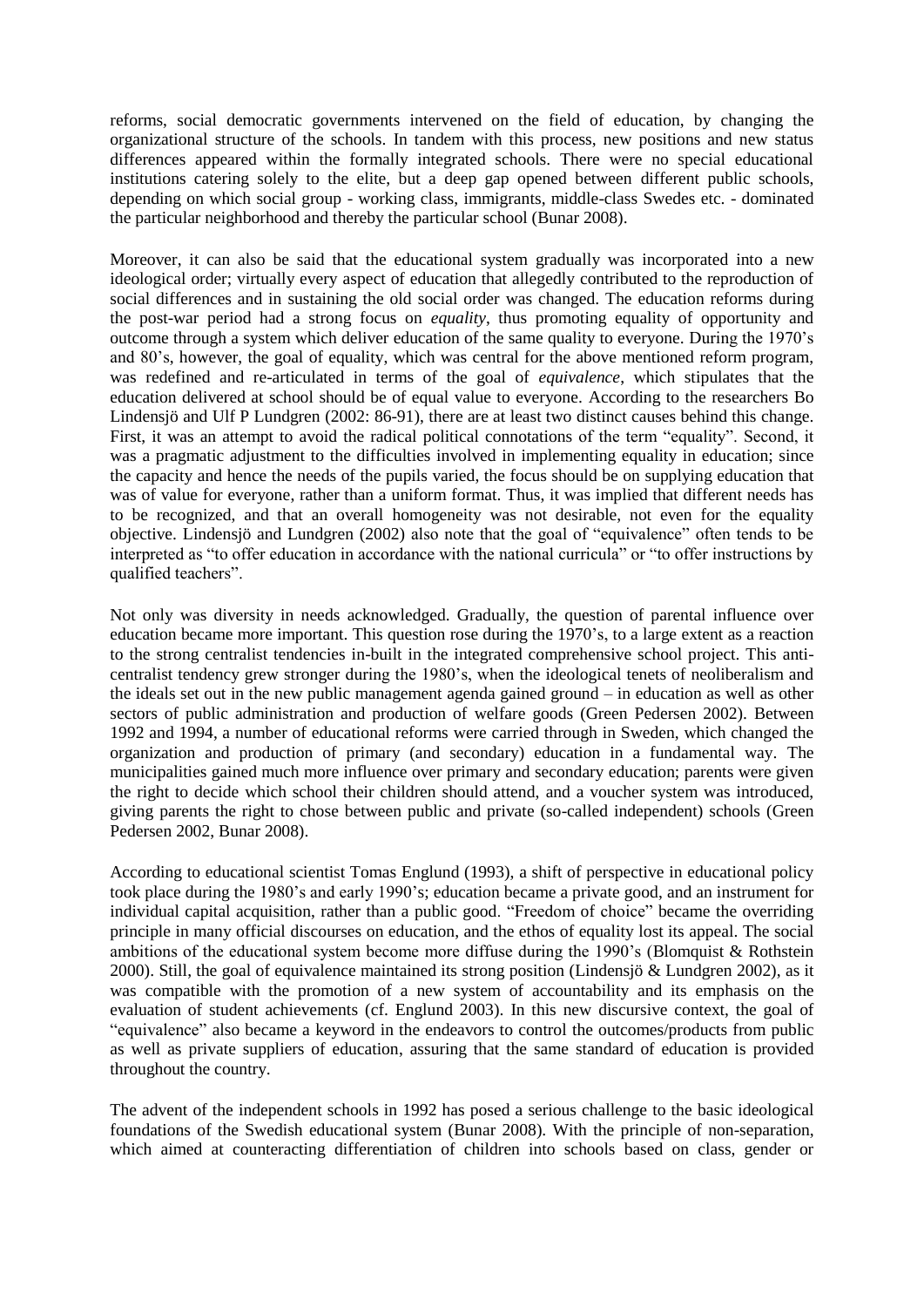ethnicity, education was earlier "regarded as an instrument for equalizing class differences, providing a meeting place for children with different social and cultural backgrounds and an education free of religious or commercial involvement (Bunar 2008:424). With the establishment of independent schools - adding up to 714 schools on primary level and 414 on secondary level in 2011, providing education for roughly every tenth student on primary level and every fifth student on secondary level (Friskolornas Riksförbund 2011, Skolverket 2011c) - the development is going in the opposite direction. High achievers and students of middle class background are concentrated to a limited number of schools (Bunar 2008). Moreover, about ten percent of the children in independent schools attend to a confessional independent school, i.e. 8 000 pupils at primary level and xxx on secondary.

A number of studies in different academic disciplines suggest (e.g. Arnman et al 2004, Daun 2003, cf. Bunar 2010:9), among them a number of studies from SNAE (e.g. Skolverket 1996, 2003), has pointed that the selected use of school choice has augmented not only social segregation in Sweden, but also the ethnic, particularly in relation to schools in relatively deprived areas in the suburbs of Stockholm, Gothenburg and Malmö. Still, a good-sized number of students have during the last decade left lowachieving and stigmatized suburban schools in the above mentioned cities, opting for high-status middle-class schools in areas predominantly populated by non-migrant Swedes. But recent studies also indicate that they haven't reached any relevant "measures of integration", such as raising their average grades or making friends with children living in the school's attendance zone (Bunar & Kallstenius 2007, Bunar 2010). Thus, a fair number of students have used the possibilities put at disposal by the independent school reform, but it has not enhanced their social capital and thus not yet changed their social position.

Those developments suggest that the goals of equality and freedom of choice are not wholly compatible. Though, it must be noted, that after 20 years of developments in educational policy under the aegis of "freedom of choice", even the advocates of such a policy have raised doubts over its adequacy and efficacy. In recognition of the limitations of a decentralized school system, , the promotion of equivalence has been strengthened in the new national curricula, which was implemented during 2011 by the right-wing liberal government. . For example, the objectives in the national curricula are made more explicit, and the content of each subject is specified.

#### <span id="page-13-0"></span>*Tolerance, recognition and education policy*

In Sweden, policies towards different immigrant and minority groups during the first two decades of the post-war migration were in general assimilatory, and the tolerance for or recognition of various cultural identities and customs was by and large absent from the official political agenda and the public discussion. In addition, there was no systematic reception policy. The period of assimilationist policy was not put to an end until 1975, when multiculturalism became an important element in the Swedish model of welfare-state politics (cf. Roth & Hertzberg 2010). In Swedish multiculturalism, welfare ideology objectives focused on "equality" occupy a central position; the other main objectives were "freedom of choice" and "partnership"; thus paraphrasing the slogans of the French revolution: liberte, egalite, et fraternite:

*The goal of equality implies the continued efforts to give immigrants the same living standard as the rest of the population. The goal of freedom of choice implies that public initiatives are to be taken to assure members of ethnic and linguistic minorities domiciled in Sweden a genuine choice between retaining and developing their cultural identity and assuming a Swedish cultural identity. The goal of partnership implies that the different immigrant and minority groups on the one hand and the native population on the other both benefit from working together (Hammar 1985: 33)*

Notwithstanding the relatively far-reaching promises for the recognition of perceived alterity, and the cultural expressions of non-dominant ethnic groups, the issue of cultural diversity was not even mentioned in the new national curricula, which was introduced in 1980 (Runfors 2003). Some issues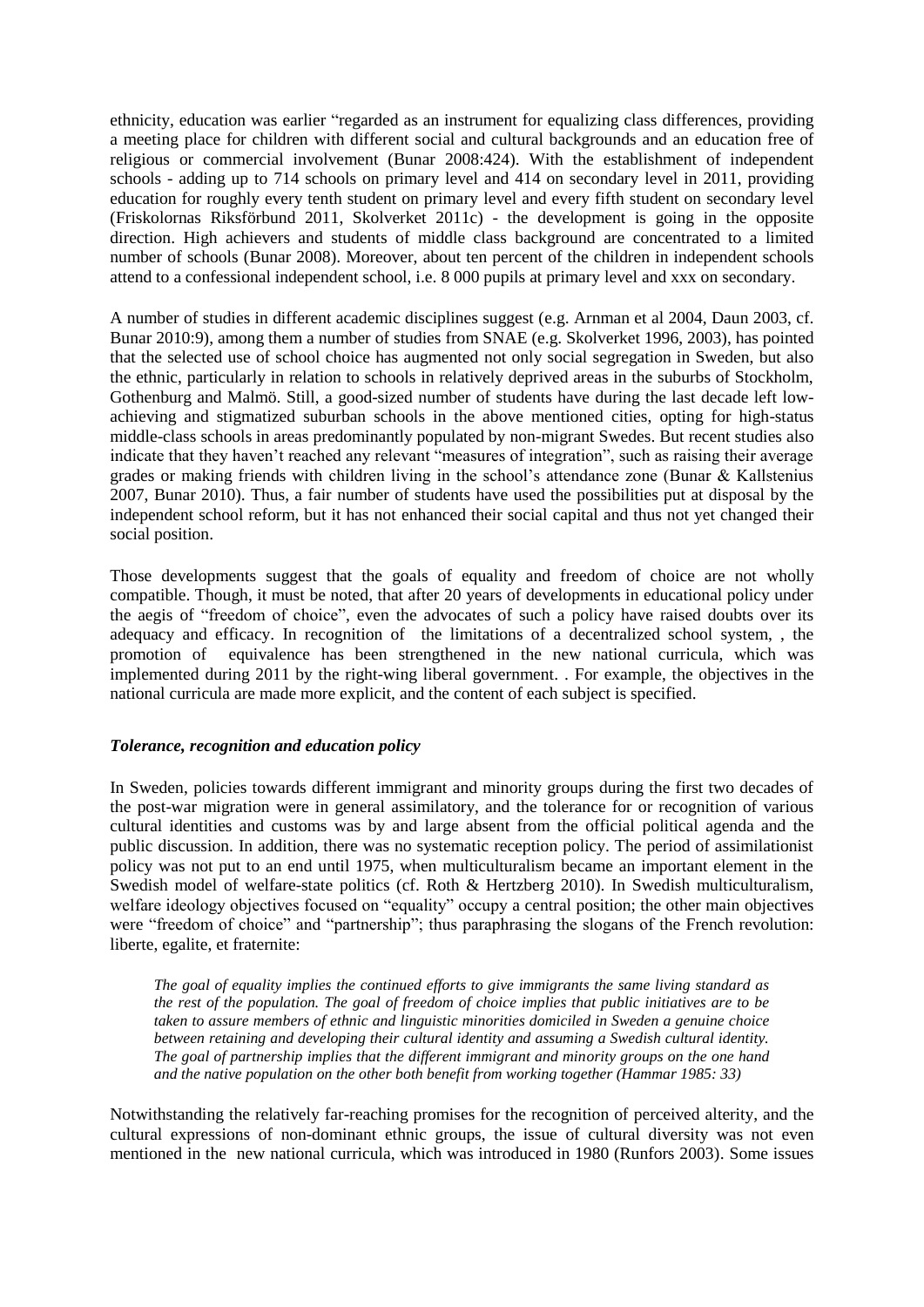relating to migration had been debated already in the 1960's, for example the question of home language (Borevi 2002, Hällgren et al 2006), and by the end of the decade, instructions in home language and "home culture" (Hällgren et al 2006:315) was offered to *some* minority students, as an addition to the compulsory instructions. In 1976, a large-scale reform was fully implemented, recognizing the right to instructions in non-Swedish home languages. Still, certain attention was given to the specific demands of migrant children in educational policy during the early1970's, mainly focusing on their possible shortcomings and learning problems, especially their shortcomings in learning Swedish (Borevi & Strömblad 2004) . As a number of authors has noted (Gruber 2001, Mulinari 2007, cf. Runfors 2003), the category of migrant children became singled out as problematic category, in need of special measures.

In line with this "problem-focused" agenda, the full implementation of the home language reform of 1976 was by and large predicated on the belief that instructions in home language were beneficial for the overall school achievement of migrant students. Learning a home language facilitated learning in Swedish as well as other school subjects, it was said. Thus, the reform was not primarily motivated with reference to multiculturalist objectives such as recognition or freedom of choice, but with reference to its general utility (Borevi 2002). Accordingly, political scientist Karin Borevi (2002, ch. 5) points out that the attempts to adapt the Swedish educational system to the new multi-cultural or multi-ethnic conditions during the late 1960's, 70's and early 80's, and the discussions that followed during the production of public educational policy, highlights some of the ideological tensions in the Swedish model of welfare policy.

On the one hand, Borevi argues, it was considered desirable to accept and recognize the fact Swedish citizens now enjoyed membership in different ethnic communities, or *ethnos*. On the other hand, one wanted to promote integration within one single community of citizens, or *demos*; the equalizing and integrative objectives of the compulsory school project were explicit in that case. Still, Borevi concludes that "even though the tensions were clearly present in the discourse […], they were not explicitly noticed or dealt with by the agents" (Borevi 2002:327). Although the goal of recognition – strongly heralded by the multiculturalist policy introduced in 1975 - was paid attention to, it could in practice be subordinated to the goal of social cohesion. If any possible special needs of migrant pupils were considered, it was primarily in order promote their integration into the mainstream society, and hence to promote the overall social cohesion, not to recognize their belonging to an ethnos external to the imagined community of the majority.

During the 1980's, however, the idea of recognition got more influential. Instructions for a general "inter-cultural" pedagogy were introduced in official educational policy in 1983 (Hällgren et al 2006), thus "promoting an enhanced understanding of and respect for differences in cultural expressions" (Rubinstein Reich & Tallberg Broman 2000:11). The general social value of diversity in educational setting was also gradually acknowledged. It was for example acknowledged that the ethnic diversity of the classroom ought to be mirrored in the instructions, in subjects such as history or religion; whether or not the idea got carried into action or not is of course hard to tell. Following the neoliberal turn in Swedish educational policy during the late 1980's (above), in which its equalizing objectives were subordinated to the promotion of freedom of choice, and education became a private rather than a public good, the diversity in demands on education was more and more paid attention to. It is thus signifying that the national curricula from 1994 (Lpo 94) were the first steering document in which it is clearly stated that Sweden is a multi-ethnic and multicultural society (Hällgren et al 2006).Still, as Sabine Gruber (2001) notes, the category of "migrant pupils" (sv. *invandrarelever*) continued to be depicted in policy texts as a problematic category whose problems, cultures and traditions contrasted to the modernity and rationality of Swedish pupils.

Although the multicultural condition was acknowledged in the 1994 curricula, it could arguably be said that the objective of recognizing cultural diversity was not central to it. The focus was set on equal rights and responsibilities, rather than the recognition of particularistic demands (cf. Roth &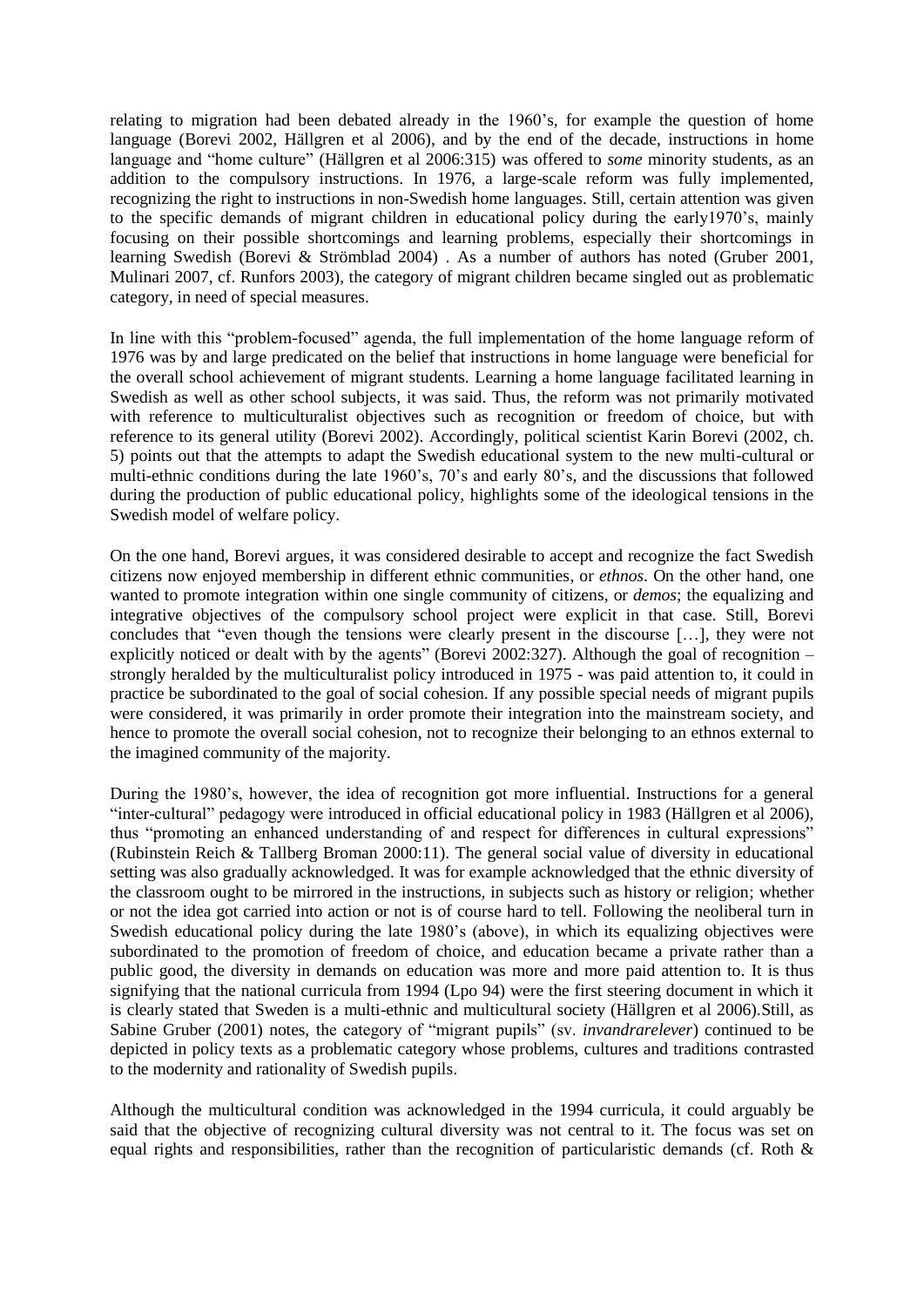Hertzberg 2011). On the one hand, the need for anti-discriminatory measures was emphasized in the new policy (Hällgren et al 2006), but on other the policy also contained numerous explicit calls for adherence to common and allegedly Swedish fundamental values (*värdegrund*) in education. Thus, tolerance, openness, gender equality and a democratic disposition was designed as desirable qualities and constituents of a set of Swedish fundamental values in this new national curriculum, which should constitute a foundation for the Swedish educational system. It was explicitly also noted in the new educational policy that members of other ethnic groups should adhere to those Swedish values. Paradoxically, values such as tolerance, openness and diversity was at one and the same time both acclaimed and employed as device for accentuating the distance to and inferiority of the migrant other (Dahlstedt & Hertzberg 2010). Thus, in this educational policy, Swedish multiculturalism was firmly set as a national project.

The efforts to combat racism and ethnic discrimination in everyday school life were predicated on the conviction that those phenomena represented a threat and an insult to pupils of non-dominant ethnicities, and an infringement of their civic rights. As such, it could arguably be acknowledged as a manifestation of recognition. In 2002, a number of groups – Finns, Jews, Meänkieli (or Tornedalsfinnish), Roma and Sámi - achieved the status of "national minorities". The municipalities got responsible for ensuring that all pupils completing primary school has some basic knowledge of the national minorities' culture, language, religion and history; moreover, they were obliged to provide instructions in mother tongue in schools for the national minorities, in accordance with the general provisions. Thus, it can be claimed that the demands of national or migrant minorities to a substantial degree are recognized, thus following the guidelines provided by multiculturalist political philosophy (although the right to instructions in home language was slightly restricted during the 1980's, and the status of the subject changed, from compulsory subject to optional; Borevi & Strömblad 2003).

Still, this is hardly the full picture. As a general observation, it must be noted that a significant gulf between theory and practice could be discerned in the implementation of multiculturalism and antiracism in the public sector (Hertzberg 2006). Despite the promises of recognition and the dissemination of the diversity oratory, the practitioners of the welfare state repeatedly express – in discourse as well as in practice – a plea for conformity to perceived Swedish norms and standards. Hence, there is an attitude of non-tolerance vis-à-vis the norms and customs of minority groups that are perceived to be not in tune with the basic norms of the majority culture. A number of studies suggest that this also holds true for the school system. Occurrences of discrimination and/or racism in the school system are not only a matter of bullying and slurs from other pupils, but also prejudiced and stigmatizing treatment from the school staff (e.g. Parszyk 1999, Sawyer 2006, Mulinari 2007, Lundqvist 2007); the tendency of teachers to – consciously or unconsciously - reward pupils acting in accordance with their own set of values, norms and habits, accurately described by educational sociologists such as Pierre Bourdieu (Bourdieu & Passeron 1990) has probably been in function here.

Moreover, critics of the Swedish school system (Tesfahuney 1997, Gruber 2001, Francia 2007) has pointed to the existence of homogenizing forces in educational policy as well as practice, in which perspectives on upbringing, education and traditions of the migrant other has been depreciated, neglected and considered to be deviant. Rather than being multicultural, those critics claim that the Swedish educational system suffers under a strong *monocultural* tendency. This argument unfolds in two directions. Guadalupe Francia (2007) claims that the strong calls for social equality expressed in Swedish educational policy during the decades following World War II also established a strong belief in and affirmation of the educative capacities of the school. A strong norm for fostering children, informed by cutting-edge psychological and pedagogical scientific findings, was disseminated at schools and indirectly passed on to the parents. Perspectives on upbringing and learning expressed by minority groups were, according to Francia (2007:42) condemned and marginalized. Francia's argument echoes the critique put forth by among other British sociologist Keith Pringle, who claims that Swedish welfare institutions are characterized by a "mono-cultural rigidity" (2003), which,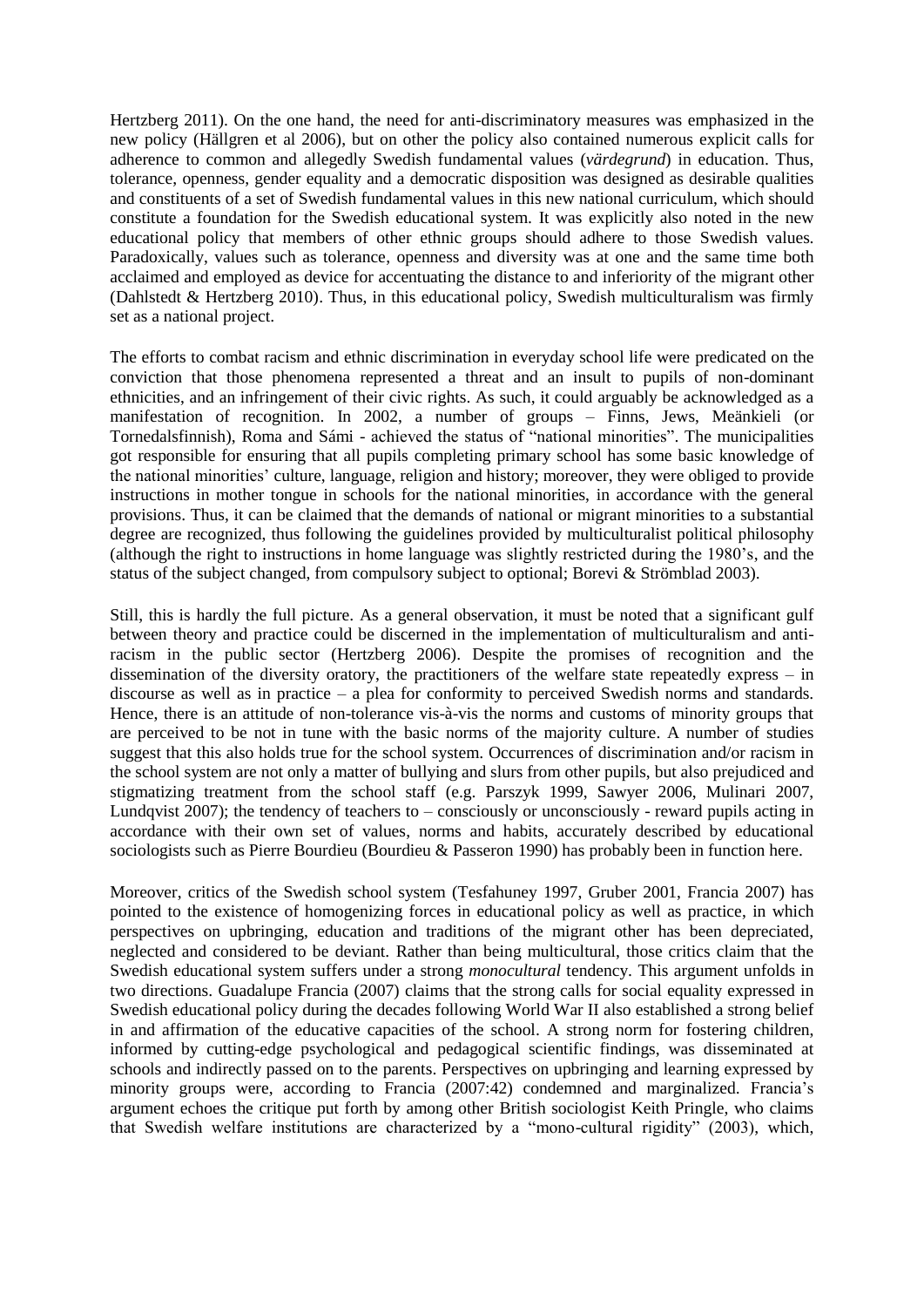informed by functionalism and scientism, is keen to categorize the irregular as "deviant" (cf. Hertzberg 2008).

Mekonnen Tesfahuney (1997), on the other hand, connects the monoculturalist stance found in the Swedish educational system to the continued existence of a colonial and racializing frames of reference and value hierarchies. Tesfahuney claims that the Swedish school system, as being a part of the "Western educational system" (Tesfahuney 1997:66), is central to the reproduction of racist, nationalist and sexist discourses and practices, as well as global hierarchies and injustice. In official education, a Western, male and white norm is (re)created, and Non-western, female and non-white identities are perceived and constructed as deviant. Phenomena such as enlightment, progress, civilization and liberalism are depicted as a part of a singular and exclusively Western tradition, to which education is instrumental and fundamental. Moreover, the industrialized and liberal West is constituted as the legitimate center of the world. Evidently, rather than focusing on the specifics of *Swedish* educational policy, and following writers such as Franz Fanon (1967) and Edward Said (1978), Tesfahuney points out the significance of patterns of thought and representation which are persistent across several European and North American countries.

The symbolic order or mode of discourse depicted by Francia (2007) and Tesfahuney (1997) respectively might, in line with the theory of structuration put forth by Anthony Giddens (1984:31), be described as a "structure of signification". This structure makes certain social actions possible and other hard to perform. Acting out in line with the norms and standards set out by minority cultures is probably quite often to be found in the latter case, as being depreciated and devalued by formal and informal majority institutions. Whether the discourses described by Francia and Tesfahuney are employed consciously or not, they will very likely obstruct the implementation of the multiculturalist goals expressed in notions such as "tolerance" or "recognition".

#### <span id="page-16-0"></span>*Islamic independent schools and the issue of complete veiling in school*

The paragraphs above claims to represent the development in Swedish educational policy during the last decades, in general as well as with special regard to questions of recognition; still, it is a mere outline of a discourses and processes much more complex than indicated above. Nevertheless, our purpose is to highlight some of the contradictions and conceptual tensions which surface, when multiethnic conditions and imperatives of tolerance and recognition has to be considered in educational policy. In the following study, we will examine how those imperatives are dealt with in two particular cases, and how they are related to the tricky educational policy questions encapsulated in the conceptual oppositions of "equivalence" and "freedom of choice", "demos" and "ethnos", and also "monoculturalism" and "multiculturalism", respectively.

To put it more exact: we will study how different categories of practitioners in the Swedish school system, such as teachers, headmasters and union representatives, and other stakeholders, such as civil servants, and representatives of political parties and the civil society, discuss and relate to the claims of recognition put forth by Muslim practitioners and/or policy measures designed to reach the fulfilment of those claims. Two cases are studied: the establishment of Muslim independent schools and the claims to dress veiled in public schools, put forth by Muslim youth.

The cases are selected with consideration to a number of circumstances. First, the faith and belief practices of Muslim migrants have been debated on a large scale in Swedish media during the last decade, as in many other West European and North American countries. It is quite common that these practices has been put under scrutiny, and subjected to extensive critique (Malm 2009, ch. 2, Gardell 2010). In populist or radical right-wing quarters, it is said that the enactment of Muslim belief practices is a part of a slow but threatening "islamization" of Sweden (Malm 2009). Given the fact that Sweden traditionally has been characterized by a majority religion (i.e. Lutheran Christianity which also formed the base for a state church until the year of 2000), the space for religious diversity and tolerance has been rather limited in Sweden (see below and Roth & Hertzberg 2010).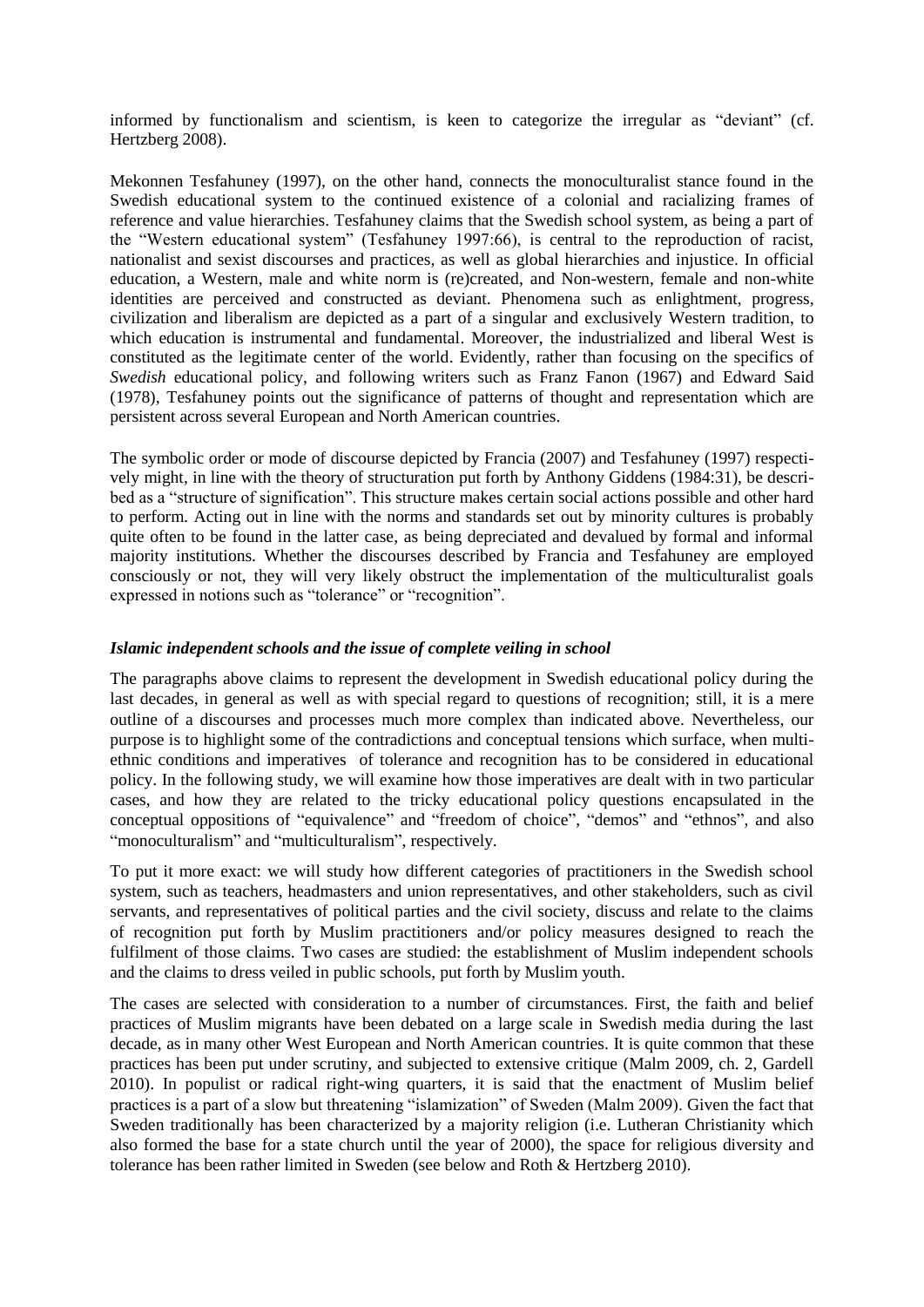The attention paid to Muslim belief practices and institutions has also involved Muslim denominational schools and the practice of wearing Burqa and Niqab, and, more generally, other forms of veiling. The establishment of denominational schools during the last two decades, whether Islamic or not, has also received a lot of attention, in mainstream media as well as in debates on education policy. For instance, a number of political parties – and not only radical right-wing parties have voiced demands to keep down the number of Islamic denominational schools. The practice of more or less "complete" veiling, as described with the notions of "Burqa" or "Niqab" has also reached a lot of attention in public debate, not least since a young women dressed in Burqa filed a complaint to the national ombudsman against discrimination (Diskrimineringsombudsmannen, DO) in 2009, in which she claimed that she was subjected to discrimination on religious grounds at her school, when she dressed in a Burqa. Again, several political parties – once again, not only radical right-wing parties - put the questioning at the centre of the political debate, when they recommended a ban on complete veiling at public schools.

Second, Muslim migrants has, according to a number of studies, been subjected to direct and indirect discrimination. Whether this discrimination primarily is religious to its nature, or ethnic, and hence targeting their ethnic identity, is not always concluded, but the extensive negative attention mentioned above suggests that the scope of religiously motivated discrimination is either predominant or on the rise (Sander 2004, Gardell 2010). The enactment of Muslim belief practices is not infrequently obstructed. For example, the construction of Mosques does seldom take place in silence; frequent and high-pitched voices of rejection and disapproval are common, and when the buildings once are completed, the congregations receive numerous threats and insults (Gardell 2010). The opposition is evident (Integrationsverket 2005, 2006), and two mosques has been burned down. Moreover, women wearing burqa or niqab report being harassed in public (Berge & Manga 2006, Gardell 2010; moreover, some studies also report harassment of women in *hijab* veiling, which only covers hair and shoulders; Englund 2006, Listerborn 2011 ). Apart from the lack of recognition and acceptance in religious matters, the prevalence of discriminatory mechanisms might also obstruct the access to welfare services and the entry to the labour market. Third, the general policy discussions that has emerged in relation to those phenomena are obviously also connected to the policy questions outlined above; those connections will be elucidated in the introduction to each case, in the following sections.

Apart from that, some general observations on the nature of the selected cases might be explicated. The gradual establishment of Islamic denominational schools obviously concerns the structure of the education system; by and large, it became possible through the introduction of a voucher system and the so-called independent schools in 1992. This reform constitutes a sharp break with the earlier educational policy regime in Sweden. Thus, the reform was not primarily a measure promoting the recognition of religious minorities, but rather a change of government in education, in line with the neo-liberal agenda of "New public management". Being so, it is not infrequent that the establishments at stake are regarded as an "unforeseen consequence" of this neo-liberal turn in educational policy (cf. Roth 1999, Bunar 2008). Islamic organizations were not a leading actor in this policy change; rather, they made use of a new opportunity structure which emerged through the implementation of a new education regime. In general, it might nevertheless be said that the possibility for a religious minority to arrange and offer primary and secondary education in denominational schools might be considered as a fulfilment of the objective of recognition, which is a constituent of multiculturalist policy.

In the second case, concerning the practice of wearing Burqa or Niqab in public schools, the initiative is coming from young practicing Muslims. It is a rather spontaneous phenomenon, not directly supported by any of the larger Muslim organizations in Sweden. As such, it is a matter of how young female Muslims wishes to present themselves in the social context at school. In terms of morals, it could be said that the claim to wear a headscarf in public school is a claim for toleration; the agents do not necessarily seek approval of or support for their dress-code; rather, they just want to dress in line with their conviction and/or faith (cf. Dobbernack & Moodod 2011).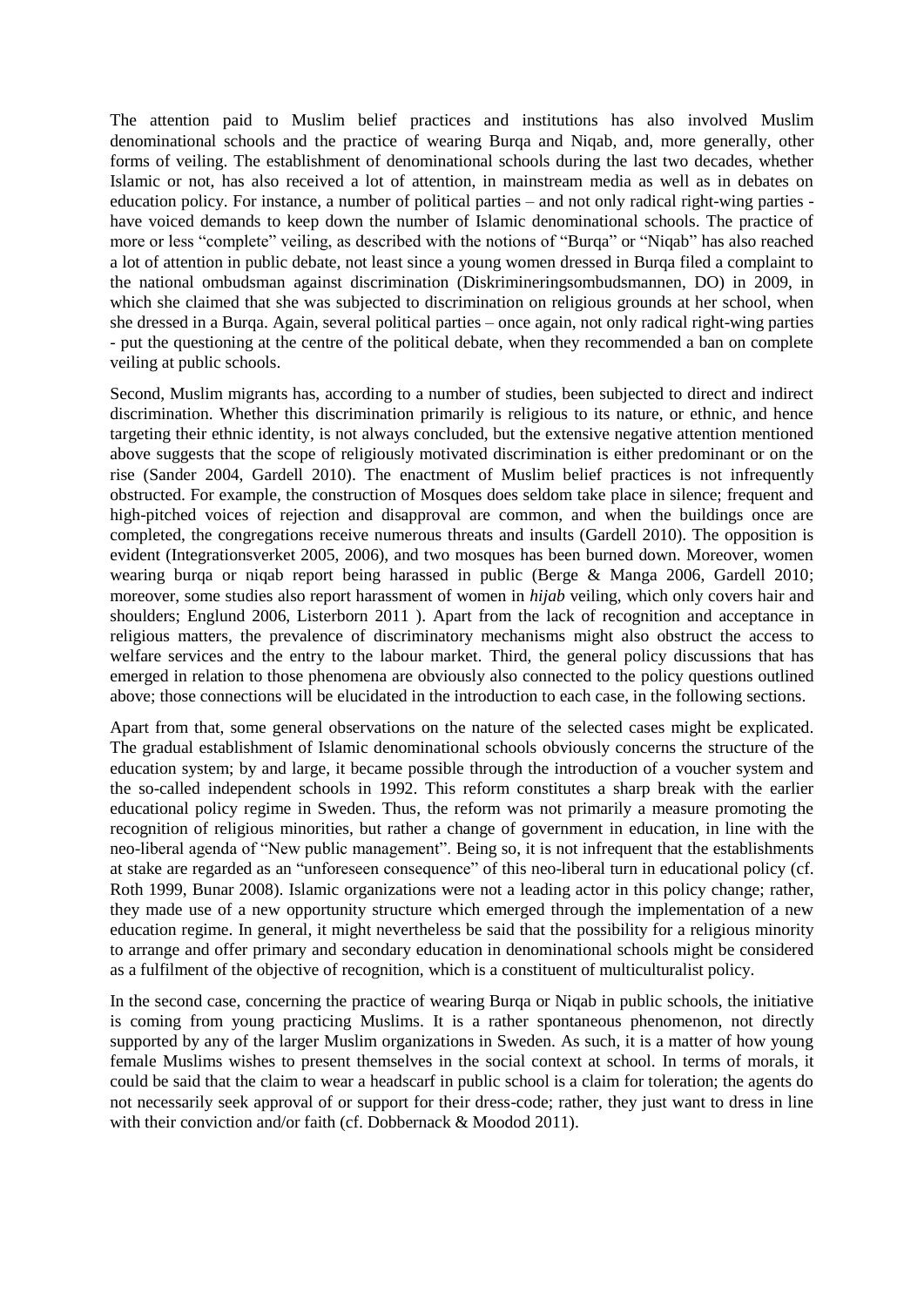#### <span id="page-18-0"></span>*Methodological considerations*

This report consists of two cases studies, which relies solely on qualitative data. The main part of the empirical material consists of interviews with 22 persons – nine teacher students, three teachers, three headmasters, two union representatives, two civil servants, one jurist, one imam and one representative of a political party. The interviews are used as a source for both cases. As additions to interviews, we have collected newspaper articles, memos from public authorities, bills introduced to the parliament, debates on commentary fields in web-edition of newspapers, et cetera. Being a small study, it is necessary to make some reservations concerning the reliability of our material. Thus, it is difficult to determine whether or not it is possible to make generalizations from our material, thus asserting that the viewpoints found in our material are overlapping with or similar to the attitudes of other teachers, headmasters et cetera. Still, as it is a qualitative study, it does not aim for representativeness and reliability, but at describing an instance of the meaning production on Islam, religion and the politics of recognition at Swedish schools.

Let us briefly introduce our interviewees. *Peter* is his early fifties and a teacher in Swedish and English at a upper secondary school in northern Stockholm, in a school were the percentage of students of migrant background are close to the national average. *Martin* is a teacher in history and geography at another upper secondary school, also located in the northern Stockholm area. He is in the early thirties and works at schools were the percentage of migrant students is close to hundred percent. The third teacher is named *Ann*; she is in her late forties and works in a primary school in area neighboring Martins, and her subjects are maths and natural science. *John* is in his late forties and a headmaster at a primary school in southern Stockholm, in a school with an "average" level of pupils with foreign back ground, although he until recently worked as a headmaster in the same area as Martin for twenty years. *Lena's* personal and professional overlap with Johns; her school is located close to his, and she used to work in the same area as him (and Martin), although her experience as a headmaster are slightly shorter. *Alice*, *Amy*, *Elias*, *Gertrud*, *Katarina*, *Linn*, *Lizette*, *Noomi* and *Marit* are students at the teacher education at Stockholm University. Alice and Katarina are in their late thirties; Amy, Gertrud and Noomi are in their early twenties, and Elias, Linn, Lizette and Marit are in their late twenties. Linn is of Finnish decent.

*David* is a higher representative at the National Unions of Teachers (Lärarnas Riksförbund). He is in his early fifties, and also a teacher on leave. *Sarah* is in her early sixties and an employed senior official at the Swedish Teachers Union (Lärarförbundet). *Mehdi* is a headmaster at an Islamic denominational school located close to the area where Ann's school is located. He is in his late fifties; of Tunisian decent but has been working as an executive in the Swedish trade and industry for over twenty years. *Mahmud* is one of the Imams at the main mosque in Stockholm, and a representative of one of central Swedish Muslim organizations. He is also of Tunisian decent, but has been working in Sweden for thirty years. *Sylvia* is a senior civil servant at the municipal district committee in northern Stockholm. She is in her fifties and among other things responsible for the reception of refugees. *Ibrahim* works at the same district committee as Sylvia, he is of Turkish decent, in his early sixties, and in charge of the municipal social care. *Irene* is a jurist at one of the trade unions (and of Chilean decent), but she has been appointed as an expert at the Ombudsman on discrimination, DO. The last interviewee, *Lars*, is in his early thirties and a political advisor at the Swedish Liberal party, *Folkpartiet*.

## <span id="page-18-2"></span><span id="page-18-1"></span>**(2) Case Study 1: Islamic independent deniminational schools**

## *The establishment of Islamic denominational schools*

As described in the introductory part of this report, the independent school system was introduced 1992, paving the way for a considerable increase of private schools in Sweden. The independent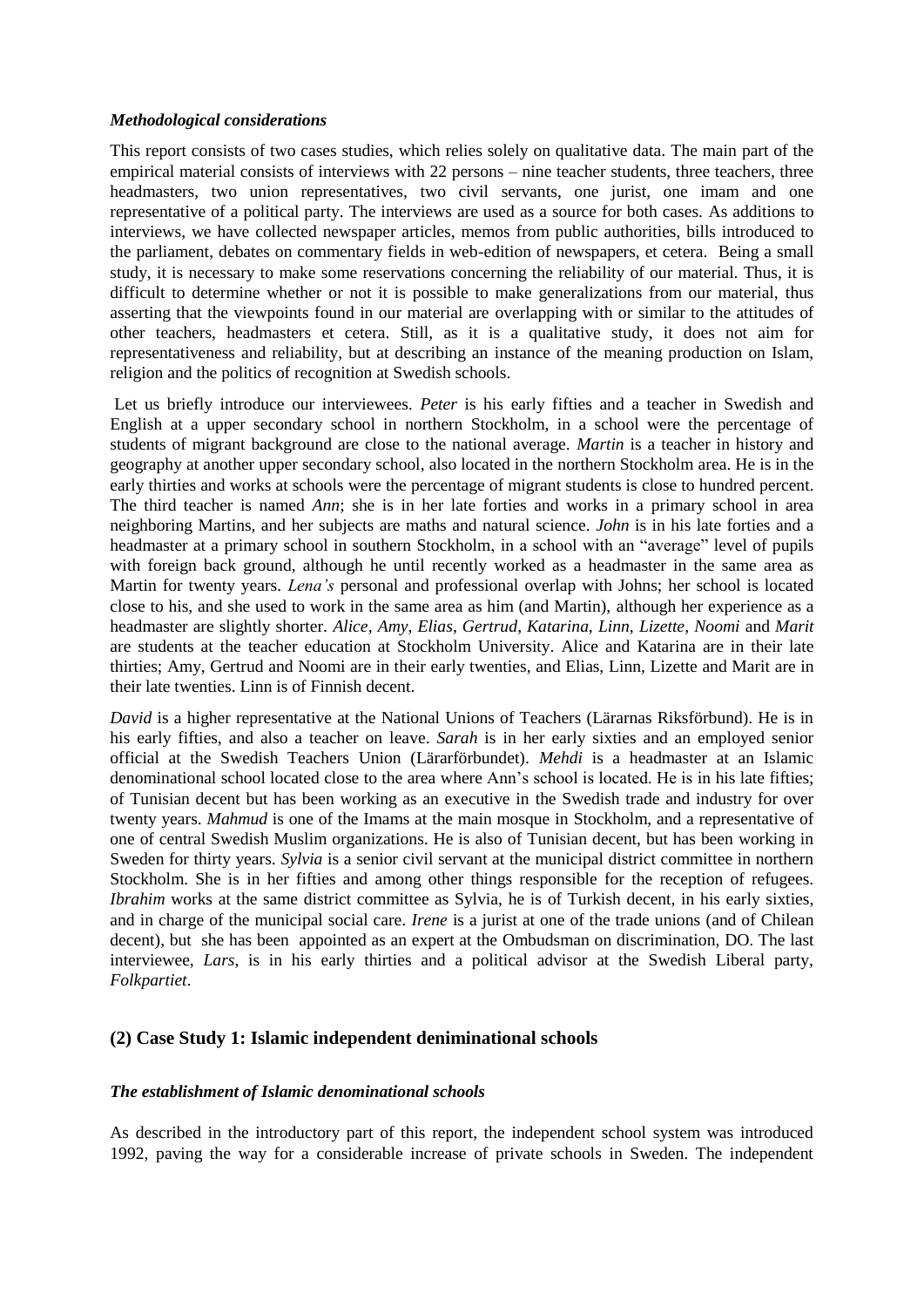schools made it a lot easier than before to establish schools with a different orientation from the municipal schools, such as special teaching methods (Montessori or Waldorf), a linguistic/ethnic orientation, or a certain religious profile. In 1993, Sweden's first Muslim school opened in the southern city of Malmö. In 2009, the number of Islamic denominational school was nine – all of them compulsory schools. Six of the Islamic denominational schools are organized in the organization Swedish Islamic Schools (SIS, Sveriges muslimska skolor), a part of to the Swedish Islamic Federation (SIF, Islamiska förbundet i Sverige), one of the three major national Islamic organizations in Sweden. Through its connection to SIF, SIS is also connected to Swedish Muslim Council, which is an "umbrella organization" for Islamic organizations in Sweden.

#### A short description about the religious content in the instructions

The 1992 amendment in the Education Act, which made it less difficult to found independent schools, could arguably be regarded as one of the major reasons that Muslims schools began to establish in the Nineties (Berglund 2009). On the other hand, there are also some "push-factors" involved. A study conducted by SNAE in 1997 derived the following reasons that certain Muslim parents send their children to Muslim schools: negatively biased and inaccurate views of Islam in municipal schools (cf. Härenstam 1993, Otterbeck 2005), disregard for common Islamic rules respecting chastity, diet, fasting, dress, prayer, and so forth, poor religious education by the standards of Islam, insufficient discipline, fear of exposure to narcotics and alcohol, and too great a diversity of immigrant groups in the neighbouring municipal schools (Skolverket 1997, cf. Berglund 2009).

The SNEA study also draw attention to the fact that a number of Muslim parents has reported difficulties in their interactions with municipal school officials and staffs – interactions which had left them feeling humiliated, alienated and shamed (Skolverket 1997). As Jenny Berglund (2007:25) notes, this expression of feelings may not be so surprising, considering the results from a study conducted by Anders Lange (2008:91), in which found that no less than 11,9 per cent of teachers are in basic agreement with the statement "Muslim immigrant parents in Sweden do not see their children's best", and that no less than 81 percent of the teachers state strong or moderate dislike of Muslim denominational schools (Lange 2008:53). Hence, the SNEA study suggests that Muslim parents choose to send their children to Muslim schools for purposes of security and wellbeing, not only for the purpose of religion. Studies conducted by Nihad Bunar and Jenny Kallstenius (2006, 2007) and also Jenny Berglund (2008) points in a similar direction: their choices might as well be seen as a way of avoiding (the risk of) discrimination and obtaining acceptance of difference.

It could arguably be said that the amendment in the Education Act of 1992 made it possible for religious education to find its way back to the Swedish school system. In 1969, the subject of "Christianity" was changed to "religion". The change of name signalled a change of perspective. Until 1962, the purpose was to foster the pupils in the Christian faith; that year a school reform required the subject of Christianity to maintain a neutral profile with respect to questions of faith. From 1969, the purpose was to teach on religions and religiosity, as social and existential phenomena, in a more distanced, comparative and critical way. The change signalled the end of preaching Christianity in the Swedish school system, which from now on was held to be non-confessional. A very limited number of denominational private schools existed outside the public school system, as for example the Jewish Hillel school in Stockholm, founded in 1954 (Peste 2007), and the century-old catholic schools S:t Erik in Stockholm and Queen Astrid in Gothenburg; still, the latter did not receive any state funding. During the 1970's and 80's, a few evangelistic and partly state-funded denominational schools were allowed to start.

The fact that religion and denominational educations was discarded in 1969 could be seen as the end result of a long and efficacious process of secularization. During the first decades of public education in Sweden, the Swedish protestant national church held a strong influence over all teaching activities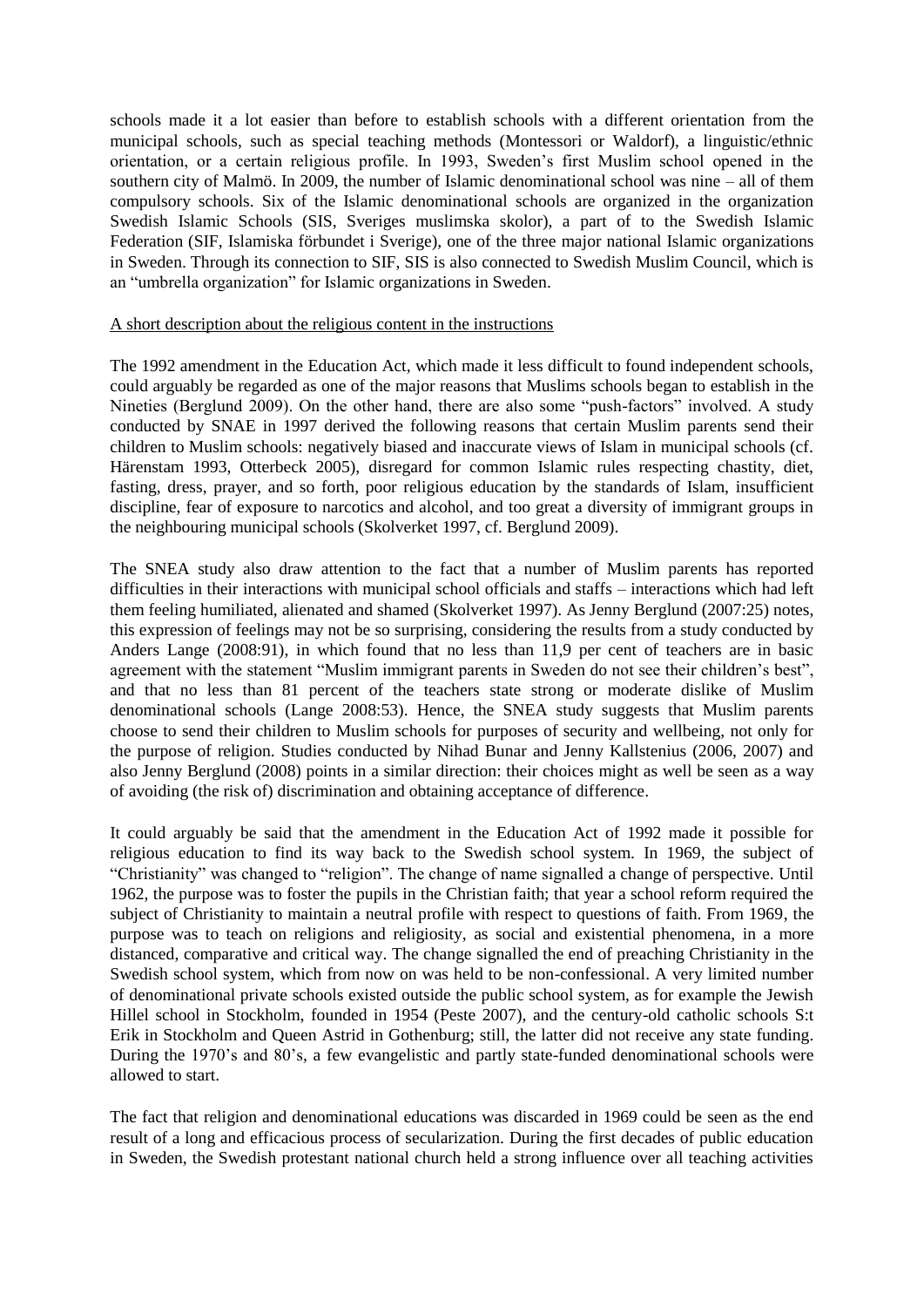in the country, a position once installed through the parish catechetical meeting system which was institutionalised during the 17th century, when the ability to read and the basic knowledge on Christian theology in the population was examined by local clergymen. Nevertheless, secularization of the schools occurred slowly and peacefully during the 20th century. Debates over education policy were less concerned with who should oversee and control the education system, than with whether to construct a fully democratic education system that would not separate children into different schools according to social class (Morgan 2002). Gradually, the ethos of Christianity and religiosity was replaced by the secular ethos of equality which was central to the integrated comprehensive school system (Rothstein 1986).

With the implementation of the national curricula of 1969, it was decided that the Swedish school system should be non-confessional or non-denominational. As noted above, the instructions of the educational system should observe neutrality in relation to different religions. But in the national curricula of 1994, it was stated that this rule does not apply for the religious independent schools. In order with Sweden's Education Act, however, some general goals has to be achieved whether the schools are independent or public (Berglund 2009), such "imparting, installing and forming in pupils those fundamental values on which our society is based", which "[i]n accordance with the ethics borne by Christian tradition and Western humanism by fostering the individual a sense of justice, generosity of spirit, tolerance and responsibility". As Jenny Berglund notes, in the pursuit of the common aims, most denominational schools arrange only a small number of hours per week for the introduction of certain subjects, and in the case of Muslim schools, "this number amounts to one to three hours per week of Islamic religious education" (Berglund 2009:23). However, the local syllabi written for such subjects must still adhere to the above described "fundamental values" (Berglund 2009, cf. above). Arguably, the scope for a distinctly Islamic or Muslim curriculum is quite limited (cf. Gardell 2010).

#### <span id="page-20-0"></span>*Islamic schools in doubt*

As noted above, the sudden increase of denominational schools has received a good deal of attention, in public media as well as in the debate on educational policy in Sweden, and the same goes for the establishment of *Muslim* denominational schools. For example, in 2003 Swedish television broadcasted documentary by the Swedish-Kurdish documentary film director and producer Evin Rubar, where Islamic denominational schools were represented in a negative way. In the film, interviews filmed with a hidden camera was shows, in which a number of headmasters at Islamic schools states that the do not want to cooperate with the social services in the municipality, use threats to force young women on the run to return to their families, and that they do not intend to follow the national curriculum. After the showing, an extensive media debate followed, in which Islamic schools frequently was depicted as a problem, and calls for ban of those schools were voiced.

Directly prompted by the media debate, the SNAE carried out inspections in seven (out of ten then existing) Islamic denominational schools (Francia 2007), and two of them did not meet the standards required for carry on teaching, and their authorization was suspended. Two other schools got an injunction; within one month, they had to make changes in their staff in order to not to lose their permit. Still, the ability of Islamic denomination schools to pursue teaching was questioned in wide circles. It thus strengthened the doubts over whether Islamic faith schools managed to meet the standard of equivalence (Francia 1998, cf. Skolverket 1997). This *equivalence* argument is one of the arguments which have been given against Islamic schools in the public debate.

Other arguments have also been raised. For instance, it has also been claimed that religious congregations – Islamic as well as Christian -by the transcendent nature of their dogmas and preachings are prone to give their own message – and the world-views conveyed therein - priority over other systems of belief, such as other religions, and over scientific knowledge, and thus inappropriate to arrange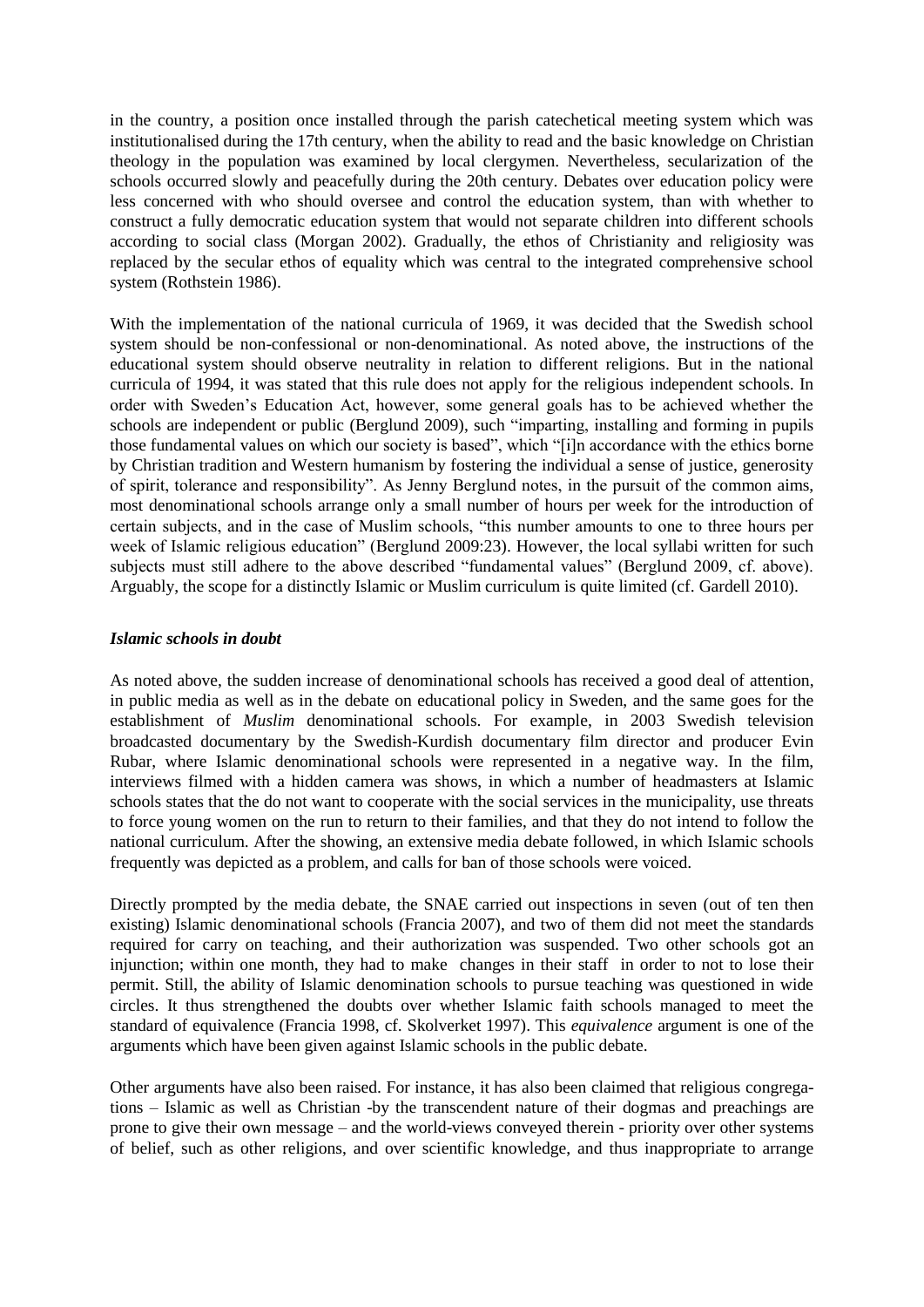education according to the standards of objectivity (sw. "saklighet") and comprehensibility (sw. "allsidighet") given in the national curriculum and the national syllabi (Gerle 1997, cf. Roth 2007). Related to this argument is a third one, which claims that denominational schools violate the basic rights of the children such as freedom of thought, conscience and expressions, given the religious underpinnings of the schools (cf. Roth 2007).

A fourth argument that has been put forth is that Islamic schools bring about values and norms alien to the Swedish society, for example regarding gender roles and the nature of the relations between the sexes (Gerle 1997). This gender equality argument has been voiced by among others present minister of education, liberal MP Nyamko Sabuni, who wrote an article in the Swedish daily *Expressen* a couple of months before her appointment, in which she stated that denominational schools – whether Muslim, catholic/ Christian or Jewish - foster women and men to traditional gender-roles (Sabuni 2006). In the same article, Sabuni also fears that Islamic schools might develop into "a natural recruiting basis for future suicide bombers" (Sabuni 2006, cf. Lillman 2006). Still, this fifth argument, which is stressing domestic *safety*, is quite seldom expressed, at least outside the realms of right-wing populist discourse.

A sixth argument, finally, claims that Islamic denominational schools augment the social and ethnic segregation of the Swedish society. Students who attend to Islamic schools do not, according to this argument, experience the full diversity of the Swedish multicultural and multiethnic society, and hence runs the risk of not fully developing the competence to understand, manage and/or esteem this diversity. Other proponents of the *segregation* argument emphasize their lack of experience from and knowledge on dominant Swedish norms, standards and values. Obviously, this argument touches upon the conflict between promoting ethnos or demos (cf. above); the proponents repeat the equalizing and integrative objectives of the compulsory school project, thus partly sacrificing the goal of recognition given in strong programmes of multiculturalism (Roth 2001).

Thus, it is claimed that Islamic denominational schools are *divisive*; they provide a restricted, noncommon educational environment which separates a group of children and young people for schooling from the rest of the society (Halstead & McLaughlin 2005). Another variety of the argument of social division claims that Muslim free schools are segregating or divisive, in the sense that they separate recently arrived migrant Muslim children, and/or Muslim children whose parents belong to lower socio-economic strata, from children of more fortunate social backgrounds, thus denying them the possibility to enhance the value of their social capital. This argument is quite often employed in combination with the argument of equality, thus claiming that the allegedly poor quality of the education given at Islamic denominational schools increases the mixed ethnic and socio-economic segregation (Roth 2001).

This outline of the arguments against Islamic denominational schools are not exhaustive in a proper sense, but it could reasonably be said that it covers most of the arguments that has been expressed in popular media, and it also gives a hint of the diversity of perspectives and/or values on which the arguments are premised. It must also be said, though, that the proponents of Islamic schools have put forth a number of counter-arguments and objections in response to these arguments. For the sake of completeness, it would have made sense to describe them in this context. Still, since the purpose of this text is to describe the context in which lack of recognition or acceptance occur, and given its limited scope, the above mentioned pursue for completeness is omitted.

#### <span id="page-21-0"></span>*On the acceptance of Islamic denominational schools in Sweden*

Many of the arguments against Islamic denominational schools voiced in the public debates were also expressed during the interviews for this study. But the discourse that came into being during those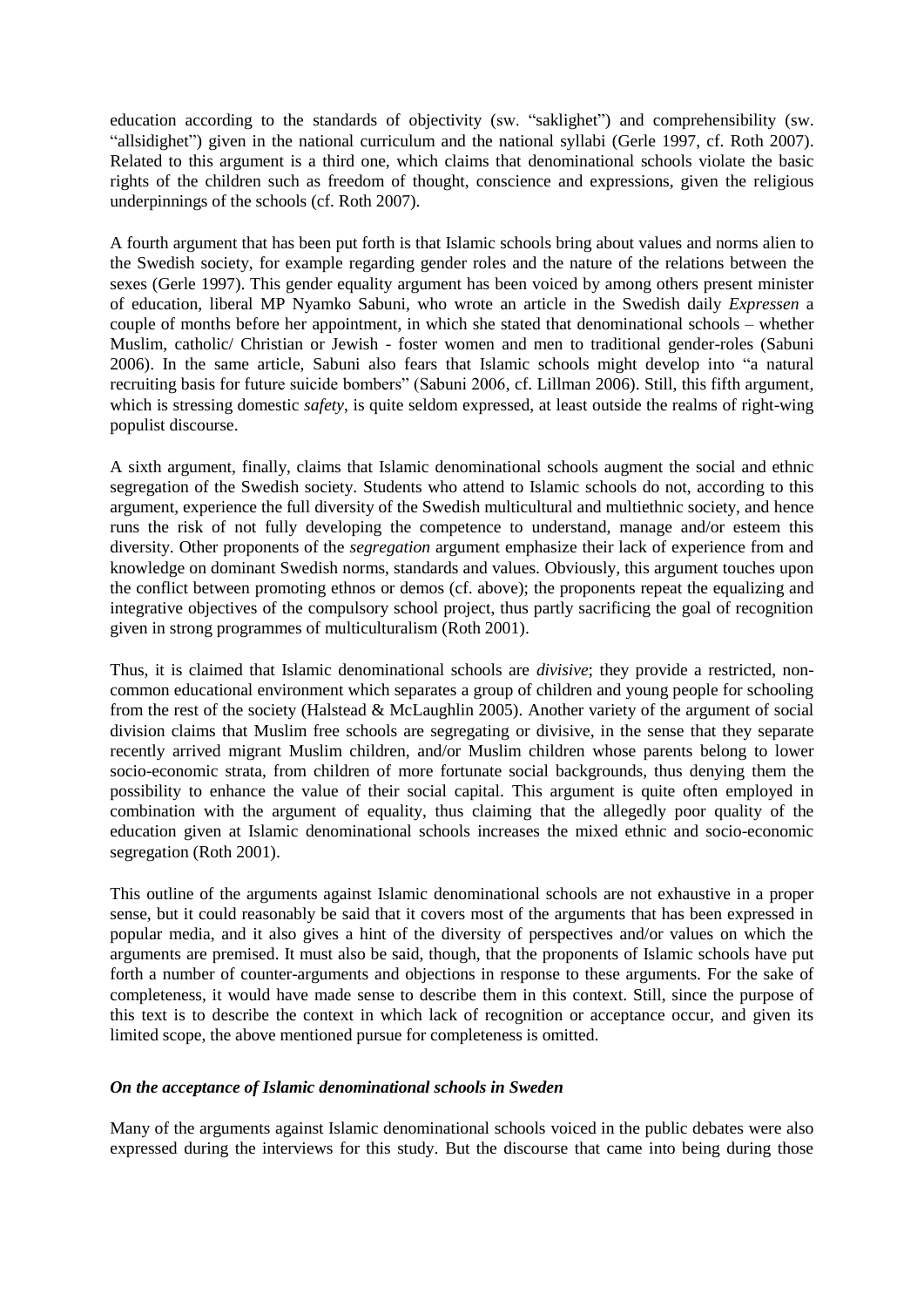interviews did not only oppose the existence of those schools, it also supported it. Some voices also expressed what can be called tolerance in a literal sense – the interviewees did not really see the point with the establishment of Islamic denominational schools, but they did no t oppose it or advocate a shutting-down of these schools. The distribution of standpoints will be described below.

#### <span id="page-22-0"></span>Segregation – cultural and social

In general, one of the most common objections to the establishment of Islamic denominational schools was the argument that those schools have a number of negative effects on processes of social and/or ethnic integration. For example, Peter, one of the teachers we met during this study, claimed that those schools sets up a closed social setting, in which Muslim youth gets isolated from the surrounding society.

*Peter: Muslim independent schools tend to maintain a quite closed social environment. There are a number of schools in Stockholm, and […] personally, I think that it is counterproductive, from an educational perspective, to create an environment which shields off the mainstream Swedish society. Actually, the municipality of Stockholm, and its board of education gives away money, which … and there a number of negative consequences related to the fact that you permit religious believers to create a closed social context, or at least a relatively closed social context. Of course, I am aware of the fact that those schools do not at all resemble any straightforward Koran schools, I have learned that from colleagues that work in those schools and they are neither migrants nor Muslim believers. But the presence of those schools creates troubles, anxieties. I do not think that the linguistic environment is different from those in the nearby municipal school, or in regular independent school, […] but what really makes me react is the excluding tendency … if you set up a Muslim independent school, then you are quite explicit about which student you would like to have. The number of non-Muslims in those schools is close to zero, I suppose.* 

Thus, Peter claims that the establishment of Islamic denominational schools has some negative effects with regards to social and ethnic segregation, is so matter that they create an closed social environment, in which central aspects of the mainstream society is screened off. The argument is obviously critical to denominational education in itself; it is premised on a negative perspective on religion: believers are, according to Peter, prone to establish closed social contexts. Islam, as other religions, is divisive in that sense. In the second part of the argument, expressed in the last three lines of the excerpt, Peter develops a "strong" critique of denominational schools. He claims that the concentration of believers to specific denominational schools is in itself is a matter of exclusion (of non-believers), and the fact that the interest for and admission to these schools are unevenly distributed is regarded as a problem. Alice, one of the students at the teacher education, developed a similar argument, based on the thesis of segregation: "*if they have their independent schools, and meet, and socialize, they become … segregated. It doesn't matter if it is a Muslim independent school or a music school; you create your own marked off world. And their parents socialize*".

The anti-segregation argument was further employed by the two civil servants, Sylvia and Ibrahim, which was interviewed for this study. Rather than speaking in general terms, though, they referred to the conditions in the area in which they worked, an area in the northern part of Stockholm, among other things characterized by relatively high proportions of unemployed and foreign born, but with a low level of average income.

*Ibrahim: The independent school reform has, among other things, got some individuals involved in processes which do not promote their own interest. We are talking about social networks: "you are my friend, I am your friend, you are my neighbour, I am a Muslim, you are a Muslim", and so forth. Do you understand? Unforeseen consequences have emerged. Sylvia: Exactly. There is no longer a free choice. It is not the family who choose, and not the child. There is someone else who says "you should go to this school". And we have some objections to that, on this specific topic, we have some objections, because it is not of your their choosing. It's*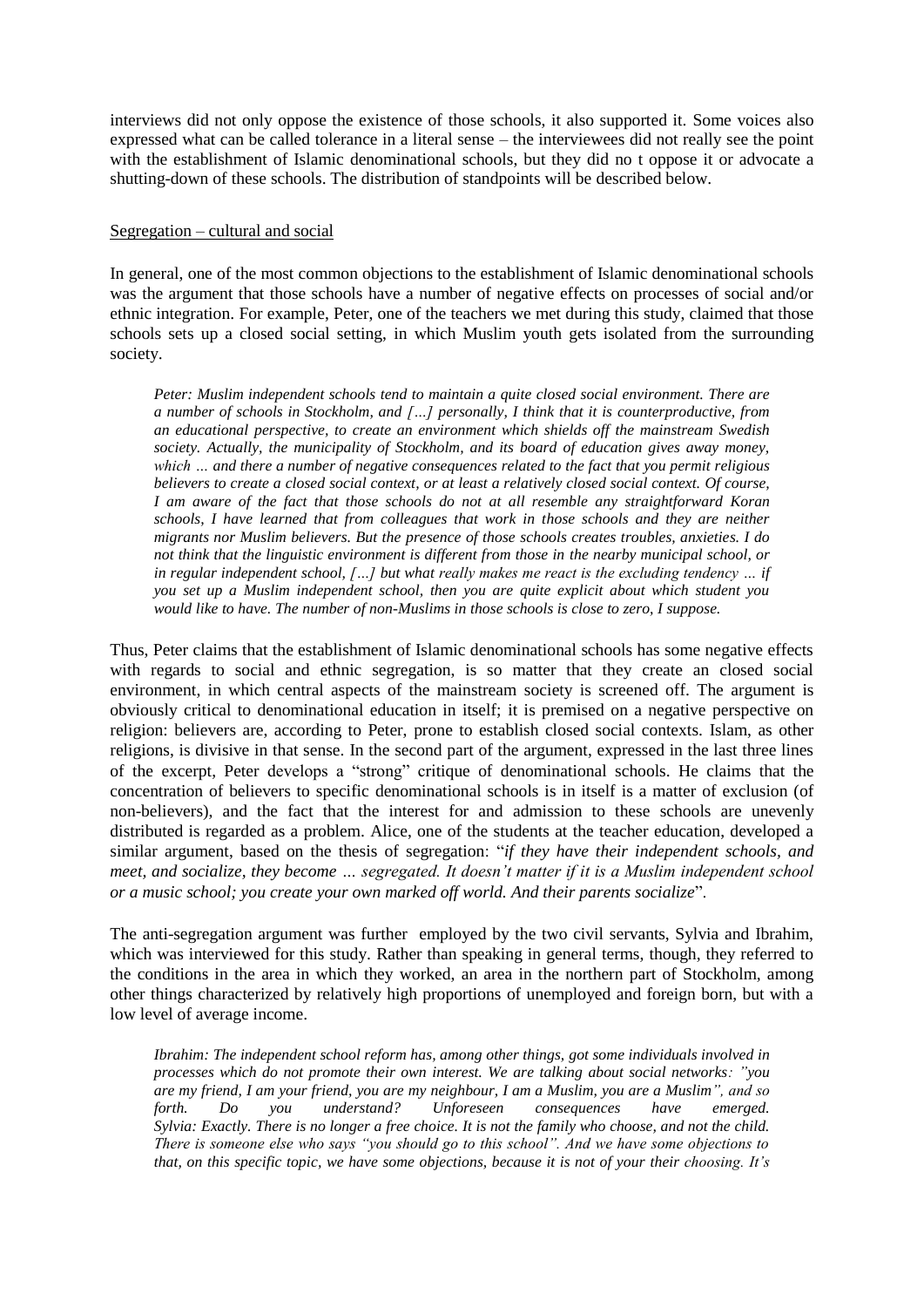*like that. And maybe it is like that in other places as well, but then. Maybe, you are stronger; you can say … you can say "no". Ibrahim: And then, earlier, it just to be very mixed and diverse out here, even though the members from the majority population was quite few, but now, we see a concentration of a limited number of groups. And the possibility for our youth, for our adults, to mix up with the mainstream society, it does not longer exist.* 

In general, Ibrahim states that he is ambivalent in relation to Muslim independent schools. Brought up in Kemalist Turkey and its highly secularized education system, he developed a negative attitude towards denominational schools, Ibrahim explains, but quite recently, he started to develop some new standpoints. With the advent of Islamic denominational schools, he sees a possibility for Swedish Muslims; they are given a chance to "strengthen their cultural identity" and "their self-esteem", and establish a positive perception of themselves. Then, they can "gain legitimacy" and "gain normality". Nevertheless, his general outlook is genuinely ambivalent, considering the negative and unforeseen consequences outlined above. In the local context, the Islamic denominational school is a part of a local Muslim environment, in which the relations with members of the mainstream society are limited, and the knowledge on the mores of the mainstream society is false or skewed. Moreover, Sylvia also claims that the religious authorities in the Muslim community exert an illegitimate influence over the choosing of schools. An external force affects what is supposes to be a private family matter. Thus, Ibrahim and Sylvia raise some strong objections to the existence of Muslim independent schools, but also to the influence of religious authorities in general. They make some further elaborations:

*Fredrik: So, one family out of four put their children in a Muslim independent school? Ibrahim: Yes, that's the way it is. […] But their picture of Stockholm, and of mainstream Swedish society, and of which we are, it is so limited, and it is build upon fantasies, rather than facts about us. Because of that, we have a responsibility to develop our citizens' picture of the Swedish society.* 

*Sylvia: Also, that problem is made worse if you stay only in a very limited area of Stockholm, if you never go downtown, if you just stick around out here … and if the school is located here, and the mosque, then you are stuck out here. You don't go around in the Stockholm area; you don't even have a local Stockholm identity. Ibrahim: It is not a matter of total social isolation. They may have a job, they may be selfsupporting, but their interface with the mainstream group is very limited. And there are so many myths about Swedishness that predominate, myths but not reality. Some of the positive, some negative, but in these hard times, the negative seems to predominate, and I think that this is the biggest problem for democracy, when people do not have an interface of their own, own experiences, but have to rely on myths.* 

Thus, the segregation argument is related to a representation of the "matters of fact" which strengthens his argument. Muslim migrant populations have a distorted picture of mainstream Swedish society, and the denominational schools are a constituent of the isolated social milieu which creates the distortion. Thus, the conditions of the Muslim population in the local community constitute, according to Sylvia and Ibrahim, a strong argument against the establishment of Muslim independent schools. Still, they do not explicitly support a closing down. Rather, their discursive strategy is to conjure up doubts over the suitability of these schools. To put in the phrasing of Clifford Geertz (1973): their representation *of* the world (how it is) is connected to a representation *for* the world (how it should be), but the nature of its implications is not clear-cut. They have a negative view of Islamic schools, but they seem to tolerate what they do not like.

In their argument, Ibrahim and Sylvia focus mainly on the cultural aspect of the segregating quality ascribed to Muslim independent schools. Ibrahim actually points out that some members of the Muslim community in his area might be adequately integrated economically, at least when it comes to their position on the labor market ("*They may have a job, they may be self-supporting*"), but still segregated culturally, in so far that their knowledge of the mainstream society is defective ("*have to*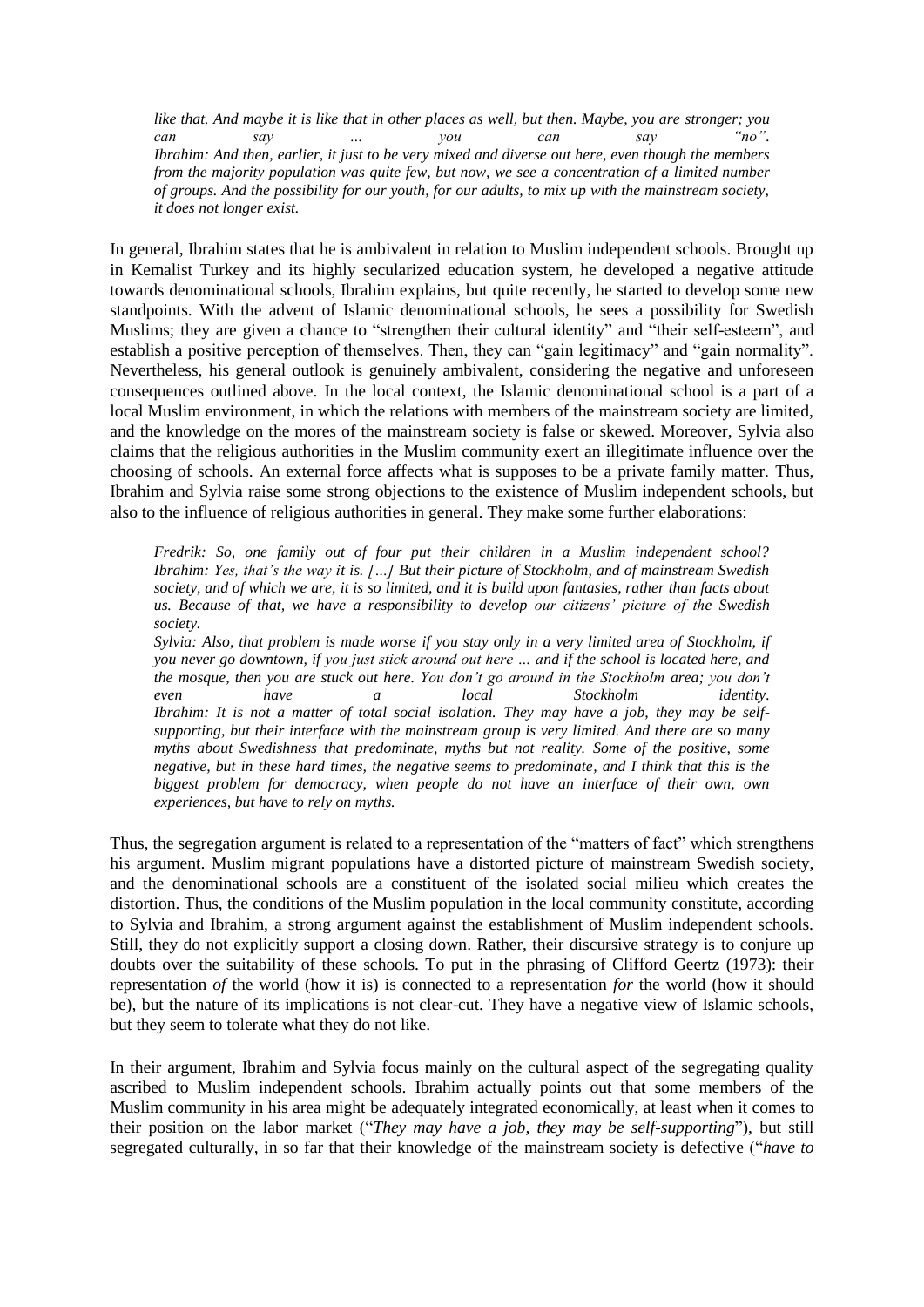*rely on myths*"). Still, other interviewees did emphasize the social aspect of this divisive quality. Sarah, a senior official at the Swedish Teachers Union (STU, Lärarförbundet), was explicit in this matter. As an answer to my question about the segregating or counter-segregating qualities of Muslim denominational schools, she made her standpoint clear.

*Sarah: Straight away, my opinion is that independent schools increase segregation. So it is. There is no other answer. The SNEA has proved that, a thousand of times. But then it is a matter of … who has the guts to stand up and say that the freedom of choice of schools should not exist? No one does that. So, you have to take the rough with the smooth, if you as a parent or a student want freedom of choice, that's my opinion. And if you do not focus at the confessional/non-confessionaldimension … the gifted students with the powerful parents with the fat wallets choose one kind of schools, and the losers get stuck in totally different environment. Their results get worse, and the equivalence disappears. So it is*.

Sarah focuses solely on the social aspect of the segregation argument. She does not consider the potentially integrative qualities of the Muslim denominational schools, and she does not mention the cultural aspect of segregation put forth by for example Peter and Ibrahim. Rather, she draws attention to a general pattern of socio-economic segregation, not caused by Muslim independent schools per se, but by the introduction of the voucher system, the freedom of choice and the establishment of independent schools, regardless of orientation. Thus, the Muslim denominational schools get inscribed in a general criticism of the changes in the educational system. In order to strengthen her argument, Sarah also refers to reports from SNEA; thus legitimating her argument with the scientific standard of those reports. This argument, premised on the assumption that social and ethnic differentiation is undesirable, seems to have an intertextual relation to the earlier paradigm in Swedish educational policy, in which the principle of non-separation was heralded and differentiation was counteracted (Bunar 2002, Dahlstedt & Hertzberg 2010).

In the excerpt above, we can also see that the argument of segregation is connected to the goal of equivalence (cf. above): since the establishment of Islamic denominational schools may increase the level of social and cultural segregation, the goal of equivalent education may be hard to attain. Then, the question of denominational schools gets framed in a new way. As noted in the first section of this report, the goal of "equivalence" has been central for the governance of compulsory schools in the Swedish educational system. Discursively, the argument of "equivalence" might be regarded as an effectual argument in discussions on the quality of instructions and its design. Anticipation of problems regarding equivalence was also an argument frequently put forth against Muslim denominational schools during out fieldwork. In the next section we will take a closer look on that argument.

Still, the examples picked out above show us the constituents of the argument of segregation, and some examples of the discursive contexts in which it arise. First of all, it is held against the establishment and/or existence of Islamic denominational schools that they increase the level of cultural segregation, in that they decreases the interface between Muslim students and the mainstream society, and hence screen off representations, norms and values from the mainstream society. As a distinctive, non-common educational environment, it is supposed to be divisive (cf. Halstead  $\&$ McLaughlin 2005). Second, it is also held that they also increase the socio-economical segregation. The first argument targets Islamic faiths schools partly in its quality of being denominational (religious people are more prone to create closed social environments), partly in its quality of being Islamic (Islamic and Christian schools are frequently criticized than other denominational schools), and partly because they attracts many migrants who live in areas with a low number of native Swedes. The second argument targets Islamic schools mainly because their students mainly are recruited from relatively deprived social groups. Still, the arguments are not followed by proposals to shut down Islamic denominational schools. They have the character of objections, rather than clear-cut calls for prohibitions.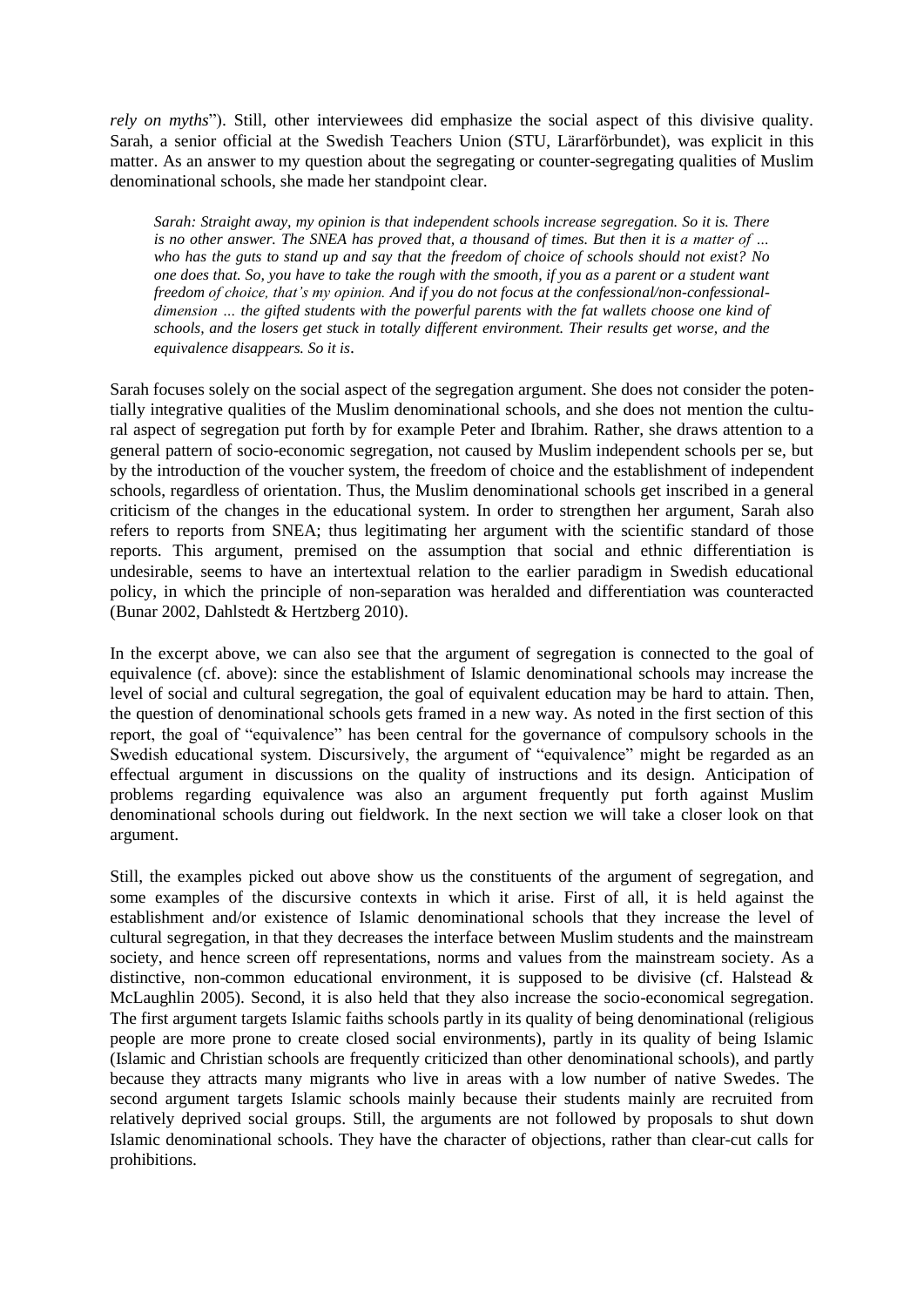#### <span id="page-25-0"></span>Quality, rule of law and equivalence

l

Apart from the risk of social and cultural segregation, objections were also made to Islamic denominational schools concerning the quality of the education they offered. The quality was questioned, and so was the ability to reach the goals put forward in the national curricula and other steering documents. As noted above, this argument was often connected to the goal of equivalence, stipulated in the steering documents. Peter was one of the interviewees who expressed doubts in this particular issue, in relation to the quality of the instructions offered.

*Peter: Let me put it like this: if the systems of supervision is in function, and if the Swedish National Agency of Education, and until now Stockholm municipality … if they can check up on whether the schools are law-abiding or not, then there should be no problems at all, but if you consider how the supervision of the independent schools has been, then … it was like child's play. The supervision did not function during the 90's. The schools inspectorate haven't been around for such a long time; the Stockholm municipality had some inspections of their own, but that was inspections of the pedagogical content, not about obedience to the law or steering document. Without a strong school inspectorate, with a clear authorization, then you run the risk of degenerated species, the building of false front, of Potemkin villages.*

Peter does not make his argument fully explicit. In a context where he talks about Islamic independent schools and the quality of education in school after the independent school reform, he notes that "degenerated species" – i.e. particular schools – will grow up, and that "Potemkin villages" will be set up.<sup>1</sup> Although he does not explicitly claim that Islamic schools are species of degenerated kind, or fake fronts, this remain an implicit message: if the school inspectorate had been working in the way it should have, then Islamic denominational schools would "have some problems". Their capacity to offer education by the standards is called into question.

Some of the objections put forward by Sylvia, the senior civil servant, were similar to Peter's argument. If an independent denominational school follows the set of rules inscribed in the national curriculum, and if they provide qualitative instructions in all the mandatory subjects, then, she claims, everything is ok, she stated, "but we're not there yet". Indirectly and by implication she claimed that Islamic independent schools do not provide the kind of education they are assumed to. Still, she was not critical to Islamic schools only; her general critical attitude also targeted Christian faith schools. And apart from Peter, she clearly stated that she was in favour of Islamic denominational schools *in general*, provided they managed to meet the standards specified in the steering documents, and, above all, thus reached the goal of equivalence.

The argument of quality was also put forward by David, teacher and a leading representative of the National Union of Teachers (NUT, Lärarnas Riksförbund) when he outlined the general and official stance developed in the organization. He also connected into to the question of equivalence, and hence not only the quality of the instructions, but also the question of whether denominational independent schools really offered training or instructions in all comprehensive subjects or not, which apparently also is a part of the equivalence problem.

*David: In general, we are critical to the development of the Swedish school during the last 20 years, and the independent schools are a part of this. It is not the same set of rules for independent schools as for municipal schools, but that's on the way of being corrected now … but we don't* 

<sup>&</sup>lt;sup>1</sup> The term "Potemkin villages" is an idiom which refers to a historical myth about the then Russian minister Grigory Potemkin According to this myth, there were fake settlements purportedly erected at the direction of Potemkin to fool Empress Catherine II during her visit to Crimea in 1787. It is said that Potemkin, who led the Crimean military campaign, had hollow facades of villages constructed along the desolate banks of the Dnieper River in order to impress the monarch and her travel party with the value of her new conquests, thus enhancing his standing in the empress's eyes.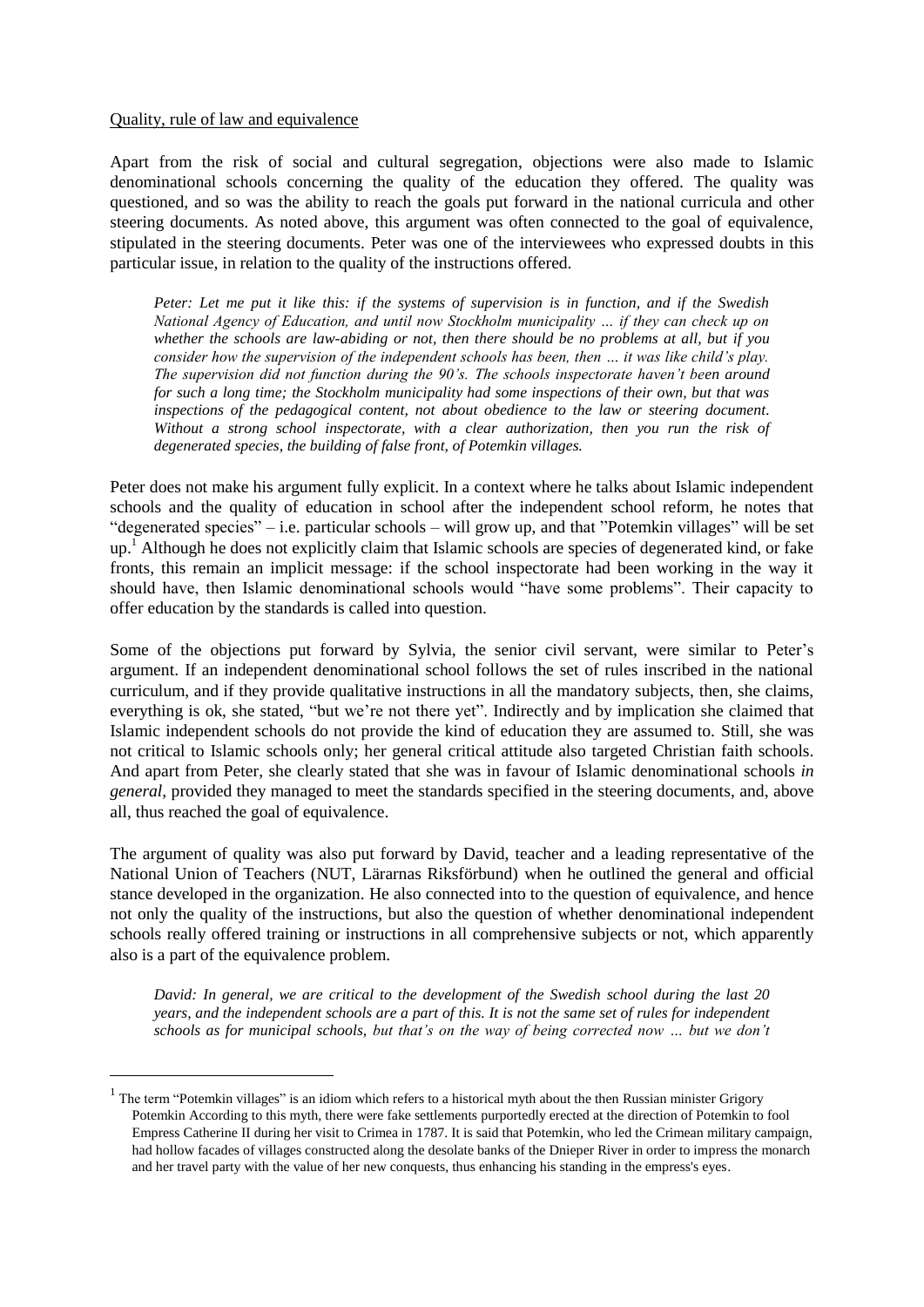*make any difference between Muslim independent and Christian, but there is a risk connected to the independent school system, in so matter that the overall segregation increases. And the lack of equivalence is one crucial aspect of the segregation, but there other aspects as well, for instance that you choose school in line with your religious beliefs. Still, whether you are Christian or a Muslim, you have to follow the rules. And we have been very explicit in that matter, it is of uttermost importance to follow the rules that governs the Swedish school system. And this is not always the case. And it has been shown on TV, documentaries that has exposed, Christian ... extremists, one might say ... Christian independent schools, and recently it has been exposed that there also exist Muslim independent schools in which you do not follow the rules. […] We have taken a stand; the same rules should apply for municipal schools as well as for independent. And we think it is great that the School Inspectorate should inspect even more, in order to check the observance of the rules. There has been too much of … lack of observance, we must say. There are examples of schools that do not care about the goals set up in the national syllabus, or in the national curricula. You don't have teachings in sexuality and life together, or whatever that is censored. For us, it is a matter of lacking equivalence.* 

David makes some efforts to point out the general critique put forth by the union. It does not target Muslim denominational schools in particular, but also Christian; it does not target religious independent schools, but independent schools in general. He thus states that the establishment of independent schools in general has increased the social segregation, and that the question of equivalence is one crucial aspect of the segregation problem. With a reference to some documentary films shown on TV, he implies that religious independent schools are more prone than others to not meet the standards pointed out in the steering documents, Christian as well as Muslim. There is a general problem with lack of observance of the steering documents among denominational schools, David claims, in so much that they do not deliver all the instructions that are specified in the national syllabus; the lessons on sexuality is probably not given, he claims. Thus, it is implied that the denominational schools do not meet the requirement to deliver instructions equivalent to the national standards. But when Peter focus in the alleged lack of quality, David and Sylvia focus on the lack of observance to the national syllabus.

David clearly points out that the lack of observance is a problem in itself. Rules and steering documents must be followed, that is their *raîson d'être*. Moreover, the argument of equivalence is also framed within the argument of segregation. The lack of equivalence is a problem in itself, but it also because in nurtures segregation. Schools that do not provide instructions in all subjects, and in which the quality of the instructions is lacking, do not prepare the students for life after school in a proper way, and this deficiency is even more apparent since the students in Muslim independent schools often belong to socially underprivileged strata, and live in deprived and stigmatized areas. It might not be said that the argument put forth by David above should be categorized as intolerance towards religion in education. Still, it is a part of extensive and elaborated argument against Muslim schools, in which expressions of intolerance also can be discerned. In the interview with Sarah, the senior representative of STU, the connection between abidance by the rules and the dangers of social segregation got explicated in a manifest way, and her arguments and descriptions will be given extensive space in the next paragraph.

#### <span id="page-26-0"></span>Quality, equivalence, freedom of religion and the rights of children

In the interview with Sarah, the central arguments against the establishment or proliferation of Islamic denominational schools was clearly expressed and connected to each other. Moreover, the arguments were also clearly connected to the development of Swedish educational policy during the last decades, but also to more universal sets of rules and norms. Because of this relatively high level of elaboration, and the connectedness to wider normative contexts, we choose to allot some more space for the discourse explicated in the interview with Sarah.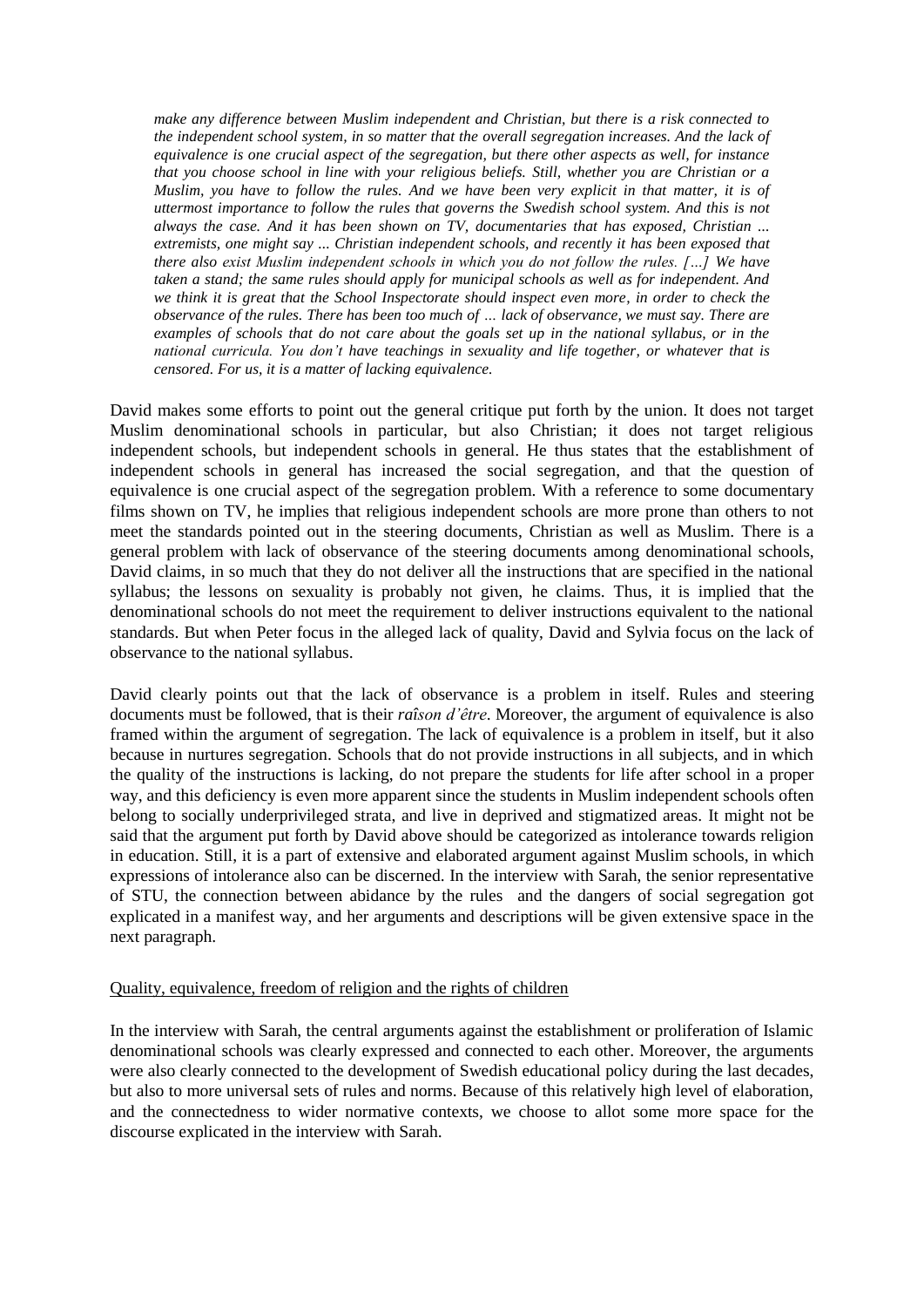After our presentation of the research project, Sarah immediately started off recounting what is her version of the history of the Swedish independent school system, and the STU point of view in this particular issue. For a long time confessional free schools were a non-issue, they were established on larger scale and became a matter of debate only in the middle of the 1990's. The first wave of free schools that came in the beginning of the same decade were followers of those few free schools that already existed, namely those who was organized their education in line with progressive pedagogies such as Waldorf and Reggio Emilia. The second wave was the confessional schools, among them a big group of Muslim schools, but also a large number of Christian schools.

The first time the STU, Sarah's employer, acknowledged that confessional free schools has become an issue is in 1994, when the new national curricula is implemented. In there, it was stated that the independent schools could be organized as confessional, but that the publicly financed municipality schools had to be non-confessional. The national curricula for the different school forms differed in this matter, and, according to Sarah, a huge number of teachers and members of the union opposed this. They thought that all schools should be non-confessional, and Lärarförbundet made a number of statements pointing in that direction, although they weren't too explicit about it (according to Sarah); still, their position was that the same rules should apply for the schools, regardless of ownership.

New debates followed at the turn of the century, prompted by a redraft in the laws and decrees that regulates the national school system, Sarah continues, and since then one of the key issues has been whether the regulations - and hence conditions - for the public and privates schools should be identical or not. According to Sarah, the prevalence of schools not guided by a secular and general national curriculum has been met by apparent disapproval, at least from several union-organized teachers. There is a strong opposition against independent schools, and against denominational schools, but not specifically against Muslim independent schools. Thus, the objections against Muslim – and other denominational – schools is based on a premise of equivalence; the Swedish school system should be comprehensive, and the education delivered within in that system, should not deviate too much from the secular norm.

So far, Sarah's call for equivalence is mainly a call for a general rule system, in which the rules apply for everyone, without deviations. But her argument also took the risk of segregation or social division into consideration. In this matter, she argued quite forcefully, which we could see above. In her answer, Sarah does not pay any attention to the potentially counter-divisive potential of Islamic denominational schools. The focus is solely on socio-economic conditions. The main effects are considered to be negative; socio-economic segregation is said to follow from the independent school system and the right to choose type of school, and the establishment of Muslim denominational schools do not change that. Moreover, it is also important to note that Sarah – like, for instance, Sylvia – do not promote the closing down of Muslim independent schools. Still, Sarah's argument reflects a pragmatic stance rather than a concern for freedom or religion; she supposes that it would be more or less impossible to withdraw the freedom of choice almost twenty years after the right first was established.

*Sarah: And then there is another aspect, I can make another contribution.* […] *I had a reason to check it out, why confessional schools are allowed in Sweden, why they do exist at all […]. And I got the task to start digging, and I found a resolution from the UN and all sorts of things. Really, it is based on, if I got it right, and if I haven't forgot anything, it is based on the right of the parents to teach your own child. And that is some kind of protection for … minorities […]. We ratified it in the fifties or in the sixties. […] But here, in Sweden, we created as school where the children, well, where it is possible to choose a path different from the parents. That's why we have s subject called "religion", not Christianity. So, if you should position the STU in this debate, it could be said that we think that the child has the right to choose her or his own path, and it might very well be totally different from the parent's path. If so, you have to create a school which allows you to choose that different path. But then, it should not be possible for parents to teach their own*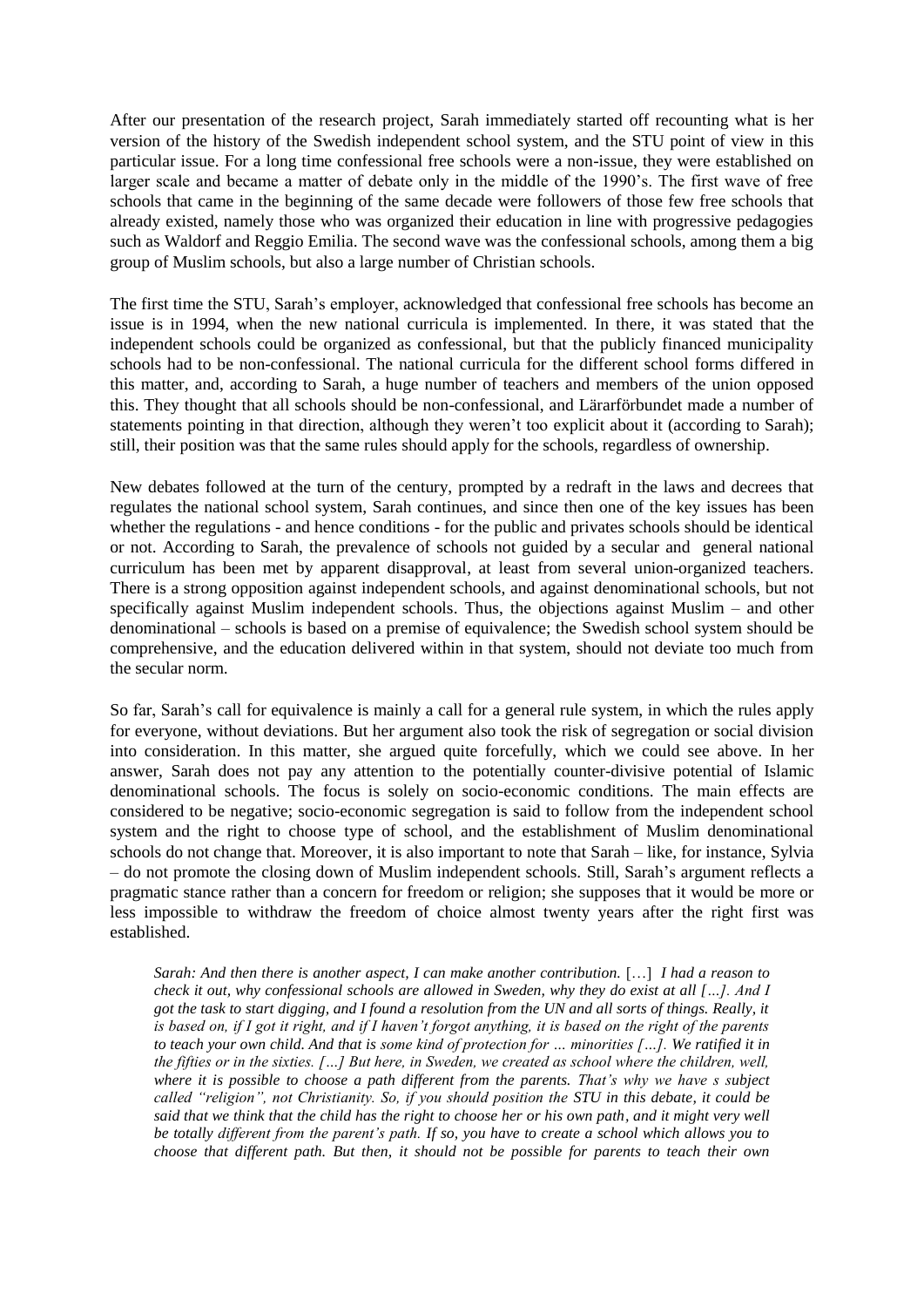*children, of course. Fredrik: One of the main tenets behind the comprehensive school? Sarah: Yes, very much so. Equivalence, yes. We don't lose sight of that guiding star, which is the inviolable right of the child to choose its own path.* 

In this part of the interview discourse, Sarah makes a clear connection between the goal of equivalence and the – presumably universal - rights of the child. Here, the goal of equivalence is less connected to abidance by the rules, but rather a "guiding star" which directs the attention to the universal rights of the child. It is a discourse of human rights, rather than of abidance by the rules. The goal of equivalence is not justified pragmatically, but because it follows from attention paid to almost contextindependent (allegedly universal) rights.

#### <span id="page-28-0"></span>Summary

In sum, a number of disadvantages with the establishment of Islamic denominational schools are expressed. They are allegedly divisive, both culturally and socially, and the quality of their instructions is supposed to be inadequate, in relation to the standards explicated in the national curriculum and syllabi. It could reasonable be said that Muslim schools are met by suspicion. Still, few calls for shutting down of these schools are voiced. It seems that the Muslim denominational schools are tolerated in a literal sense: it is accepted, sometimes pragmatically, but not liked. On the other hand, it could be said that the provision of a judicial and institutional space for religious minorities to establish denominational schools is part of politics of recognition; i.e. an educational policy which, under auspicious circumstances might provide the means for religious minorities to receive respect as equal and gain admission as normal. As noted above, though, the establishment of Muslim independent schools in Sweden does not follow from an introduction of a multiculturalist program, or any act of recognition. Rather, it could be described as a by-product of the implementation of New Public Management in Swedish educational policy. The introduction of a voucher system provided a new opportunity structure for non-governmental organizations with educating ambitions, such as Islamic denominations.

The repugnance or aversion towards Muslim independent schools found in our empirical material relate to this political context. For example, most objections to the existence of denominational schools implicitly and explicitly relate, to the notion of equivalence, which has been a keyword in Swedish educational policy for almost three decades, and signifies on the one hand a demand for abidance by the national curriculum and syllabi, and on the other its priority over freedom of choice. As the reproduction of "demos" gains priority over the recognition of "ethnos", he equalizing and integrative objectives of the compulsory school project seem to be alive and kicking, and the quest for recognition of minority beliefs systems is circumscribed.

## <span id="page-28-1"></span>**(3) Case Study 2: Burqa and Niqab in the everyday life of schools**

In many western European countries, the practice of veiling has been contested and debated for several years; and an "arena of passionate controversies about the politics of integration and religious and cultural difference" (Sauer 2009:76). For some people, the headscarf has become an icon, and a symbol representing a clash between different world-views, rather than a piece of cloth; it could be regarded as a symbol for patriarchal repression over women, a threat to the (self-proclaimed) openness of the liberal, parliamentary democracy, or as an act of resistance towards an unsympathetic secular and sometimes racist hegemony of the mainstream society. As a highly visible sign, the headscarf has also become a symbol for the religious of Islam. As such, it is related to at least three policy areas: policies of integration, the governance of religious difference, and gender equality (Sauer 2009).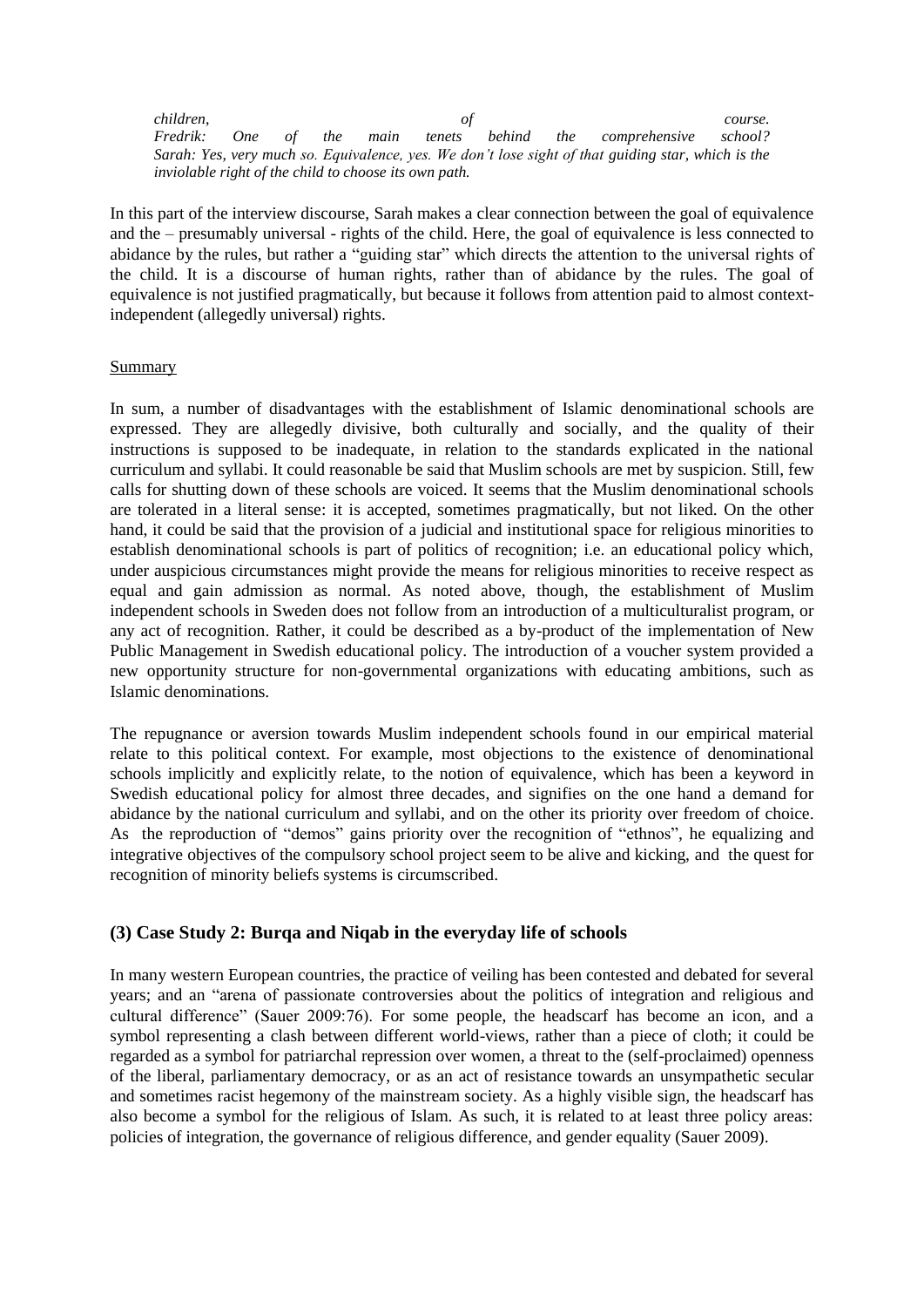As several authors (i.e. Joppke 2004, Kymlycka 2005, Vasta 2007) has pointed out, the strong reaction to the practice of veiling are parallel to the "recent retreat from multiculturalism", a recent tendency in integration policy in many western European countries. Calls for integration have gradually become similar to calls for assimilation, and the objectives of toleration and recognition has been downgraded. Discussions of religious freedom focus on its limitations, particularly in relation to the practice of veiling. The secularization of European states went along with the privatization of religious beliefs, and some fear that the visible presence of covered Muslim women in public places might lead to a resacralization of the public sphere, and even threaten the fundamental secular dimension of liberal democracy (Sauer 2009).

Many European societies have regulated the wearing of headscarves in the public sphere, at schools, universities, in court rooms or public service jobs. According to Birgit Sauer (2009:77), it is possible to discern at least three different approaches to headscarves in Europe: prohibitive, soft or selective and non-restrictive approaches. In France, Turkey and some German federal states, where a *prohibitive* approach has gained ground, Muslim body covering is banned in public institutions.<sup>2</sup> As *soft* or *selective* approaches, Sauer describes the prohibitive measures in Sweden, Finland and the Netherlands, which bans certain kinds of covering in certain public institutions. The *non-restrictive* approach, finally, is to be found for example in Austria, where body or face coverage are not restricted at all. Moreover, Sauer also notes that there is no clear-cut connection between on the one hand different approaches to body and/or face coverage, and on the other different institutional settings such as citizenship models, church-state relations, or gender regimes.

In this study, we focus specifically on the veiling practices commonly named Burqa or Niqab, not on headscarves in general. Thus, attitudes to the much more common – and often less controversial – veiling practice called hijab are not included. The major difference between Burqa and Niqab on the one hand, and Hijab on the other, is that the latter leaves the face uncovered (cf. Sauer 2009). The reason for this delimitation is empirical: during the last years, the wearing of Niqab and Burqa in particular has been intensely debated and strongly contested in Sweden, rather than headscarves in general; not the least when it comes to matters of education and the regulation of educational institutions. The debate in Sweden differs from those in France, Germany, Belgium, etc; still, the distribution of standpoints between proponents and antagonists, and their argumentation, follows roughly the same pattern as in other the above mentioned countries.

This does not mean that the practice of Hijab is more or less uncontroversial in Sweden. For example, when two journalists dressed in Hijab was hosting the TV-show "Halal-TV" in 2008 by SVT, the national public broadcasting company, an intense debate followed, in which it became obvious that a lot of Swedes did not tolerate TV-show hosts dressed in Hijab. Since then, no show has been hosted by a women wearing headscarf in Swedish television. Nevertheless, recent debates in mass media and elsewhere have focused on Burqa and Niqab, not the least whether it should be prohibited or not to cover your face in public.

The purpose of this study is threefold. First, we will describe the general attitudes among teachers, headmasters and other categories of professionals with an interest in educational matters towards the practice of wearing Burqa and/or Niqab in public schools. Second, we will describe which arguments that are employed among those who are in favor of a prohibition of the abovementioned veiling practices. Third, we will analyze the ideological and policy-related underpinnings of those arguments.

l

 $2$  It must be note, though, that the prohibiton policy in Germany mostly has been directed towards teachers, in their capacity as federal state officials, while more general prohibitons is in force in France and Turkey (Joppke 2007).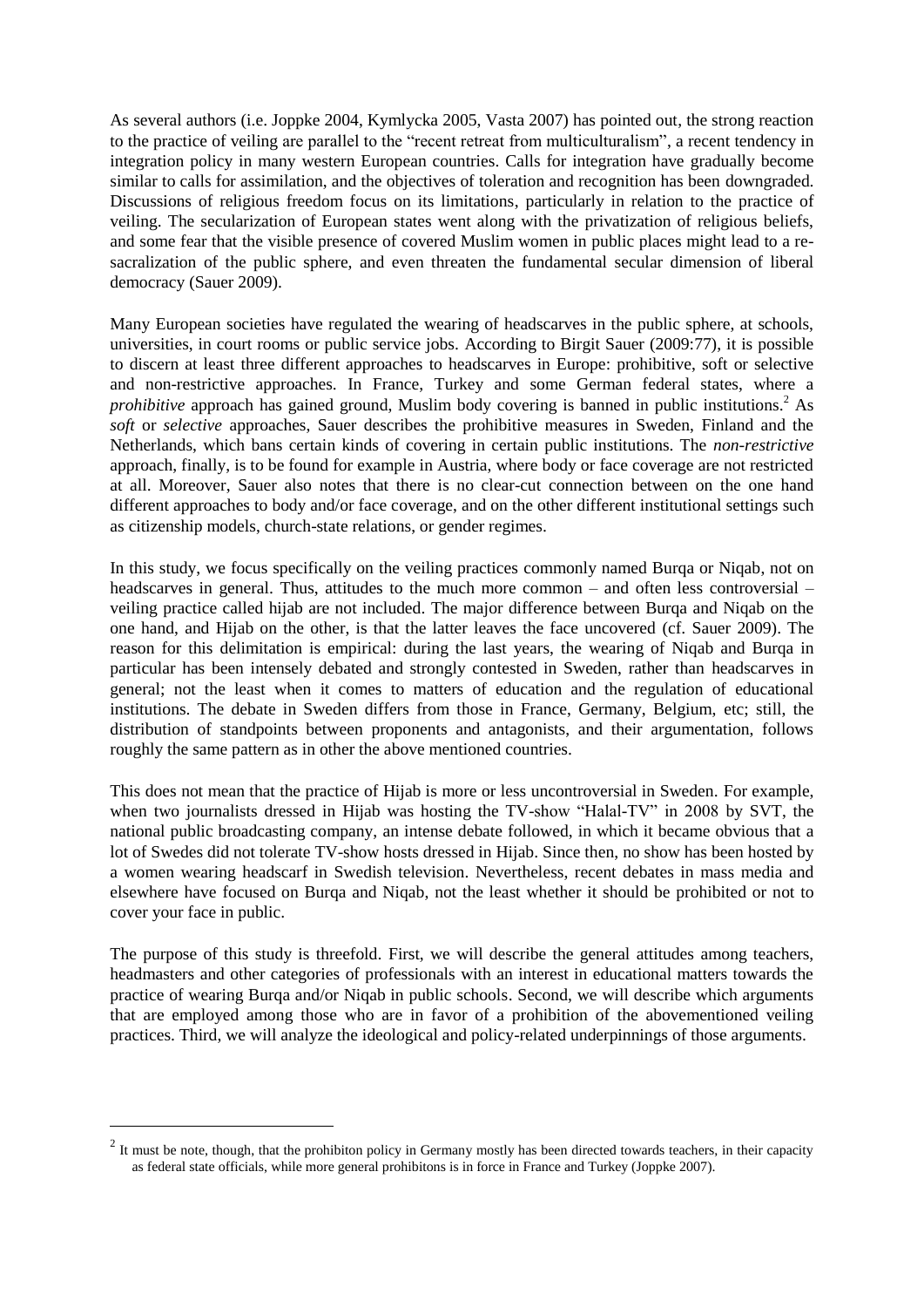#### <span id="page-30-0"></span>*The right to wear Burqa or Niqab called in question*

The first nationwide mediated debate on veiling practices of Burqa and Niqab in Sweden took place in 2003 (Gardell 2010). A couple of young women dressed in Burqa showed up at Burgårdens upper secondary school in Gothenburg, which led to some debate and controversy at the school. The teachers and the headmaster at Burgården reacted, and the headmaster made an inquiry to the SNEA, and asked for a clarification.

*"Students with 'immigrant background' is relatively frequent at our school, but this year we have for the first time received so called "Burqa"-students, who wears a black, covering dress with a veil, and it is only possible to see the eyes of the student – through a gauze. The staff, which accordingly is used to immigrant students, has reacted strongly to this, and experiences it as unpleasant to teach students whom they can't identify and hardly make eye contact with. […] I have told them that the schools demands to take off the veil during the lessons. Can I do that? Are you acquainted with similar cases, and how did one react back then?"(quoted in Hilborn 2003)* 

Partly through the inquiry to the SNEA, the case got nationwide attention, and an intense and agitated debate followed (Gardell 2010:171). Most of the contributors where severely critical to the practice of Burqa or Niqab veiling, and focused mainly to its gender dimension; it was recurrently maintained that the practice constituted a patriarchal oppression, which forced women to cover themselves and hide (Åberg 2003, Westgård 2003, cf. Gardell 2010). Among the critical voice leading politicians of different political colour could be found, such as the then minister of integration and future party leader, social democrat Mona Sahlin, who asserted that the purpose of veiling was to "conceal women and make them invisible" (Gardell 2010, Ch. 7).<sup>3</sup> After some investigation, the SNEA responded the inquiry with a memo (Hilborn 2003) to all Swedish schools, in which their appointed investigator, Ingegärd Hilborn, acknowledged the headmasters' right to prohibit Burqa on the local level, in her/his own school.

*If the wearing of Burqa, according to a serious judgment, runs the risk cause disturbance, for example as quarrel between students, or if other students feel worried or unsafe, or if discussions claim of unreasonable amount of time, the school administration may, by means of the general school rules, or a decision in the concrete case, prohibit students to wear Burqa at school. […] It might [also] be difficult for a teacher who cannot perceive the facial expression of a student to find out whether students have understood a question or a statement; in a similar way, the interaction between the students may be obstructed. That disposes the school to prohibit the wearing of Burqa at school by pedagogical reasons (Hilborn 2003:11).* 

The legal matter of this memo never was made clear, as it was neither a law, a decree nor a regulation, but nevertheless it seemed to have a steering influence in many schools (see below). The guiding principles were held to be in line with the Swedish constitution and the guidelines for the educational system, the European convention on human rights and the United Nations convention on the rights of the child (on the other hand, it lacked any reference to canonical pedagogical texts, although its conclusions relied heavily on some very specific assumption concerning the nature of learning processes). Referring to the interpretations of the European convention on religious freedom by Swedish professor Reinhold Fahlbeck (2002, 2004), the SNEA asserted that the negative freedom of religion ("freedom *from* religion") overtrumped the positive ("freedom of religion"), and that the legal protection for positive manifestations of religion – such as the wearing of Burqa or Niqab was "moderate" in Swedish judicial praxis. Regardless of its unclear legal status, the memo from SNEA gained authority, and an (informal) policy of non-toleration was carried through in this matter.

l

<sup>3</sup> However, the political discourse of the then ruling Social Democratic Party (*Socialdemokratiska Arbetarpartiet*, SAP) was not coherent in this matter. Different opinions were expressed, although the equality argument depicted above held a strong position. Nevertheless, their political agency in judicial matters seemed to point in divergent directions.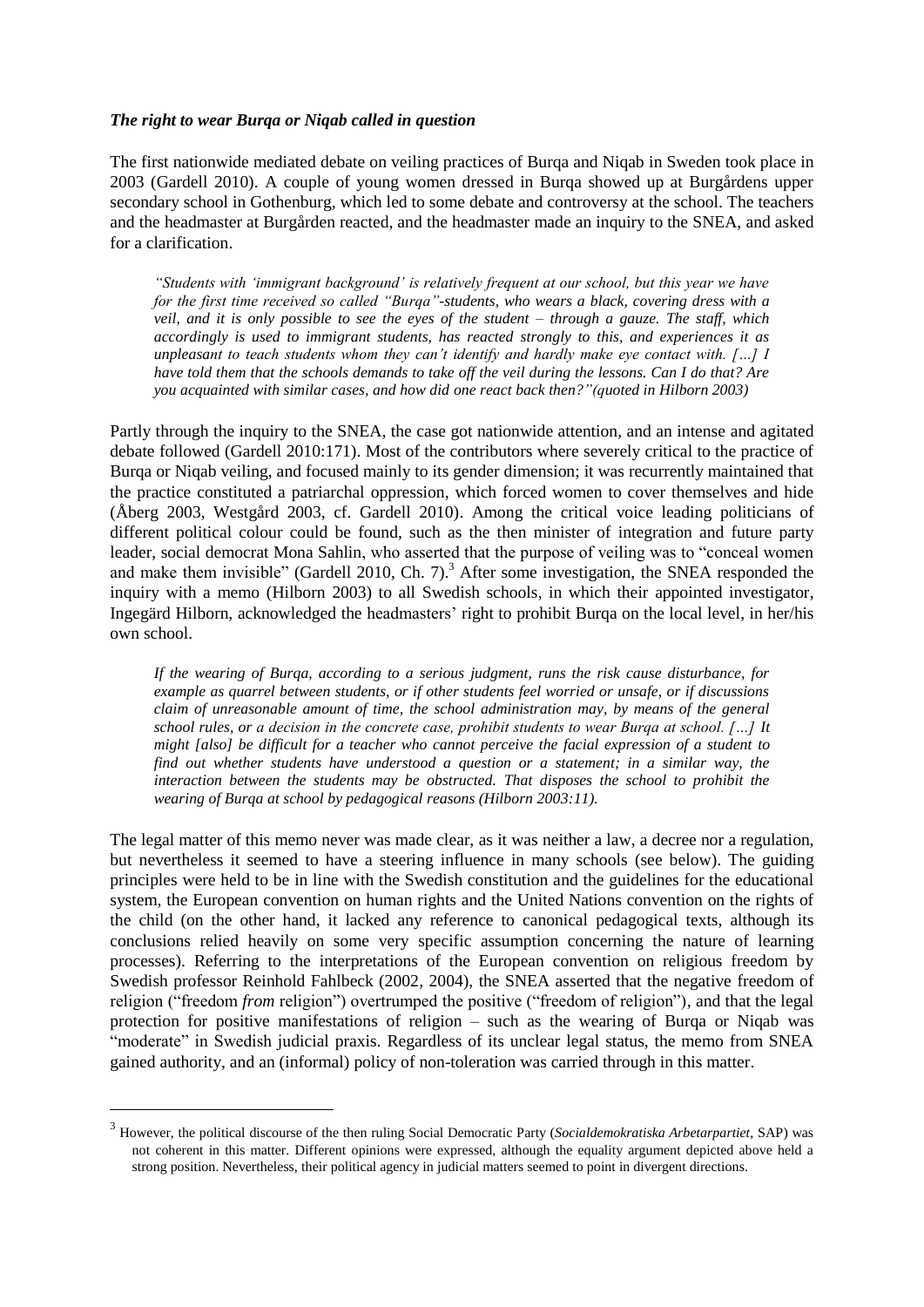Some years later, a new debate over Burqa and Niqab occurred in Swedish mainstream media. This time, the debate was even more intense and even more drawn-out (Gardell 2010:177). It all started in 2009, when Alia Khalifa, a 24 years old woman of Egyptian descent, reported her school, Åsö vuxengymnasium in Tensta, Stockholm, to the ombudsman against discrimination (Diskrimineringsombudsmannen, DO). She claimed that she had been exposed to discrimination from her school. The acts of discrimination were related to her Islamic faith, and the belief practices entailed. Alia, a practicing Muslim, covered (and still covers) her face with a burqa, and motivated it with reference to her Islamic belief. Already after a couple of days at the upper secondary education program for childcare, Barn- och fritidsprogrammet, she was explicitly told by the members of the school staff that her veiling practice was not allowed at school.<sup>4</sup> After two weeks, she was told that it was forbidden to cover ones face at the school, and that she had to choose between her ways of dressing, and to continue at the program. Faced with a threat of suspension, she decided to report her school to the DO. The school now stated that Alia could continue at the program as long as her case was handled at the ombudsman, provided she lifted the veil in front of the children at the preschool. Subsequently, they would find out whether the rules at the school were in line with Swedish law or not. Since the dissemination of SNEA's memo in 2003, the legal situation had changed. The legislation on different forms of discrimination – ethnic as well as other forms – had been sharpened. In particular, the legal protection from discrimination in educational institutions had been strengthened in 2006.

As mentioned above, Alia Khalifa's report to the DO led to a reborn and intensified debate on the practice of wearing Burqa and Niqab in public places in general, and in schools in particular. As the election of 2010 came closer, politicians started to react. In October 2009, two MP's of the agrarian Center party presented a bill for "the prohibition of Burqa and Niqab in society, in schools and workplaces" (quoted in Gardell 2010:178). In their bill, they asserted that

*The face of a human being – her eyes, nose and mouth – is her interface to the world and other human beings, and imagining an open society where more and more people covers their face, for example in public spaces, at work or at school does not seems to be an option for our future. The freedom of religions is extremely important and protected by the constitution, but there are some limits to it. We think that the boundary is set by the will or imposition to conceal ones face in public spaces or at work. An open society ought to consider setting the limit, and we suggest that the government investigates this question (Danielsson & Pettersson 2009).* 

Moreover, they also claimed that someone has to "dare to discuss the veil as a problem", in order to the right-wing populists of Sverigedemokraterna should not be left alone with this question – thus obtain popularity and votes in the coming election. By and by, the liberal party *Folkpartiet* joined the debate, voicing a similar proposition; they put forward that it should be possible for schools administrations to prohibit complete veiling such as Burqa or Niqab at schools. "*Education is communication. Education is premised on the interaction between teachers and pupils. It must be possible to see each other faces*", their party leader Jan Björklund (2010, cf. Lundberg 2010, Scherlund 2010) asserted.

In a public debate during the same election campaign, broadcasted in public service radio, then Social democratic party leader Mona Sahlin and Prime Minister Fredrik Reinfeldt, leader of liberal conservative *Moderaterna* party, had a heated discussion. Reinfeldt claimed that he "does not believe in a society where women aren't allowed to appear [in public]", and that he "doesn't want to see women in Burqa in the [Stockholm] underground", and "wants to press back those who sympathize with the covering of women", although he stressed that this was his personal opinions, and that he

l

<sup>4</sup> The account of the case is based on Alia's own presentation in an in article in the Swedish daily *Expressen* (Khalifa 2009). However, it does not differ in any significant way from other accounts that I hace received during the fieldwork.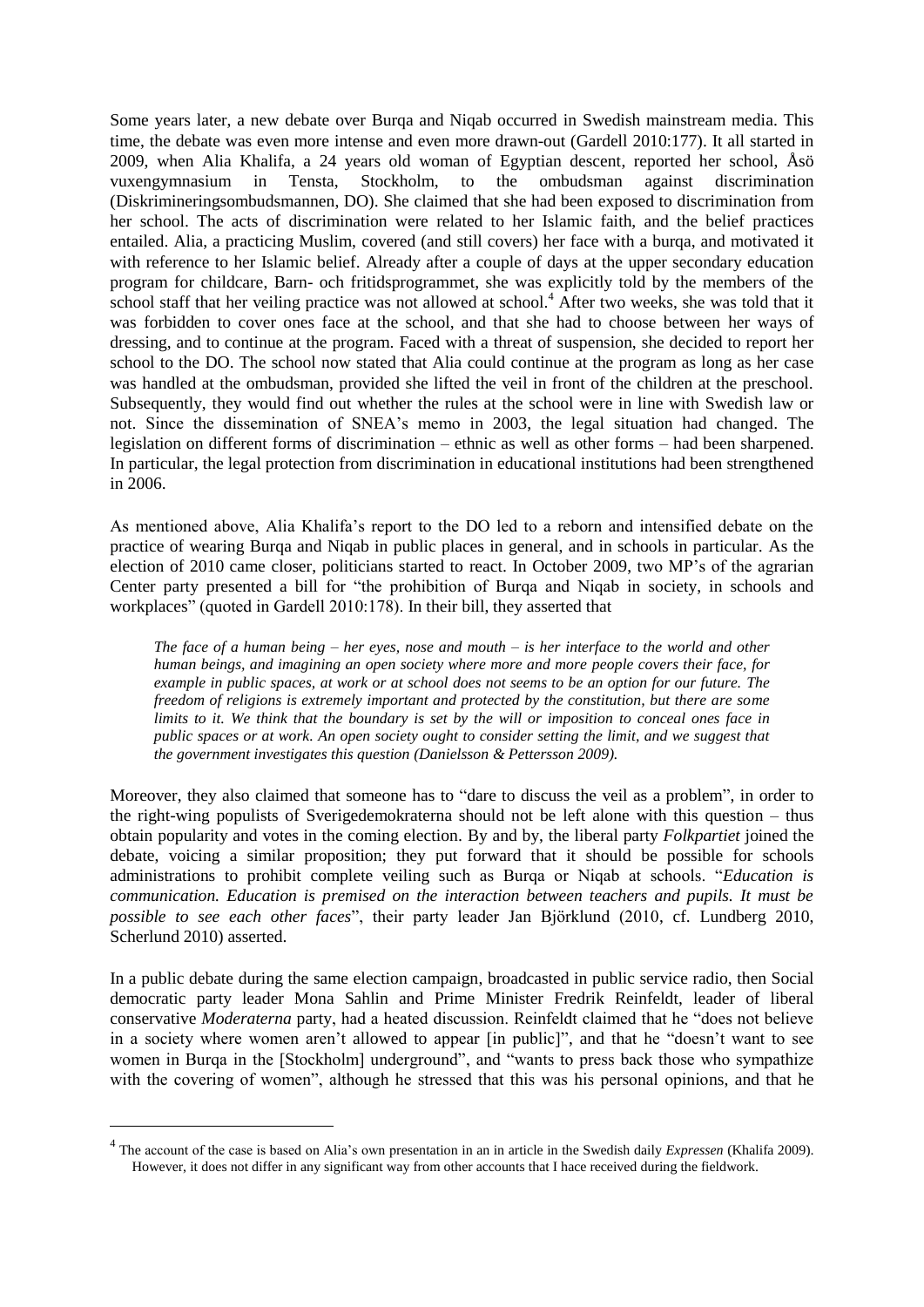does not want any legislation against the practices of Burqa or Niqab (Sundén Jelmini 2010, Karlsson & Hedlund 2010). Sahlin, still critical to the practice in question, claimed that veiling is an instance of oppression against women. She also dismissed a prohibition, and criticized the French anti-veiling legislation for being stigmatizing (Karlsson & Hedlund 2010). Lars Ohly, leader of the leftist party *Vänsterpartiet*, was one of the leading politicians who distinctly opposed a prohibition (Ramqvist 2009).

Without any doubt, the practice of complete veiling was one of key debates in the 2010 election in Sweden, and it has been one of the major issues in the politics of integration during the last five years (Malm 2009; Gardell 2010). As noted above, it has been discussed both in relation to gender and education. The positions in the debate have been more or less overlapping with those in other western European countries, with the exception that it focused almost solely on the practices of Burqa and Niqab, leaving the dress-code of Hijab in the background; obviously, the covering of *faces* was one central ingredients of the debate, in 2003 as well as in 2009-2010 (cf. Hilborn 2003, Danielsson & Pettersson 2009, Björklund 2010). On the one hand, there was a claim for recognition of different veiling practices motivated by an Islamic faith, which in the main is motivated with references to the freedom of religion (Khalifa 2009, Ramqvist 2009). The support for this position was mainly to be found in the political left (cf. Ramqvist 2009, Munther 2010), but also among a quite narrow fringe of liberals (Bauhn 2010), and a small number of conservatives (Poirier Martinsson 2010).

On the other hand, the opposition against the practice of complete veiling and/or the support for different prohibitive measures was based on notions of gender equality, secular freedom from religion (cf. Gardell 2010), Swedish traditions and standards, and/or social interaction, together with pedagogical considerations. Thus, it was claimed that the practices of Burqa and Niqab constituted central elements in the repression of women in patriarchal cultures (Pekgul 2011, cf. Lorenzoni 2010); that manifest religious dressing should not be visible in public places (Azmeh Rasmussen 2009, Åkesson & Ekeroth 2010), and that veiling is alien to traditional Swedish mores (Dervishi 2009), such as a "traditionally" Swedish benevolent attitude towards gender equality (Pekgul 2011). It was also said that complete veiling obstruct social interaction at public places, workplaces (Danielsson & Pettersson 2009), and – in a general sense – in open societies (Alcala 2009), as well education process at schools (Kjöler 2009, Levander 2009, Björklund 2010). The opposition against the practices of Burqa and Niqab, and the calls for a prohibition, was voiced all over the political spectrum, from the Social Democrats to the Liberal Conservatives and Christian Democrats; needless to say, right-wing anti-migration populists such as the Sweden Democrats were among those who voiced their opposition most powerful (cf. Åkesson & Ekeroth 2010).

Apart from the debates at the internet, in media and among politicians, and intellectuals – what do we know about the general public opinion towards the practices of Burqa and Niqab? In their yearly study *Mångfaldsbarometern* (Barometer of Diversity), sociologists Orlando Mella, Irving Palm and Kristina Bromark (2011) measure the attitudes to different kinds of veiling in public places, such as schools and working places. From the 2011 survey, they conclude that the resistance in Sweden against the Burqa and the Niqab is compact but slightly lower level compared to 2010. Thus, 88.8 % and 86.2 % of the population find it (totally or partly) unacceptable to wear Burqa and Niqab, respectively, at school or at work (Mella *et al* 2011:30), whereas 69.0 % and 64.6 %, respectively, find it (totally or partly) unacceptable to wear Burqa and Niqab at other public places. The opposition against using Chador at school or at work is smaller, and decrease when comparing the years 2010 and 2011. The issue of using the Chador in other public places may also even less resistance. The Shayla and Hijab practices are assessed by a majority as acceptable for use in school or at work, and the acceptance is even higher in other public places.

Obviously, the covering of ones face remains a threshold, when it comes to questions of acceptance and recognition. A general attitude of non-tolerance towards complete veiling is widespread in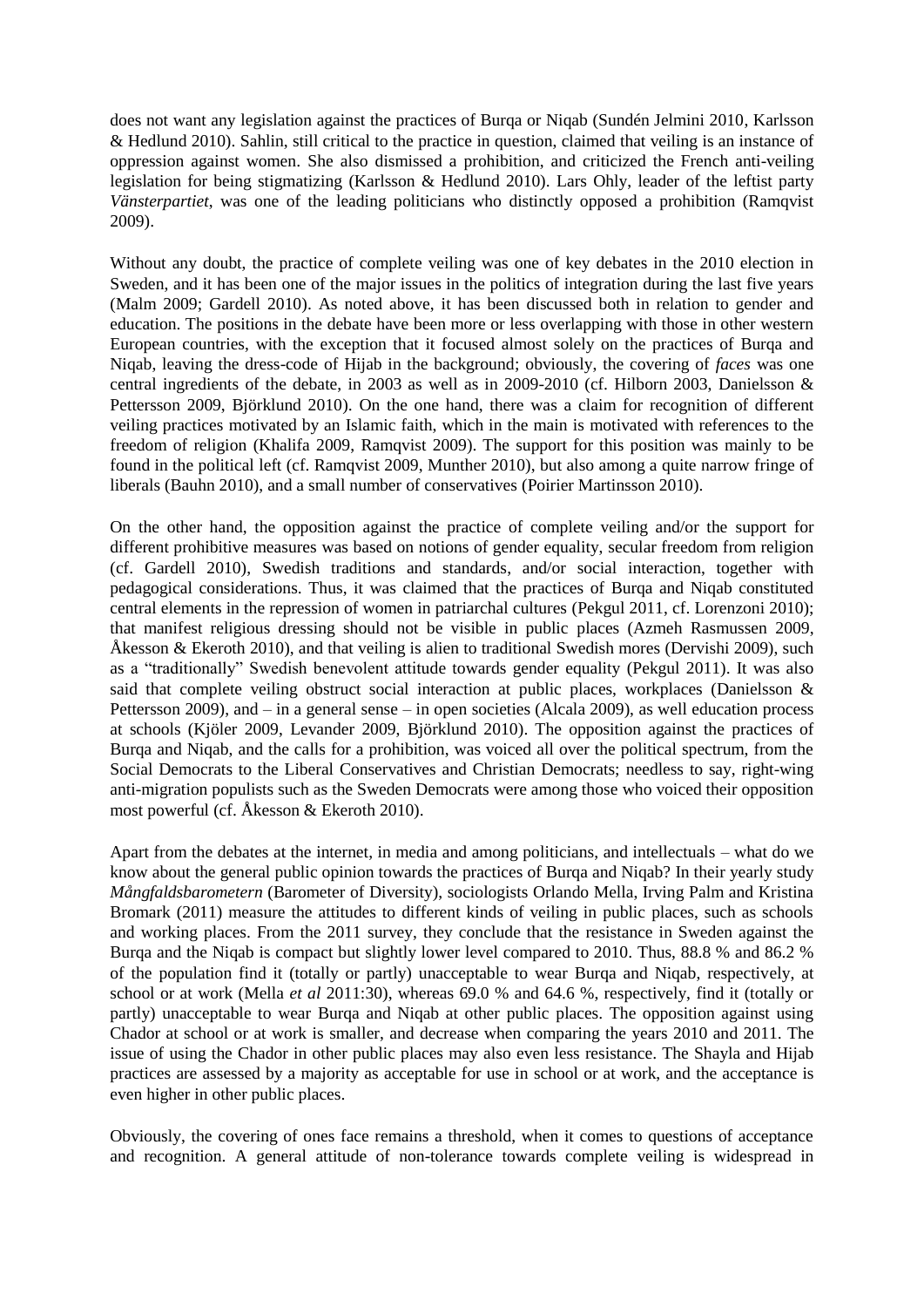Sweden - and it has been around for some years now, according to earlier studies of Mella and Palm (2008, 2009, 2010). It might be the case that this wide-spread non-tolerant attitude explains why the question of Burqa and Niqab at school received large-scale attention during the 2010 electoral campaign. As noted above, it was commonly argued among liberal and conservative right-wing parties that it was necessary to "dare to discuss the veil as a problem" (Danielsson & Pettersson 2009, cf. Björklund 2010), in order not to let the right-wing populists of Sverigedemokraterna be left alone with this question. Whether this claim for discursive courage should be interpreted as an ambition to extend the liberal notion of freedom from religion, or as a concession to the anti-multiculturalist project of radical right-wing populism is still under debate, and a way to increase the number of votes from xenophobic strata of the electorate, is still under debate.

Regardless of their motives, it seems like that the political agenda of the Swedish liberals and conservatives are brought closer to the radical right –wing populists' in this matter. This signifies a change of course among mainstream Swedish political parties; since the beginning of the 90's, the issue of migration and multiculturalism hasn't received as much attention as in many other western European Countries during election campaigns (Dahlström & Esaiasson 2009, Rydgren 2010, for a different view, cf. Green-Pedersen & Krogstrup 2008), then signalling a dismissive approach to the endeavours of the radical right-wing populists. This could imply that the political ontology of the latter has gained further influence in Sweden. Nevertheless, if the rejection of veiling practices such as Burqa or Niqab is to be regarded as an act of non-toleration (cf. Dobbernack & Moodod 2011), then the political agenda of the Swedish (non-radical) right clearly showed some proofs of non-toleration during the 2010 electoral campaign.

However, by the end of 2010, the DO had completed their investigation, and made their verdict official. In an article in Sweden's biggest and most influential daily, *Dagens Nyheter*, head of DO Katri Linna published an article, in which she explained (her interpretation of) the legal situation. In sum, she claimed that the exclusion of a student from education because of the wearing of Niqab conflicts with the present legislation on discrimination (Linna 2010). Still, DO choose not to take the case to court, since the complainant had reached a compromise with the school. Thus, no precedent was in sight in in the nearest future. Partly because of the latter, and partly because of the content of the decision, the verdict was contested, debated and criticized (Hellqvist 2010, Åkesson & Ekeroth 2010).

#### <span id="page-33-0"></span>*What is wrong with Burqa and Niqab?*

As noted above, different categories of interviewees were approached during the fieldwork; teachers, headmasters, union representatives, representatives for Islamic organizations, politicians, municipality civil servants and lawyers - each one of them representing different professional perspectives on Niqab and Burqa. The significance of the practice of veiling varied, according to professional activity. Already from the outset, though, it might be said that a certain convergence in standpoints could be noted. Just a few persons expressed values or attitudes deviating from the main tendency. This study suggests that the discourse on Niqab and Burqa expressed within the realm of the Swedish educational system – at the primary and secondary levels – moulds up to a quite homogenous phenomenon. Later on, the significations and the logic of that particular discourse will be outlined.

## <span id="page-33-1"></span>The relevance of the media debate

The first convergence is to be found in the case that almost every interviewee working in schools call attention to the fact that they never met a student in Burqa or Niqab. For instance, Martin, a teacher at an upper secondary school, points out that he never had a pupil dressed in Burqa and Niqab; "*I have seen them in the schoolyard, in the area, but I never have had them in here*" – although Martins'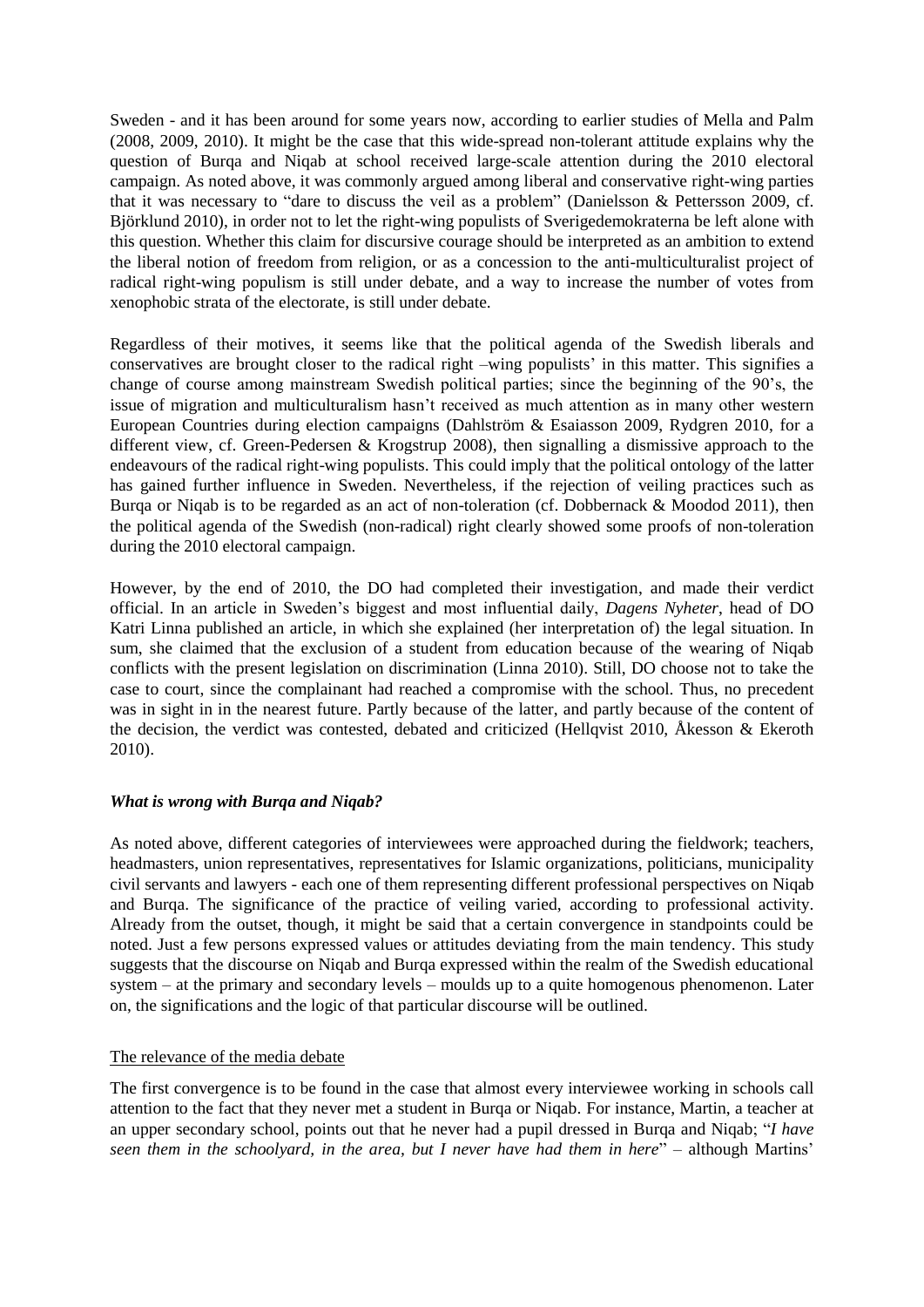school is situated in the area which has the highest proportion of migrants in the Stockholm town district, among them a large number of Somali migrants. Ann, who teaches at a primary school, but exclusively at the highest forms, notes that she never had any pupil with a Niqab or a Burqa, although she has been working in areas with a high proportion of migrants for at least a decade; "*we don't have any veiled girls except for those in Hijab, I have never experienced that*". Lena, who has been working as headmaster in one of the most "immigrant-dense" suburbs in Stockholm for almost 15 years, said that she "*never had one single student dressed in Burqa, and only one in Niqab*", Thus, it must already from the outset be said that the interviewees' experience of meeting young women dressed in Burqa or Niqab was strictly limited.

Moreover, a few of them also stated explicitly that the media debate exaggerated the relevance of the above mentioned veiling practices to the everyday life at school. They claimed that Burqa and Niqab is not at all common in Swedish problem, it is a social phenomenon which you rarely, if at all, meet. For example, John, who is a headmaster, notes that the public debate, according to him, is distorted.

*Fredrik: But do you consider it to be an issue, does young women in Burqa or Niqab ever show up?* 

*John: No, it is not an issue. But from what I know, nationwide, it is not an issue at all, no matter of which kind of socioeconomic area it might be ... it is a non-issue, except for in the national political debate.* 

*Fredrik: How and when do you encounter this matter – except for when it is debated in media? John: In media, that's where I take notice of it, it is right there it ever shows up. But it spreads out, it rubs off on … in discussions among school administratives, maybe not at my school, but between headmasters, in different contexts … in further education classes, in conferences, that's where it shows up, mainly with an air of ridicule added, as a non-issue, as if it is slightly pathetic that such a media hype on a question which is non-existent. Fredrik: So, that is the most pronounced opinion? John: At least among those I meet. But I mostly meet Stockholm headmasters, or ... maybe not. I do meet headmasters from all parts of Sweden, but above all Stockholm headmasters - and over here, it's like that. You take notice of the media coverage, but whit a scornful sneer. […] And among those headmasters who still want to discuss it, they consequently regard it as a symbolic issue, rather than a practical problem, as is it is a matter of drawing a symbolic boundary, "you cannot go further".*

John is very critical of the ways in which the veiling practices are discussed in media, in particular when it comes to its relevance for educational questions; "*it is a non-issue ... it is not an issue at all*" to which "an air of ridicule [is] added". No other interviewee develops such a strong critique. Also, the opinions on whether or not it is worthwhile to actually discuss those practices at great length differed. Some of the interviewees, as Peter, upper secondary school teacher and union representative, disagree with the standpoint put forth by John; he claims that "it was necessary to discuss" the practice in question, since it touched upon some serious matters such as justice, power and the public presence of religion in society. Peter admits that never met a young girl completely veiled in his classroom, and that his standpoints on whether it should be prohibited or permitted to dress like that "*definitely not [comes] from personal experience*".

Thus, the school professionals and other interviewees questioned whether the scope of the debate put at disposal in media corresponded to its importance. On the other hand, most interviewees - with very few exceptions - thought that it the practice of complete veiling "has to be discussed", to put in the phrasing of Peter quoted above, and expressed a number of objections against wearing Niqab or Burqa at school. And even though some of the topics from the media debate were dismissed, could some clear and legible instances of disapproval be discerned. The dismissal of the media debate was not an expression of acceptance; rather, it was call for bringing the professional dimension to the fore. And, as we will see below, this did not always bring about an attitude of recognition or tolerance.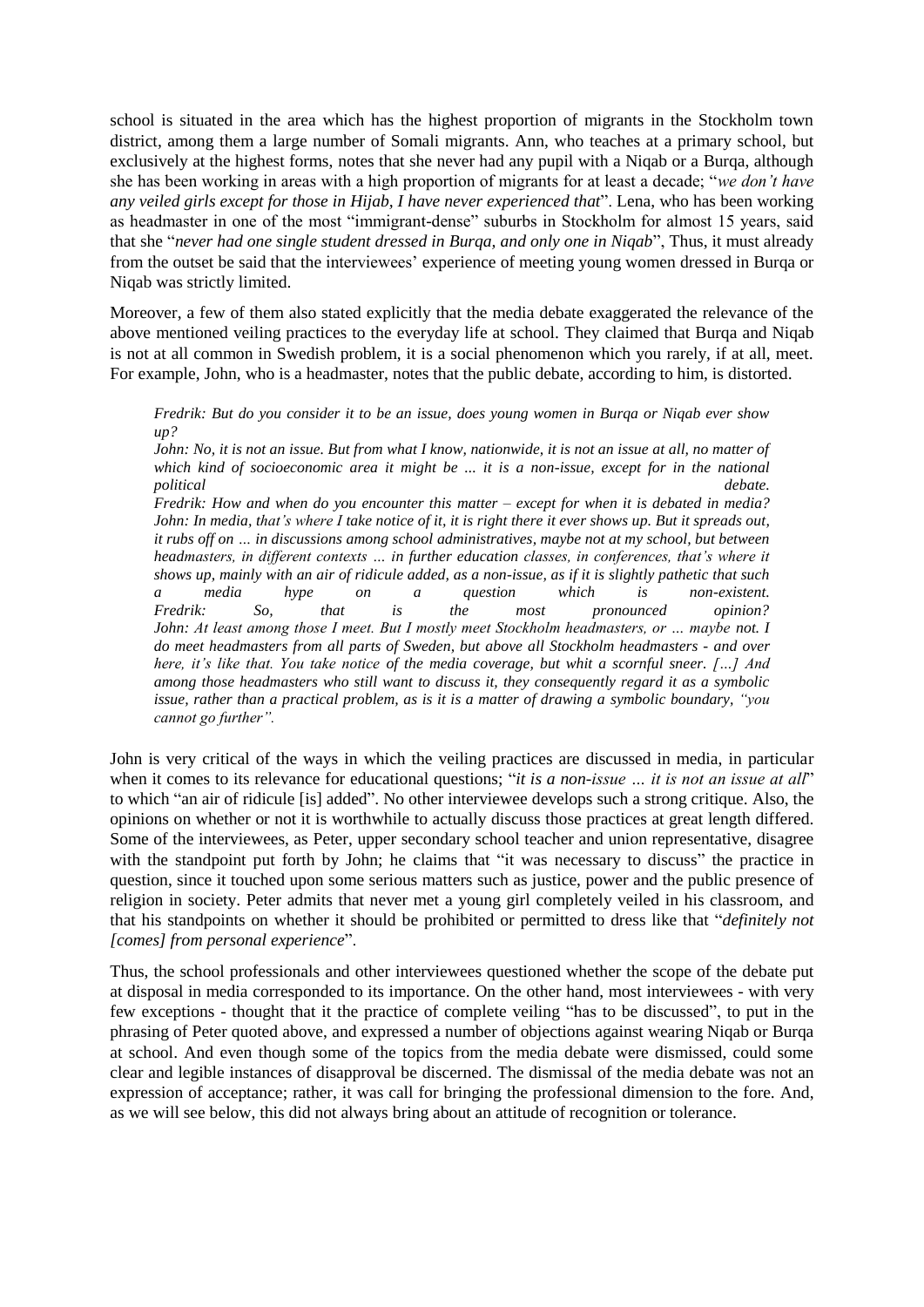#### <span id="page-35-0"></span>The problem of identification

The main arguments against the practice of wearing Burqa or Niqab in the Swedish school could be summed up below three separate headings: matters of identity, communication and gender. The second was the one most forcefully spelled out. On the other hand, the question gender and equality, which was - as seen above - so frequent in the debate on the internet, was quite seldom explicated. Objections relating to identification and communication were predominant. In addition to the arguments against complete veiling, a number of interviewees also questioned the wide applicability to the freedom of religion. They claimed that other rights had an overriding importance, and gained superiority over the claims for religious freedom.

Let me begin with a description of the first case – how issues of identity and identifications made up an argument for not permitting complete veiling in school, thus suggesting restrictions in the freedom of religion. Still, it must also be noted but some of teachers recognized possible solution to the problem of identification, thus implying the demands for confirmation of personal identity and religious freedom could be met simultaneously – is someone was prepared to cover the eventuality of costs. For instance, Martin, the upper secondary school teacher that we also quoted above, claims that there is practical dimension that has to be clarified:

*Martin: The practical dimension, concerning identification – really, just who is present in the classroom? That's the big issue. […] In general, I think, in an educational system, you must show … who you are. You should do that. Just because we are civil servants that do the marking, marking that is irrevocable. Period! We can hardly change them ourselves. Fredrik: It is an exercise of public authority? Martin: Yes. And then, you want to be sure that it is the right person.* 

Peter, the other upper secondary school acknowledged the same problem of identification:

*Peter: It would be a quite strange society, if you could just go around and … well, if I went around town with my balaclava, which I wear when I go skating and it's freezing … I would probably have a lot of problems, for example if I had to prove my identity. And my wife, she's a nurse, she says that there are some problems connected to it, in different situations … and that some of those in Burqa take an advantage of it. I don't in which situations, at the driver's license test maybe, etc. So, behind the religious norm, or protected by it, you can get into some mischief. In every group, you'll find some individuals prepared to take advantage of such things. […] And I think that most [of my colleagues] would demand the school to put the foot down. The norm system of the school demands that all students are identifiable, and possible to interpret, when it comes to the facial expressions. Ok, it is not on the societal level, to stipulate exactly how people should dress, but the school is a world in itself, where … a certain minimum level of … what concerns so to speak personal … personal expression, well you know what I mean, must be guaranteed.* 

Lars, the political advisor at the liberal Folkpartiet party, expressed a similar fear:

*Lars: It is also discussed, some kind of uncertainty, whether you know or not who actually is sitting in front of you, or if it is someone else who showed up, I mean, if we talk about the Burqa anyway. A lot of people think it is unpleasant with someone who hides her face. You're sitting together in a group, having a discussion, and teacher is at front, by the desk, and then, there is one person … you do not know, does she take part in the discussion or not? Does she listen? Is she attentive?* 

First of all, the interviewees put forth an argument closely related to the activity of the school, and its quality of public institution: complete veiling cannot be tolerated, since the teachers must be able to identify the student. He or she must know which students are present in the classroom, or whose examination is to be marked. Even so, Martin recognizes it as an exercise of public authority. In Peter's case, the quest for identification obtains an almost profound meaning: the personal character behind or dimension of the expression must be secured. Secondly, and related to the latter, it is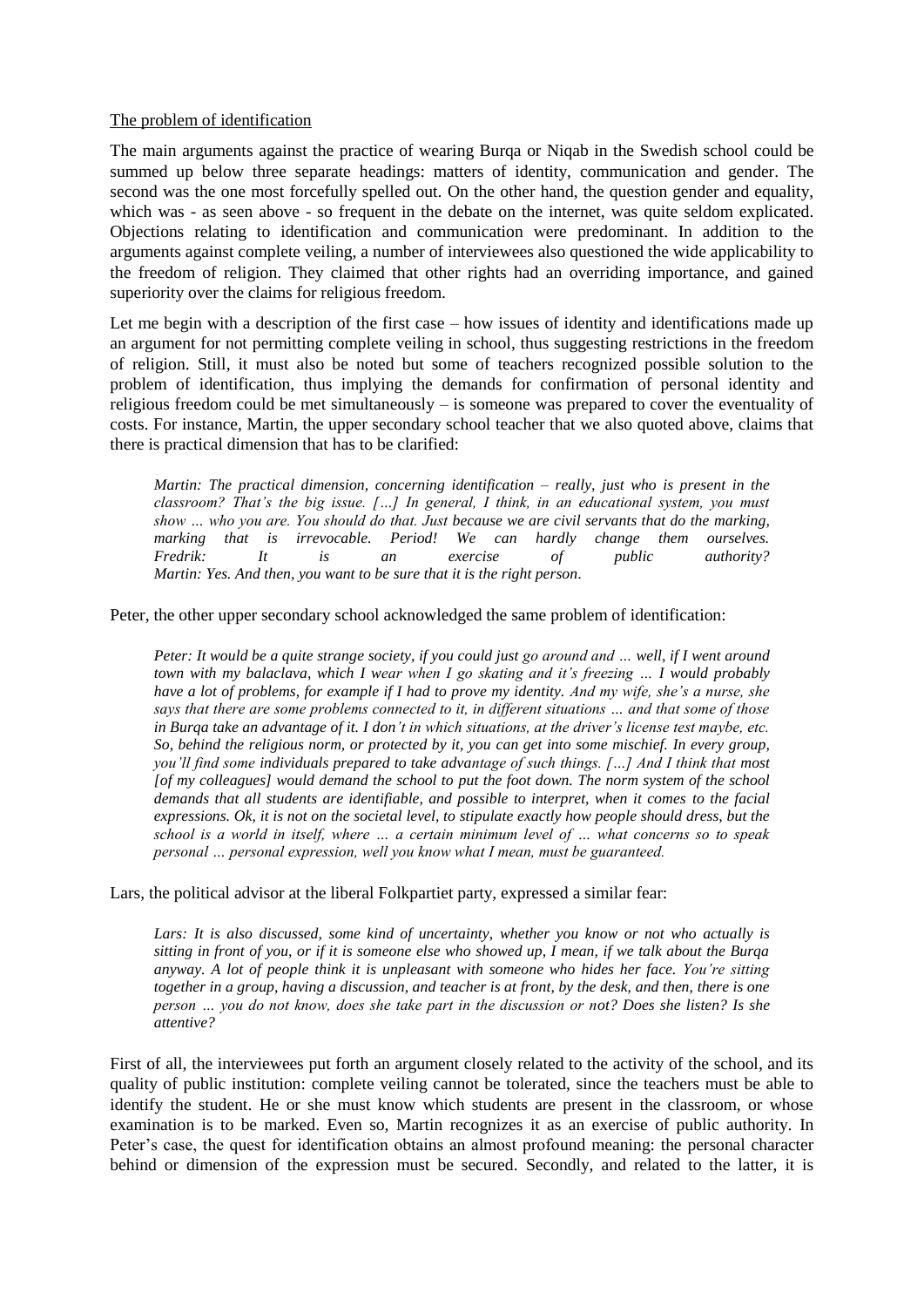claimed that the specific conditions at the school make it possible to circumvent the freedom of religion. Thirdly, reference to diverse "problems" outside schools are made, and some suspicion is thrown on "some" person employing the practice concerned in order to obtain illegitimate advantages. Once again, implicating misuse and hidden mischief is employed as a discursive strategy. Lastly, we can also note that the argument of identification mergers together with the argument of communication: do I know with whom I am talking? Whose knowledge is expressed in the saying?

The primarily school teacher Ann developed a similar standpoint, but she also recognized an objection to her own argument, when she was elaborating on it, in relation to the case of Alia Khalifa (cf. above).

*Ann: In general, I'm not hostile to immigrants, and I think that most things are ok, I mean, I do a lot of stuff which other people think are strange, according to their culture, but then I thought, when I heard about it [the case of Alia Khalifa], if you are covered a lot, and even wear gloves, then I think, if you work with kids, who are used to it, and have known it, then it is something else, but if you never has experienced it, then it could be frightening for children. So, I was rather provoked. I was thinking about it. If she could teach in that dress, then I could teach in a Father Christmas mask … Father Christmas at Christmas Eve; that is something positive, still it could be frightening, because you can't see the features of his face, any motion … so, then I thought: if she could teach in one of those [Burqas], then I could teach in a Father Christmas mask. But then again, that is also interesting … if I had a student who covered all the way, with a Burqa, I don't think it would be a problem, because I'd get to know her, and recognize her voice. I would recognize her anyway, so … i had some objections, thinking about doing other each other's exams, and stuff like that, with some cheating involved, but … if it were my student, I would recognize her, I am her teacher for four years, that's a long relationship, and it wouldn't be ruined because of this. It would take some time to establish the relation, but it wouldn't be ruined.* 

So, although the identification argument is spelled out, a counterargument is also developed. The enduring quality of the relation between teacher and student makes it possible, according to Ann, to identify a student, although she's dressed in a Burqa. Linn, one of the students at the teacher education, developed a similar argument, although more forcefully:

*Linn: Then we could go on and shut down schools for blind as well, I mean, they can't see each other, can they? I think this question is so ridiculous, and since when did we have to see each other to actually know each other? There is so many ways communicate.* 

Apart from the pro- and contra arguments developed in relation to the matter of identification, we could also take notice of an element of ridicule in Ann's discourse; she is comparing the veiling practice of Burqa with a Father Christmas mask, thus delegitimizing a possible claim for freedom of religion by comparing Islamic religious belief practices with highly secular traditions devoid of any transcendent dimension. Thus, the argument based on the problems of identification is repeatedly articulated in a discursive framing where the practice of complete veiling is delegitimized, through ridicule or allusions to diffuse threats. However, the argument in itself does not give rise to any clearcut calls for prohibition. The limit to tolerance is hard to detect in this matter, as the calls for prohibition is implicated rather than explicated.

#### <span id="page-36-0"></span>The problem of communication

The other "serious question" that came upfront seemed to be less open to negotiation and solutions, though. The most commonly voiced reason arguing against the practice of wearing Burqa or Niqab in school, and thereby implying the need for a prohibition, was that complete veiling practices was supposed to constitute a serious obstacle for communication, and by reason of that making difficult or even impossible the learning processes that the teachings at school aimed at.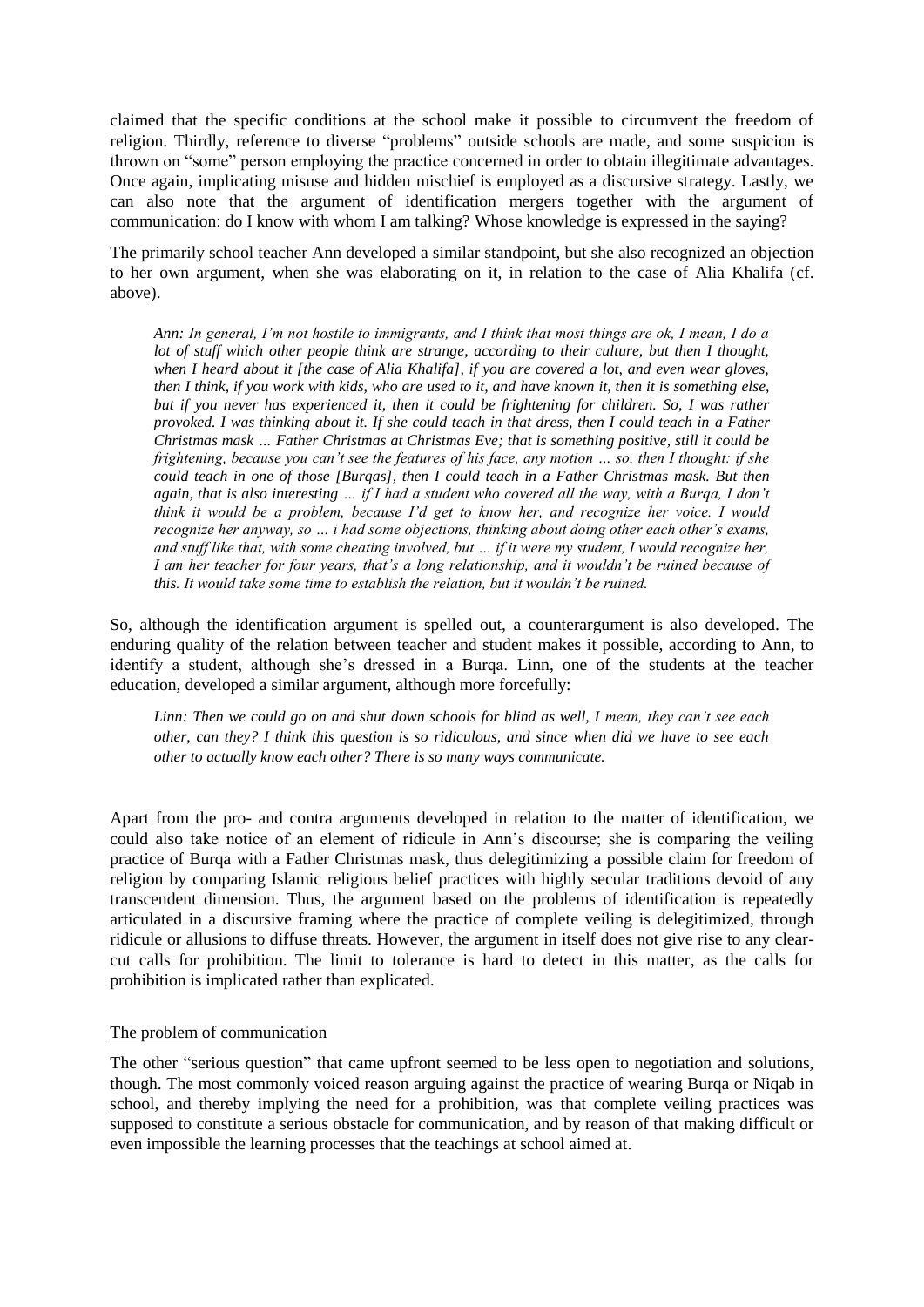One of those who voiced this argument was Peter, one of the upper secondary education teachers. Taking his own professional attitude as a vantage point for the argument against Burqa and Niqab in school, he calls attention to the fact that pupils express themselves partly verbally and partly in other ways, through their facial expressions and intonation, which always try to acknowledge during teaching. Peter refers to general linguist findings, which – according to him - indicate that humans communicate in three different ways: with the content of your words, your intonation and your facial expression; and that it is fundamental to make eye contact with the pupil or the student.

*Peter: My fundamental attitude, as a teacher, is that students partly express themselves verbally, but partly also … everything possible from facial expressions and intonation and so on. Linguists talk about three different areas of communication – first, the things that you do with your voice, second, things that you do … intonation and so on, and for me, it is obvious that you must see the eyes of the student, you must be sure of that you have a specific student in front of you, and not her sister, and right there, there's the limit, for me, in my profession. I must be able to see, to take notice of all linguistic expressions from the student I'm dealing with, otherwise, you feel a bit handicapped as a teacher, limited in you professional practice. Fredrik: In which way David: Well, you can't interpret the reactions of the student. I teach in Swedish and English, and when it comes to asking questions in the classroom, and keep a discussion going, it is a matter of … respect for the students, to let them in if you think that they got something to say, and to let go, if they are under pressure. […] And when the students interact between themselves, you know from the way they communicate non-verbally, if there is something wrong. So, professionally, it [the Burqa] is a barrier.* 

Moreover, the concerns of identity and communication are intertwined, according to this argument; you have to be sure of that you communicate with the student, and not her sister, Peter claims, if you can't see the face of the person that you are communicating with, you are handicapped as a teacher and limited in your professional, educational agency. You cannot interpret the reactions of the student. Today, interaction with the student means that you have to let him or her into discussion when you apprehend that he or she has something to say, and knows what to say, and to let her or him go, when the pupil does not know what to say. The same goes for the interaction between the pupils; the communication is also reliant on non-verbal expressions. Strictly professional, the niqab and the burqa constitute a barrier for communication.

David, former teacher and union representative of higher station at the NUT (National Union of Teachers) argued along a similar line. He claimed that the issue at stake had a clear pedagogical dimension. An important part of the communication between human beings, in general as well as in school, David stated, is non-verbal communication, for example communication through reading and interpreting facial expressions and bodily movements. Thus, it might be possible read and interpret and understand the facial expressions of each other. It is an important part of human communication, David continues, which might signal something important.

*David: The NUT has made a number of statements, in which we emphasized the importance of actually see the face of the students, to connect, it is important that you actually connect to the students, that you have a close relation to the student, which is rendered more difficult when the student wears a Burqa. Or Niqab. […] It's the communicative aspect, to faculty to communicate does not only reside in verbal and written language, but also in facial expressions and movements, there are many different aspects of communication, and a very important part, which signals a lot, is the facial expression. You really don't know how you are perceived by a person on the phone. It's a matter of restricted communication, that's why you often want a personal meeting, an exchange. Communication with facial expressions and bodily movements makes it easier to grasp what someone is actually saying. As a teacher, you do want to know whether a student really understands or not, you can hear a person say "yes", but out of the facial expression, you can tell that he or she doesn't understand at all.*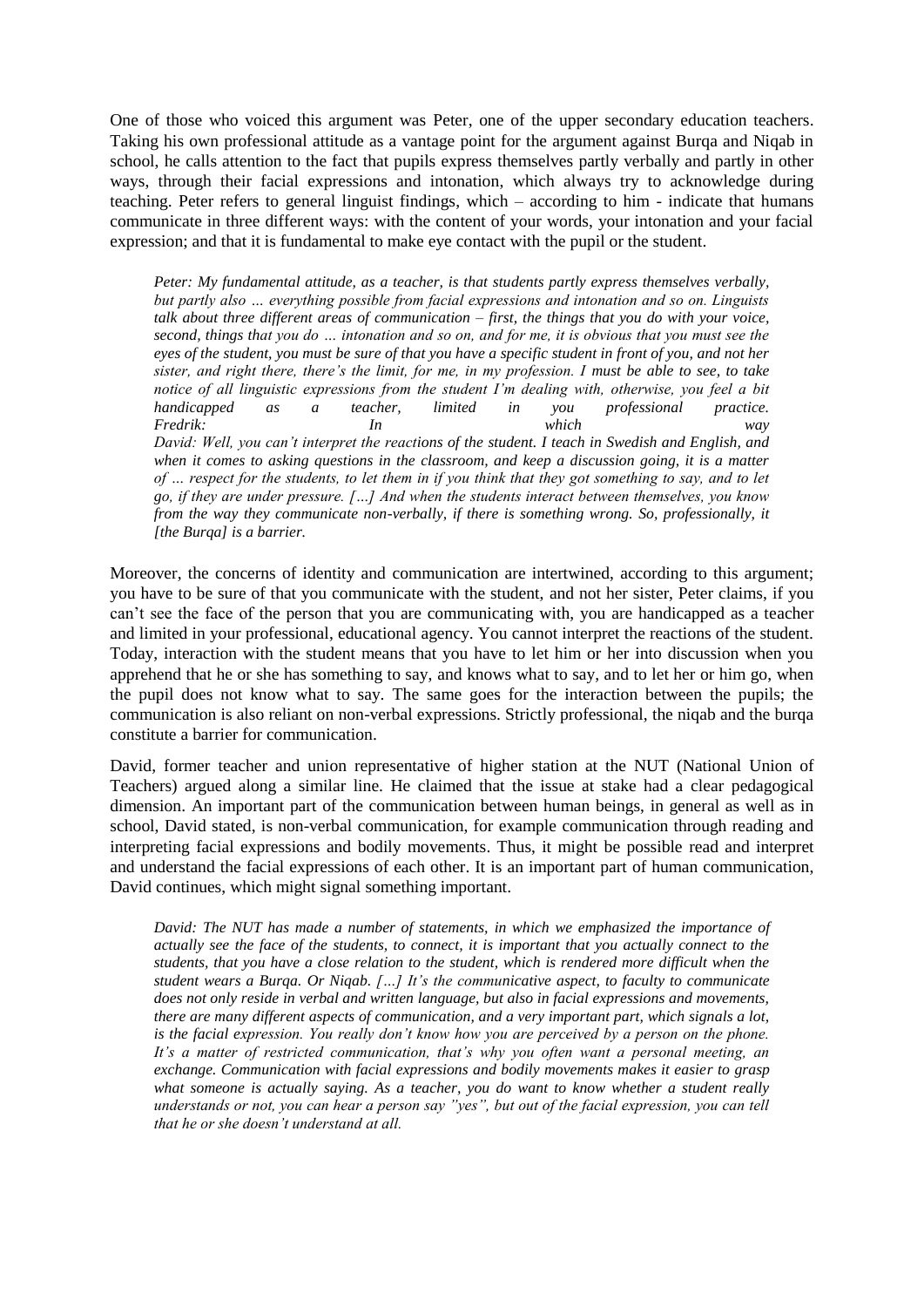Thus, according to David, the practice of Burqa and Niqab constitutes and obstacle for the enactment of teaching professions. Moreover, it is not only a personal opinion, but a standpoint expressed by the NUT in the ongoing public debate on educational policy. Until present, the NUT has not yet promoted any particular standpoint in some of the juridical matters, for example whether or not it should be possible for school administrations to issue local prohibitions on the practice of Burqa and/or Niqab – or to ban them all over. They had awaited the verdict from the DO, and when the latter decided not to take the case to court, they were quite discontented. Although the DO were clear regarding the legal status of local prohibitions, the NUT asked for a court ruling –mainly because their members requested clear and unequivocal guidelines.

Lena, one of the headmasters, claimed that the practice of Burqa "*conflicts with the basic principles of the teacher profession*". You become a teacher "*because you have an interest for human communication*", but since "*it is hard to communicate with someone who covers her face"*, this fundamental conflict arises. Even the interviewees working outside school stressed the importance of communication, for example the civil servants Ibrahim and Sylvia. "*The Burqa is the border line*", Ibrahim states, "*it is too much, even for my taste, as a migrant from a Muslim country*", and Sylvia continues, "*Yes, because everything is based on the contacts we have with each other, you ought to know with whom you are talking. But the hijab does not constitute any problem [in that sense]*". "*It is a problem of communication*", Lars, the political advisor at Folkpartiet claimed, "*you can't communicate as usual, face to face, facial expressions and all that*".

Thus, the wearing of Burqa and Niqab is met with opposition in this particular matter. No other standpoint is as common in this empirical material as this one: the practice of complete veiling is regarded as not compatible with the general conditions of instruction in primary and secondary schooling. It might be said that the attitudes and demands are always phrased in the positive ("the students have to show their faces") but almost never negatively ("Burqa and Niqab should be banned"). Moreover, in this specific matter, a number of interviewees – such as Ibrahim and Sylvia, see above - made a distinction between Burqa and Niqab on the one hand, and Hijab on the other. Since the latter did not constitute a problem of communication, it was not considered to be controversial or blameworthy; "*the scarf [hijab] had never been a topic of discussion*", Sarah noted in her description of the internal discussions of the STU. "*That's a big difference*", Alice – one of the students – noted; "*as long as I can see the face, I remain calm*". Still, it has to be emphasized that it is the alleged problems of communication which most frequently motivate the manifestations of nontolerance against complete veiling.

#### <span id="page-38-0"></span>The gender dimension and other less explicated arguments

Thirdly, some interviewees made some objections to the wearing of Burqa and Niqab because they considered it to be in conflict with dominant norms and values on gender equality. As noted above, this viewpoint was not expressed as often in this material as in the popular and mediated discourse on complete veiling. David, trustee at the NUT, developed a more explicit opinion on the relation between Burqa, Niqab and gender equality:

*David: We always try to focus on the pupil, top the pupil at the center of attention, because the well-being of the pupil is always of most importance, and the right to education, and the right to instructions. And then you have to solve all the other issues, at the side. But it is a complication, the … the freedom of religion, which I think that you should have, at the same time as we have a gender equality discussion in Sweden, equality between the sexes, and … it is of uttermost importance that teachers signals the right stuff to the students. And of course, there is a complication, if we have a teachers all covered up in a Niqab, what kind of message is conveyed, about gender equality? You might think that there is a clash between two different but equally reasonable standpoints. One the one hand, our struggle in Sweden for equality between the sexes, on the other hand, our understanding of and the rights of minorities to practice their religion. And*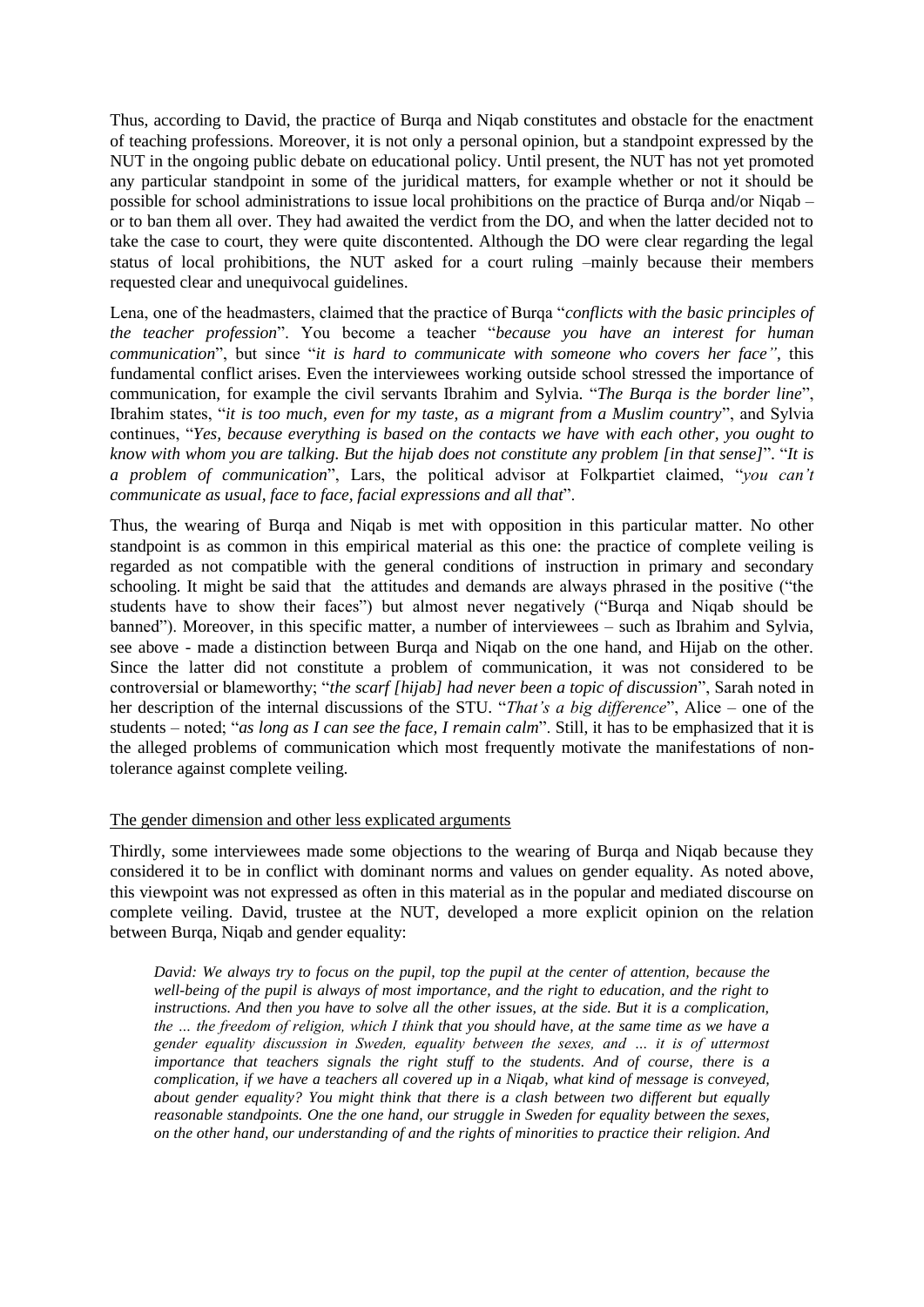*that is a very tricky question, and we had some expectations that the Ombudsman on discrimination should help us, with their investigation.* 

Rather than objecting to the presence of students dressed in Niqab or Burqa, David calls the veiling among teachers in question. Thus, he deviates slightly from the main themes of the Swedish debate, since it most often focus on complete veiling in schools in general, and not among teachers. Still, his objection has some bearing on the case of Alia Khalifa (cf. above), since she was a student at a teachers education program. David states that the presence of a teacher in Niqab indirectly communicates a message to the students, whose content it add odds with dominant notions of gender equality in Sweden. The constituents of the clash of values are not explicated, though. The ways in which the practice Niqab collides with the allegedly Swedish standards of quality is not spelled out at all – although gender equality is inscribed in a Swedish Self-presentation ("*our struggle in Sweden for equality between the sexes*").

The implicit nature of David's argument is parallel to the ways in which Peter, teachers at upper secondary level, develops his argument. He claims that the wearing of Burqa and Niqab puts "*important questions*" up front, not the least since "*it would gain a lot of attention, if a women in Burqa shows up in my classroom*", first and foremost the question of "*the power relation between the sexes*". In order to clarify the relation between "*important questions*" and veiling practices, Peter emphasizes that he throughout his professional action always has tried to set up a social environment in the classroom, where it is feasible for everyone to participate ("*bli delaktiga*"). Still, he does not put it explicit in which way the presence of a Burqa affects gender relations. He just notes that it probably would affect the gendered power relations in the classroom. Although only implicated by Peter, a theme frequent in the media debate is seems to take shape here: the practice of wearing Burqa or Niqab is at odds with established conceptions of gender equality. But when it comes the making clear of what could possibly be right or wrong, in an elaborated, normative way, Peter takes a step back. He admits that his judgments are strictly personal, and derived from a context not related to school or teaching practices.

If not solely focusing on gender relation, we will discover a similar, implicit normative stand taken by Martin, another teacher active at the upper secondary level. He states that he's quite often are prone to reflect on issues such as migration, traditions, and the traditions that already are present in the country, and his general attitude is that cultural diversity and mixing is a good thing, when you adapt "*the best of every culture*". Nevertheless, he questions the general purpose of wearing a Burqa, and he regards it as a provocation. Those who wear it, and claims it is a product of their free will, does so with a purpose wants to provoke and challenge, Martin says, they want to "*provoke and test the democracy*". The greatest weakness of democracy, he continues, is its openness: everything is permitted, even undemocratic viewpoints. And that perspective of democracy, Martin has no problem with the phenomenon; he doesn't bother whether people are "*strolling around naked on the town or covered by a Burqa or Niqab*", he says.

Still, Martin is not only neutral to the practice of veiling. He also claims that the wearing of Burqa and Niqab "*send signals*", although Martins does not clarify what kind of signals they send, he also says that the women in question makes him think of hooligans who run around the town in order to destroy, with their faces covered wearing balaclavas. "*But that's my personal connotation*", Martin admits, and he adds that he thinks that those who don't want to show their face have "*mischief in their mind*", which they are trying to hide away. It is not necessarily true, he points out, but it is nevertheless his feeling.

The discourses of above all Martin and Peter share some commonalities. As already mentioned, an implicit morality is expressed. There are no clear statements on what is good or bad, right or wrong, or normal or deviant. All the same, some rejections and dislike come to the surface. The veiling practices at stake are implicitly coupled with hooliganism, destruction, hidden mischief, provocations or even threats to democracy, and feelings of alienation. Of course, it does not make sense to claim that Martin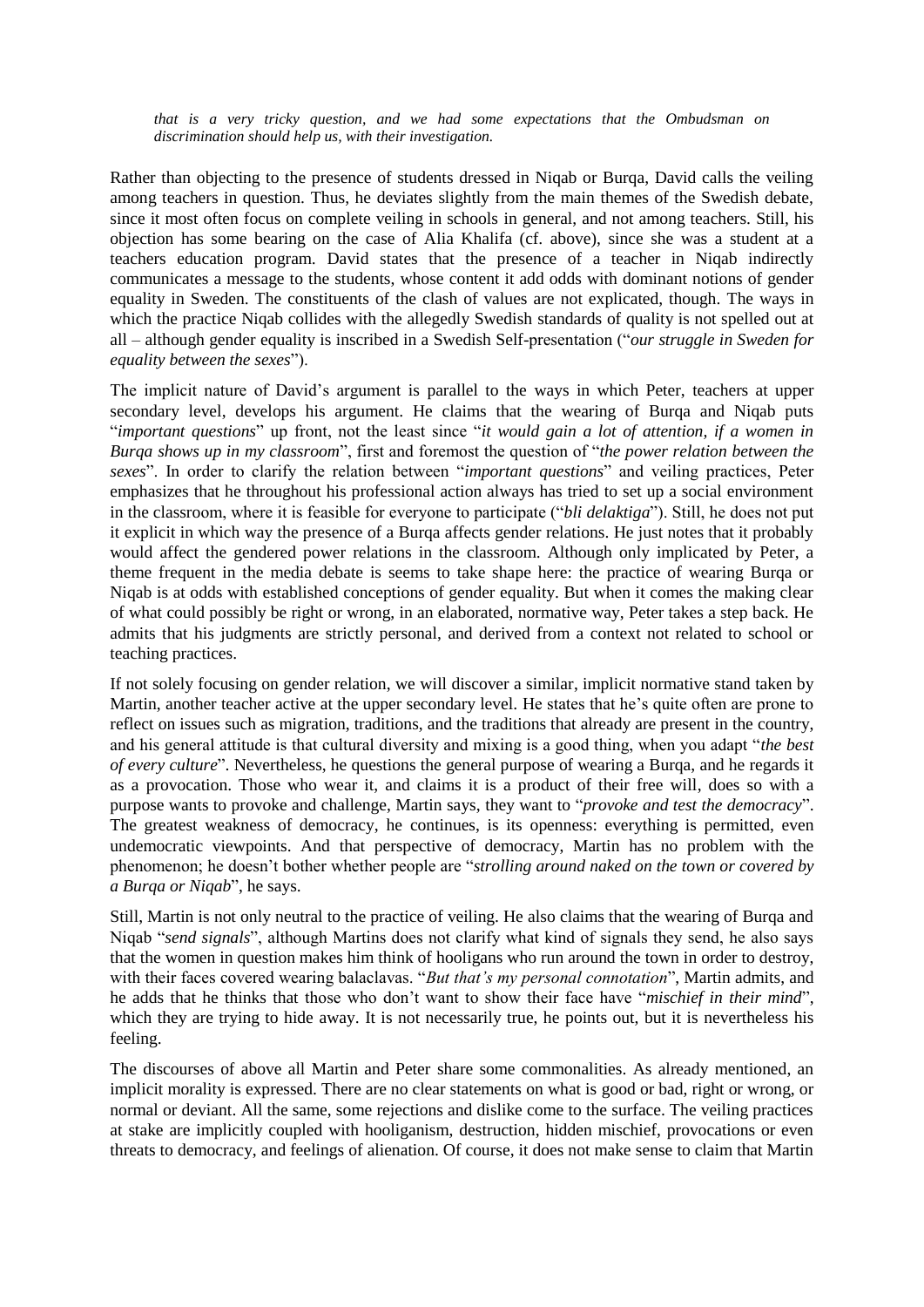and Peter actually *state* that women in Burqa, for example, are prone to destruction or a threat to democracy. Rather, I suggest that we may distinguish the outlines of a "semantic field", in which there is an affinity between some of the significations. Chains of metonymic and/or synonymic relations are linked together. For example, "veiling" is related to "the hidden", "the hidden" is related to "hidden mischief", "hidden mischief" is related to "hooliganism" and "destruction"; moreover, "veiling" is also related to "provocations", which also is related to "provocations against democracy". In order to use a concept developed by the Swedish ethnologist Per-Markku Ristilammi (1994), we may discern a "dark poetry" at play here, implying there is something fishy about Burqa and Niqab.

As noted above, it may do not make sense to claim that the chains of metonymic or synonymic relations outlined above represent the values, attitudes or norms of the teachers interviewed. As an instance of a discourse analysis, the mapping out of a semantic field does not claim to represent such phenomena or entities. Rather than depicting intentions or instances of an individual agency, the analytic strategy of mapping out a semantic field intends to outline some features of the "frame of reference" that enclose the statements of the persons in the study.

Thus, objections to the practices of Burqa and Niqab premised on notions of gender equality could be found in our empirical material. Still, they were not as frequent and as explicated as in mainstream media debates. On the contrary, the arguments are quite implicit, as for example to ones quoted above. Thus the construction of n dominated Islamic, middle-eastern femininity, and a corresponding dominant, patriarchal masculinity, which is such a common motif in many Western discourses on gender relations in Islamic and/or Middle Eastern societies (Scott 2007, cf. Spivak 1988), is neither particularly frequent nor elaborated at length in this material. On the other hand, we find a discourse on veiling practices in which manifest objections aren't spell out, but rather communicated indirectly, for example through the establishment of metonymic or synonymic chains, thus conjuring up a frame of reference in which the practice of veiling tends to be related to deprecating or negatively valued objects or phenomena.

#### <span id="page-40-0"></span>The practice of veiling and the everyday life in schools

Obviously, practices of veiling are imbued with different meanings, not least Burqa and Niqab. For some, it signifies reverence for God (Karlsson Minganti 2007), or resistance to hegemonic secularization and/or the (racist) prejudices of the majority (Yuval-Davies 1994); for others, it signifies oppression of women, support of terrorism and/or other threats to the parliamentary democracy (cf. Scott 2007). In our empirical material, objections to the practices of Burqa or Niqab was now and then articulated within in a discourse which also contained chains of synonyms and/or metonyms which established associative connections between the veils and hidden mischief, threats and provocations. This strategy for producing implicit meaning must not be overlooked. In a slightly more explicit way, though, Burqas and Niqabs were also discussed in relation to other phenomena which also brought the questions of religiously motivated practices in the Swedish schools system to the fore. In general terms, the practice of veiling could be interpreted as an expression of "negotiated participation"; on the one hand, it is a request to hang on to a religious culture, and on the other hand, it is an expression of a willingness to become integrated and participate on equal terms with the majority population in important spheres of society. The first part becomes a necessary condition to fulfil the second part.

As noted above, the goal of equivalence was often referred to among our interviewees, when criticizing the establishment of Muslim denominational schools. In most cases implicitly, but sometimes explicitly, it was stated that the right to equivalent education all over Sweden was more important than the rights inherent in the freedom of religion, and that the former should gain priority over the latter, if they clashed. Moreover, the goal of equivalence was also referred to on many other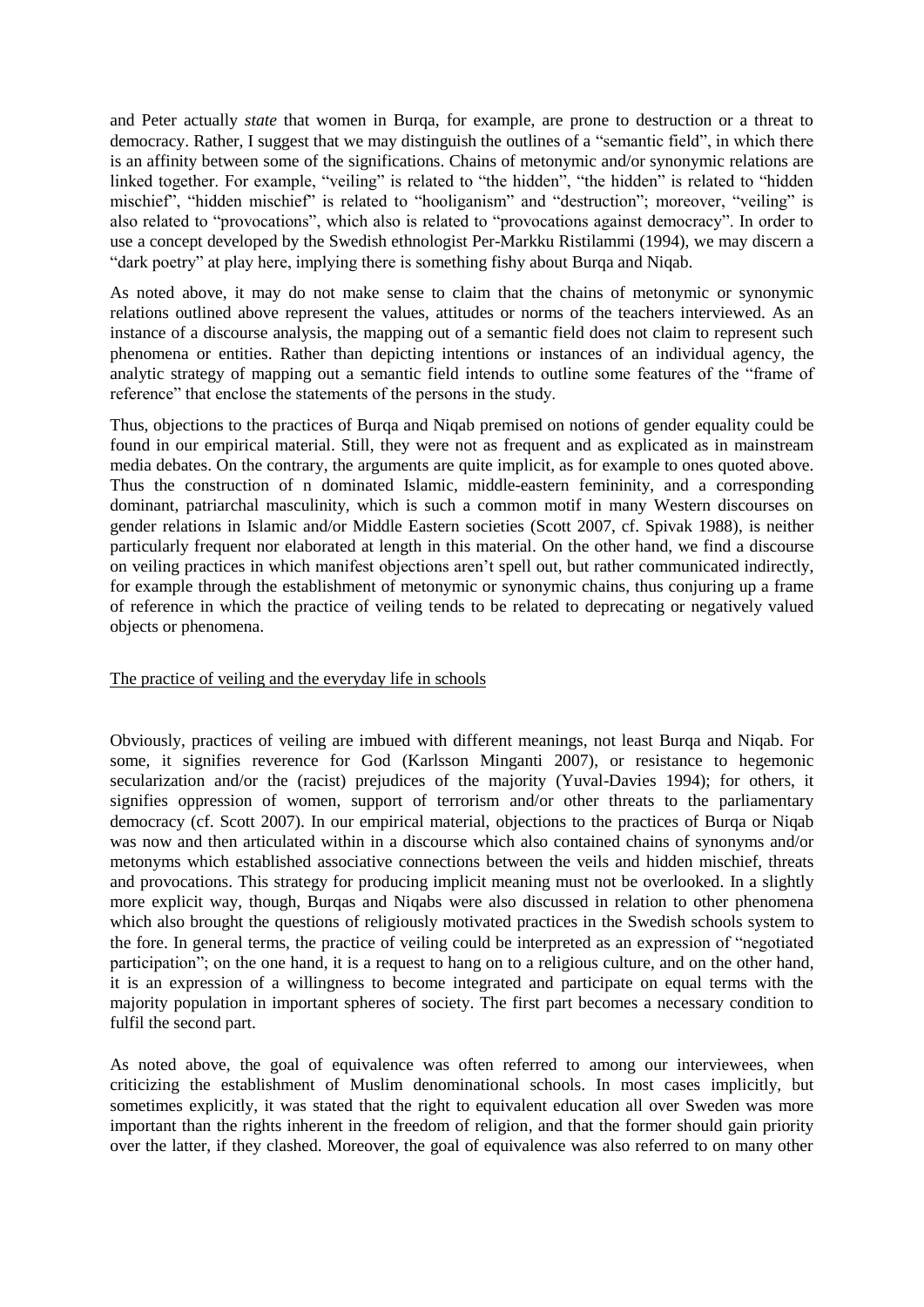occasions during the interviews, when it came to the matter of mapping out the limits of religious freedom. In this context, it became evident that the quest for equivalence relied on two legs – on the one hand emphasizing the necessity to abide by the laws and the national curriculum, on the other hand the aspiration to maximize the equality of opportunities. John, who worked as a headmaster in a primary school, was among whom those emphasized the centrality of the national curricula:

*John: The content of the national curricula is clear. The school system should be nonconfessional, which means that we can't take part in religious festivals, if it isn't for educational purposes. If it's for an educational purpose, then it is put in a context, it's not just because it's that time of the year, it's because you study a particular religion, the tradition of that religion, and the belief practices of that religion. So, to remove the festival of Advent, that was an easy task, it was the obvious thing to do, from the viewpoint of the national curriculum - which also is right from a pragmatic viewpoint, in that kind of area [an area with many Muslim residents]. You just remove the problem. But a quest for not taking part in instructions on religion, or, which happened me today, a request not to attend to the sex instructions, […] that's different. That's tricky. It is considerably more difficult to act rational, because there we have a law which I, as a civil servant, am entrusted to maintain, viz. that every kid should take part, and reach the specified course objectives.* 

On this point, the opinions expressed reached a consensus. The centrality of the law and the national curricula was crucial. For example, Mehdi, the headmaster of the Islamic denominational primary school, explained at great length that the curriculum of his schools in every detail followed the national curriculum, and the specific Islamic content consisted of additions to the compulsory subjects. One of the reasons for emphasizing the demand to follow the national curriculum was that many teachers and headmasters acknowledged the too frequent prevalence of exceptions.

Lena, one of the other headmasters, noted for example that some religiously motivated demands had been raised from parents, above all "*when it comes to modify education and instructions*", "*notably when parents wants to exempt their children from instructions"*, above all in three subjects: music, physical education and natural science. In general, she did not meet those demands, though. She emphasized that her standpoint was motivated on grounds of principle: "*it is a matter of equivalence and legality; all children has equal rights to education, the same syllabus, and the instructions which are inscribed in the national curriculum*". Lena's argument is central to this matter, and illustrates a frequently expressed opinion: exempts from instructions are generally not tolerated or accepted, and the reason for this refusal is the evident deviation from the principle of equivalence.

Still, some adjustments were made in order to facilitate for the enactment of religious belief practices, when no significant clashes were discerned. More or less every interviewee working at a school reported that they almost without exemption managed to arrange the scheme so that teachers' seminars were held by the time of the Eid festival at the end of Ramadan, thus scheduling for an "unofficial" Eid school holiday.

Quite often, the argument of equivalence was entailed by - and gained rhetoric support from narratives of personal experience (Labov 1972) or hypothetic "semi-narratives" which illustrated not only the clash between different rights, but also between different generations of migrants. When Sarah, the senior official at the STU, called attention to the fact that many members of her union oppose exemptions permitted by headmaster, she employed this discursive strategy.

*Sarah: They have a major problem with headmasters that exempt students from instructions. They [the teachers] are the ones who has to pick up the fight, when the parents wants the kids to be exempted from the camp school, "there's no problem with the showers", "the girls and the boys are strictly separated", being forced to stand up, all by yourself, that's much worse than the veiling debate. I pity the girl. First, you can see all her joy, her expectations for the camp school, and then her disappointment, when she's not allowed to join.*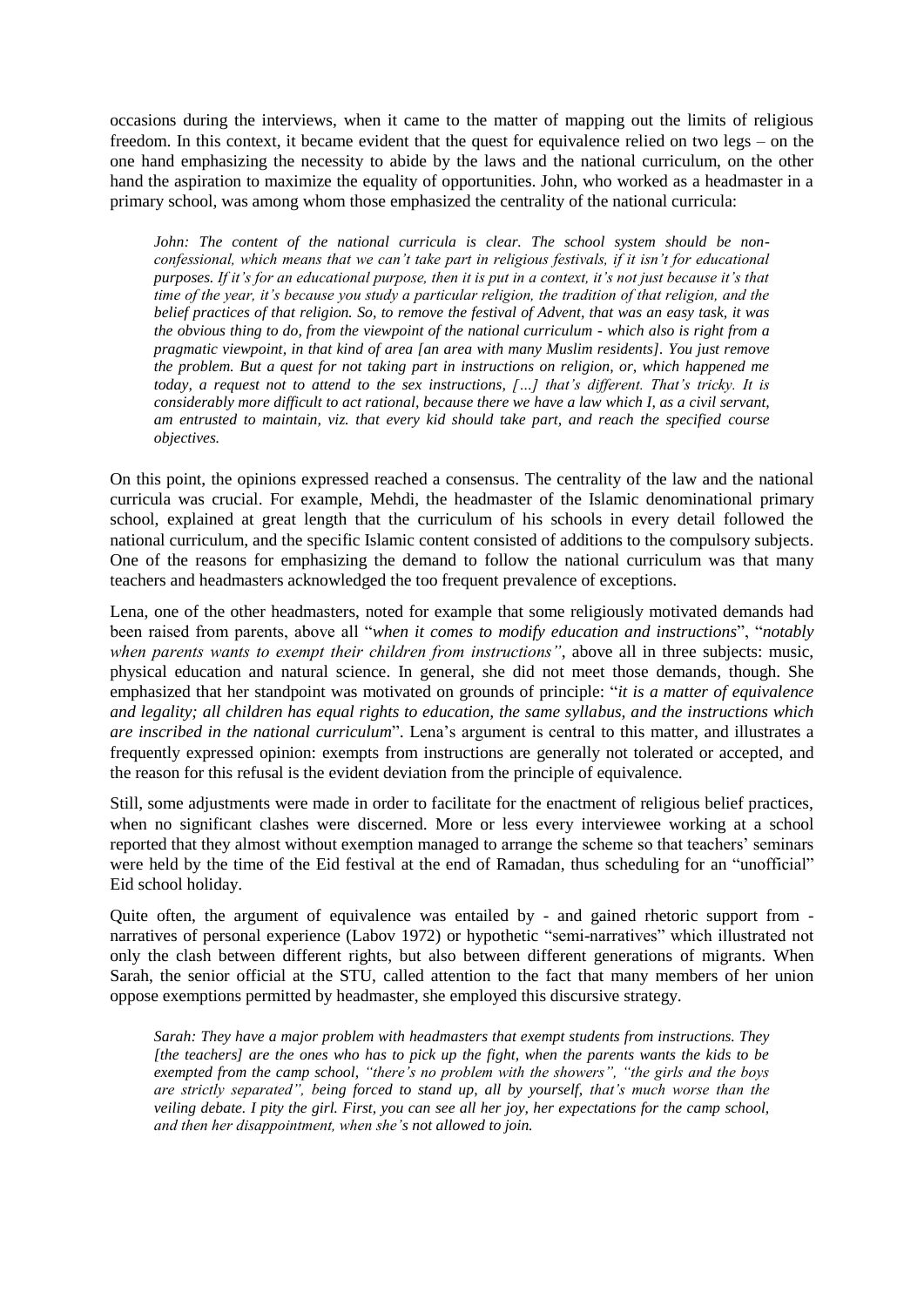According to those narratives, it happens now and then that the interests and preferences between migrant and/or Muslim parents and children differ. The parents want to exempt their children from certain activities, notably camp schools, physical education or instructions in swimming, while the children wants to take part in it – and, as illustrated above – do suffer if they're not allowed to take part. In other examples, it is narrated how the children are secretive of the activities at schools, for example when it comes to sex education, for example actively hiding text books, in order not to be exempted. Thus, it is both hypothesised and depicted that there is a cleavage between the parental generation and their children, suggesting that they have diverging preferences, interests and – maybe – perspectives regarding the significance of religion.

Calling attention to this cleavage is central when giving priority to the rights of the child over the freedom of religion. This order of argument was employed by Sarah, for example, when she described the values of the STU, which, according to her, were overlapping with the values of most Swedes. You "*have to be careful about children and which path they choose*", she stated, and "*which religion they choose, and which general path they choose*". In order to safeguard the interests of the children, you "*have to pinion the power of the parents, because, in a way, their power is total*", she continued. The parents have the possibility to indoctrinate the child, Sarah stated, and also – if they choose to educate it at home – "*to isolate it from impressions of the outside world*". Indoctrination is entirely different from the purpose with schooling, she notes; the school should be broad, in the way that the teaching activities represent the diversity and the possibilities of the society, a striving which can be "*discerned in the fact that instructions in religion has replaces Christianity as a school subject*". In this framing, the primary socialisation of the children in the family is represented in terms of indoctrination and the execution of power, and almost regarded as potential hazard, while the secondary socialization at the educational institutions safeguards the freedom of choice and the rights of the child.

#### <span id="page-42-0"></span>Summary

A number of objections to the practice of wearing Burqa or Niqab are put forth by our interviewees. In contrast to the media debate, the argument of gender equality was relatively downgraded. Rather, the interviewees focused on assumed problems with identification and communication. It was said that the abovementioned veiling practices obstructed the possibility of identifying the students at school, and also rendered the communication – and hence the instructions – at school more difficult. In comparison with the question of Islamic denominational schools, the non-tolerant stance was more manifest, although few explicit calls for a prohibition were made. Moreover, a specific discursive framing of the veiling practices could be discerned. The wearing of Burqa or Niqab was associated with phenomena such as mischief and the hidden, thus casting suspicion over the practice in question.

As an instance of the everyday life, rather than an institutional arrangement, veiling practices could arguably be considered to be of less concern for educational policy than the establishment and maintenance of Islamic denominational schools. Still, the question of prohibition has gained a lot media attention during the last years, and brought the regulating dimension to the fore. And though our material contains few explicit calls for prohibition, several interviewees claimed that a teacher must see the face of the student in order to instruct and educate. And although the goal of equivalence was less relevant in this matter, the practice of veiling was questioned with reference to universal human rights, as the rights of the child. The right of the parent to exert influence in religious matter was questioned, since it could be regarded as a limitation of the freedom to choose direction in life religiously and existentially.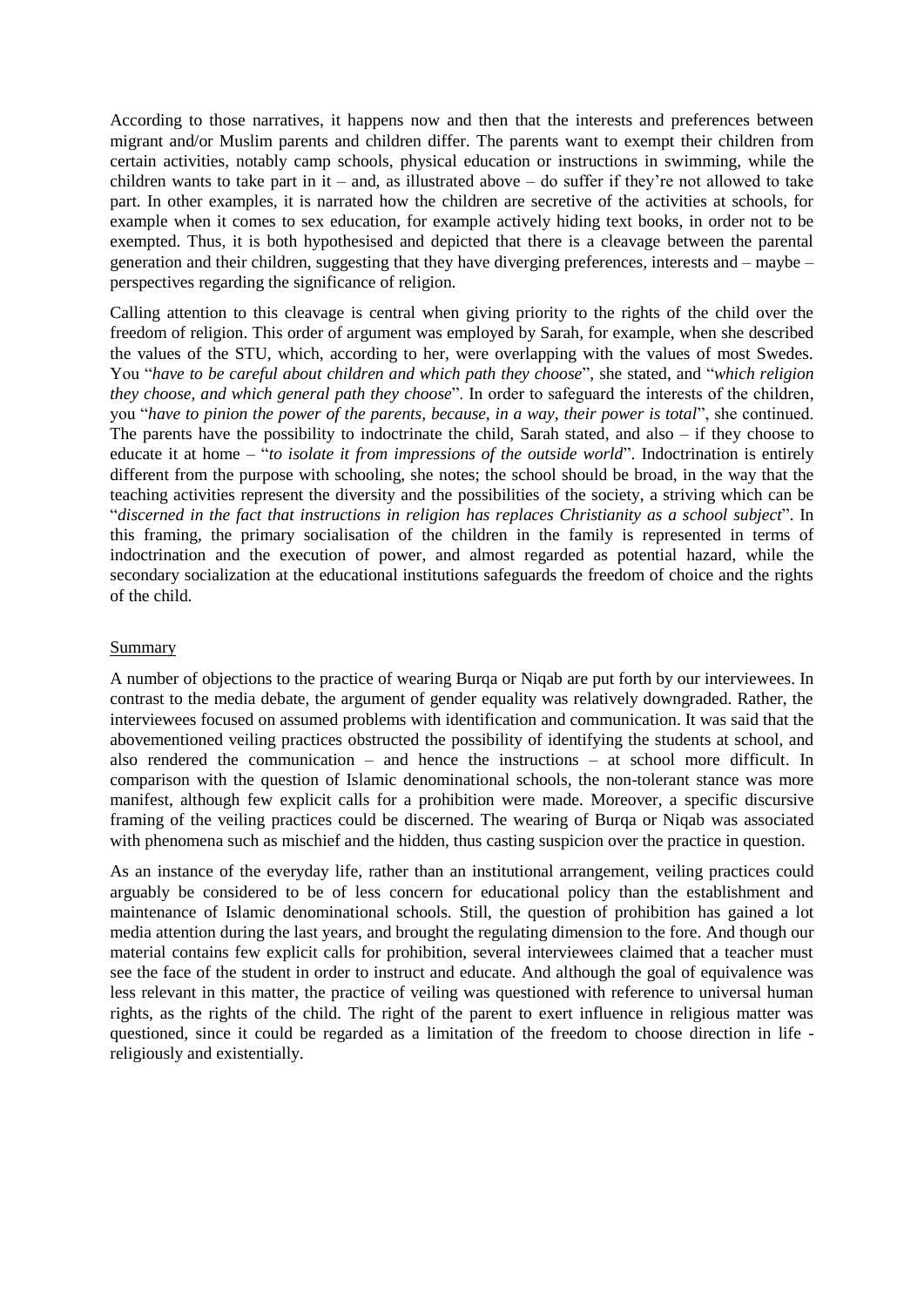## <span id="page-43-1"></span><span id="page-43-0"></span>**(4) Conclusion**

#### *Accept of Islamic belief practices in Sweden*

The general aim of this report was to describe and analyze the embodiment of acceptance and recognition in discourses and practices which address cultural diversity in the Swedish educational system. In order to fulfil this general aim, we studied how teachers, headmasters, union representatives, civil servants and representatives of political parties or the civil society discuss and relate to the claims for recognition put forth by Muslim practitioners and/or policy measures designed to reach the fulfilment of those claims. Two cases are studied: the establishment of Muslim independent schools and the claims to dress veiled in public schools, put forth by Muslim youth. The purpose of this study was threefold. First, to describe the general attitudes among teachers, headmasters and other categories of professionals with an interest in educational matters towards the existence of Islamic denominational schools and the practice of wearing Burqa and/or Niqab in public schools; second, to describe which arguments that are employed in the opposition of those phenomena, and implicitly or explicitly argue for the closing-down of those schools or a prohibition of the abovementioned veiling practices; third, to analyze the ideological and policy-related underpinnings of those arguments.

A number of disadvantages with the establishment of Islamic denominational schools have been expressed. They are supposed to be divisive, both culturally and socially, and the quality of their instructions is supposed to be inadequate, in relation to the standards explicated in the national curriculum and syllabi. If the attitudes found in this study is spread all over Sweden, it could reasonable be said that Muslim schools are met by suspicion. Still, few calls for shutting down of these schools are voiced. It seems that the Muslim denominational schools are tolerated in a literal sense: it is accepted, sometimes out of pragmatically motivated considerations, but not liked. On the other hand, it could be said that the provision of a juridical and institutional space for religious minorities to establish denominational schools is a part of the politics of recognition; i.e. an educational policy which, under auspicious circumstances might provide the means for religious minorities to receive respect as equal and gain admission as normal. It must also be noted that the some of the objections to the existence of denominational schools implicitly and explicitly related to some central notions in Swedish educational policy. The notion of equivalence is a keyword in this context, and signifies on the one hand a demand for abidance by the national curriculum and syllabi, and on the other its priority over freedom of choice, and also the priority of "demos" over "ethnos".

A number of objections to the practice of wearing Burqa or Niqab are also put forth. In contrast to the Swedish media debate, arguments based on notions of gender equality were relatively downgraded. Rather, the interviewees focused on assumed problems with *identification* and *communication*. It was said that the abovementioned veiling practices obstructed the possibility of identifying the students at school, and also rendered the communication – and hence the instructions – at school more difficult. In comparison with the question of Islamic denominational schools, the non-tolerant stance was more manifest, although few explicit calls for a prohibition were made. If the attitudes found in this study is spread all over Sweden, it could reasonable be said that opposition towards wearing Burqa or Niqab is regarded as major obstacle for the enactment of education. Moreover, a specific discursive framing of the veiling practices could be discerned in our case study. The wearing of Burqa or Niqab was associated with phenomena such as mischief and the hidden, thus casting suspicion over the practice in question.

As an instance of the everyday life, rather than an institutional arrangement, veiling practices could arguably be considered to be of less concern for educational policy than the establishment and maintenance of Islamic denominational schools. Still, the question of prohibition has gained a lot media attention during the last years, and brought the regulating dimension to the fore. And though our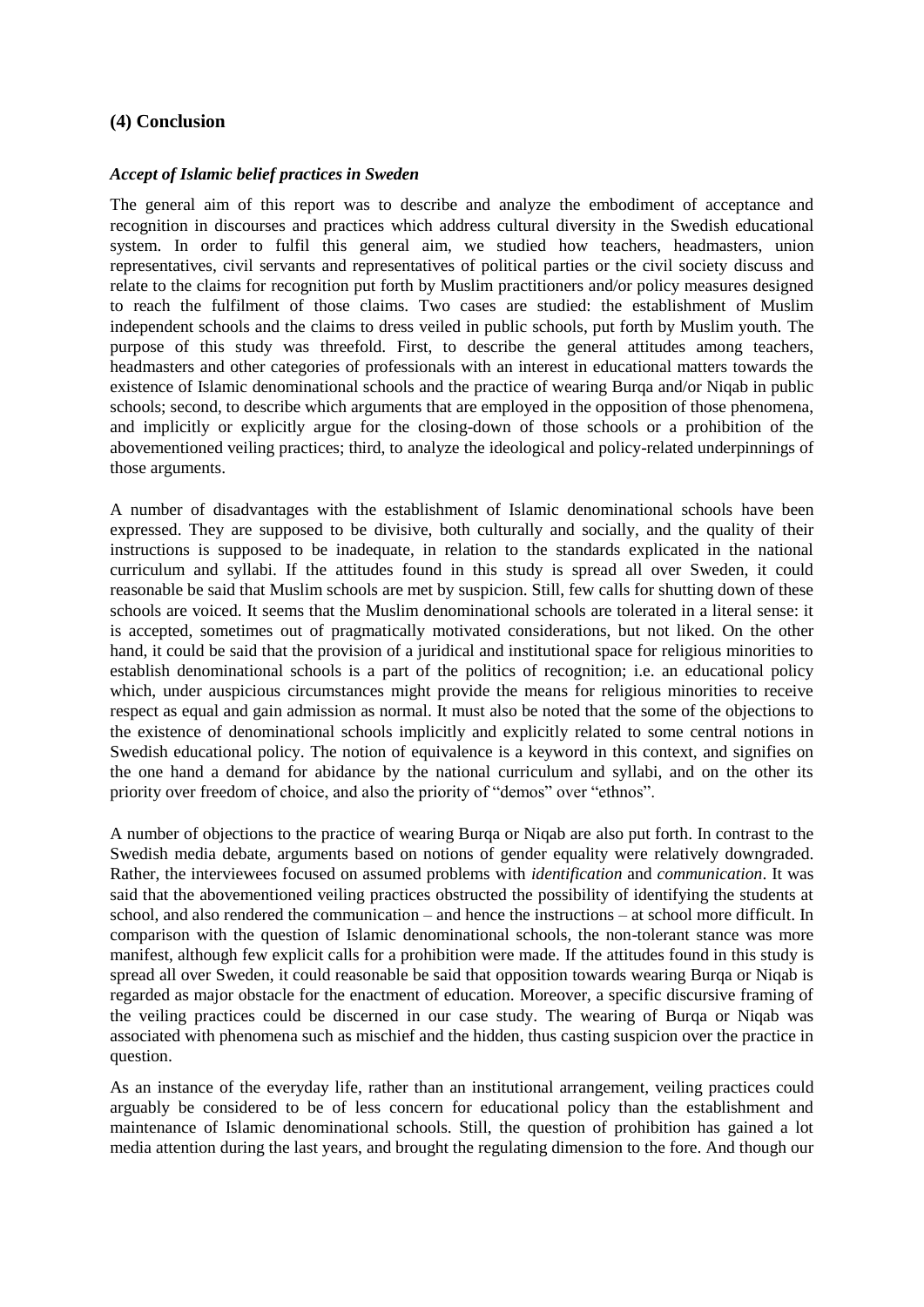material contains few explicit calls for prohibition, several interviewees claimed that a teacher must see the face of the student in order to instruct and educate. And although the goal of equivalence was less relevant in this matter, the practice of veiling was questioned with reference to universal human rights, as the rights of the child. Thus, it seems like that the right to wear Burqa and Niqab in public schools are among the non-tolerable, although few explicit calls for prohibition can be discerned. As noted above, the material in our report resonates with the broader tendencies discerned by Mella, Palm and Bromark (2011): the resistance in Sweden against the Burqa and the Niqab is manifest.

If we focus on the most elaborated objections in the report, we find arguments which 1) was presented as a response to the presumably universalist claims of freedom of religion, thus setting the professional considerations which are presented above in a more general, ethical context, and 2) pointed out an ethical value of overriding importance, viz. the rights of the child. Emphasis is laid on the right of the child to "choose his own path", a wording which is used by several interviewees, which most of all seems to refer to the first paragraph in article 14 in the United Nations convention on the Rights of the Child, which aims at protecting "the right of the child to freedom of thought, conscience and religion". In the arguments of the teachers, the headmasters and the union representatives, this ethical principle makes it to possible to assert that children to a certain extent has the freedom from the religion (as well as from other loyalties, or sets of ideas and beliefs) of the parents. Although not explicitly questioning the parents rights' to raise and guide their own children, they distinctly emphasize the autonomy of the child, and it's potential to choose something else than that which is given within the family. The right of the parent to exert influence in religious matter was questioned, since it could be regarded as a limitation of the freedom to choose direction to the walk of life.

The emphasis on the rights of the child is regularly explicated in a specific discursive context. The right to "choose one's own path" is contrasted to the restrictions inherent in the religiosity of the parents. Religion is regularly depicted as the repressive force, and the secular mind-set as the entity in need of protection. The possibility of secular parents putting down religious inclinations among their children is never represented. Evidently, a discursive coupling of religion with repression and secularism with liberation may be discerned in the claims for freedom from religion. It may also be noted, that the impact from parental (Islamic) faith is the only aspect of upbringing which is questioned in this context.

The notion of "equivalence" is important for the argument outlined above. Equivalence is, as we have seen, a key concept in Swedish educational policy, and frequently used in the national curricula. According to the national curricula, the education which is at disposal in the national school system should be of equal quality and accessibility to everyone. (In the context of official Swedish educational policy, the goal of "equivalence" denotes a political compromise, in so that it expresses an idea of equality and fairness in a context where freedom of choice also is a recognised and highly estimated value.) The interviewees strongly emphasize the importance of the goal of equivalence. In their argumentation, it is implied that some crucial articles in the declaration of the UN supports the standpoints taken up in the national curricula, thus providing an aura of ethical authority.

As noted above, the stress on equivalence consists of two distinct although related arguments. On the one hand, there is a demand for abidance by the law (here: steering documents such as national curriculum and syllabi), which among other things are paid attention to because Islamic schools are suspected not follow these steering documents accordingly. This interpretation of "equivalence" is related to an understanding of the term which has become more and more frequent since the introduction of freedom of choice and independent schools in Swedish educational policy, and the decentralized system of governance of education in Sweden (Lindensjö & Lundgren 2002). In this context, where regulation is obtained through management by objective and evaluation, and responsibilities are spread between numerous responsible organizations, the goal of equivalence is equivalent (!) to abidance by the law.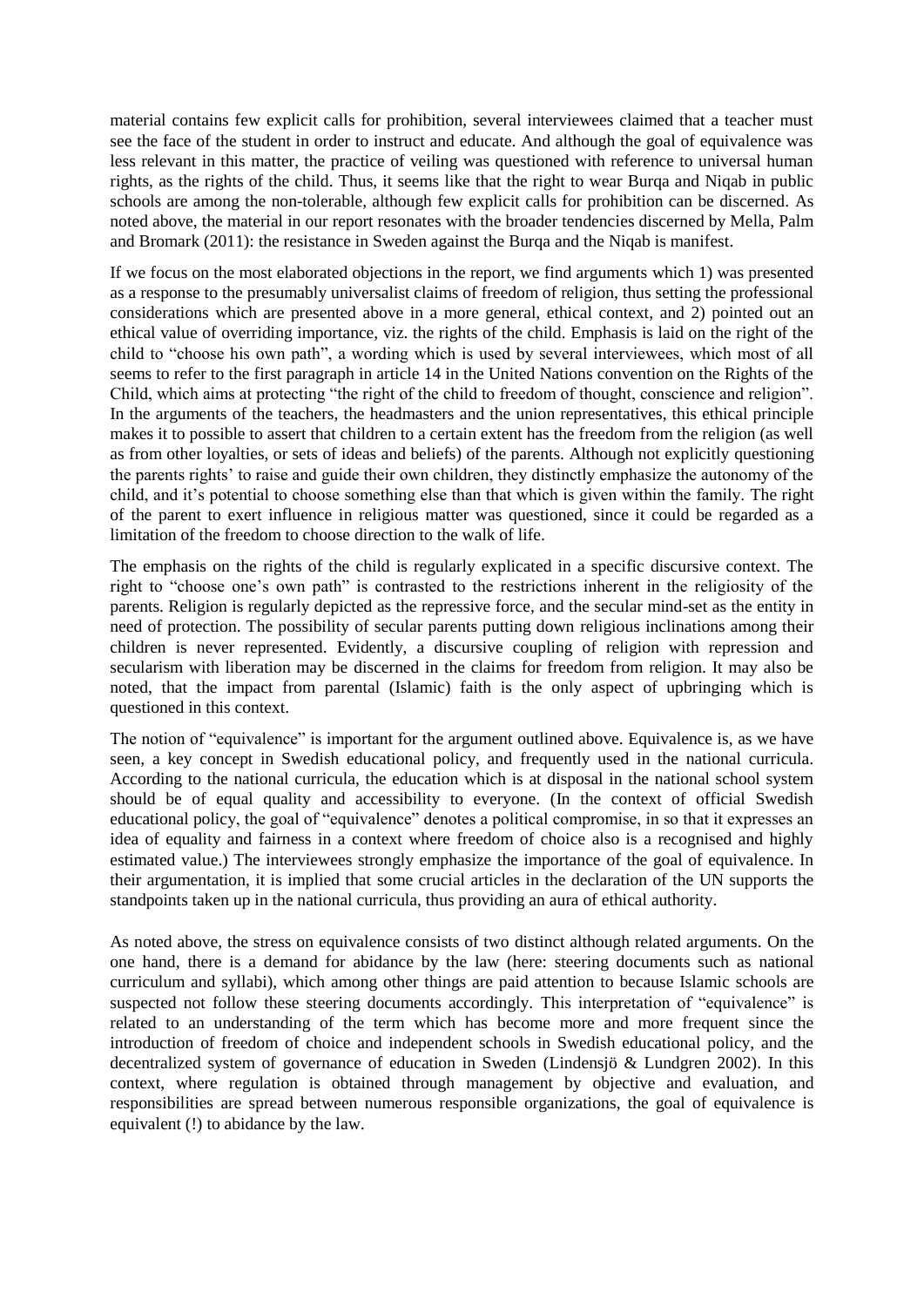On the other hand, there is wish to maintain socially integrated educational environments, in which students from different ethnicities, classes and gender meets and interacts. Thus, it seems like the equalizing and integrative objectives which were central to the compulsory school project implemented during the heyday of the Scandinavian welfare regime (Esping-Andersen 1990) seem to be "alive and kicking". But the quest for recognition of minority beliefs systems, central to the policy of multiculturalism, is circumscribed. In so far, the arguments employed here gives priority to the reproduction of "demos" over the reproduction of "ethnos". It must also be noted that the freedom of choice, an important feature in the neoliberal turn of educational policy, does not seems to be so important for the interviewees in this particular matter.

In this report, we have emphasized the connection between on the one hand the attitudes to Islamic denominational schools and Islamic practices of complete veiling, and on the other contemporary and anterior education policy in Sweden, above all the idea of equivalence in education. As such, we focus on a specifically Swedish discourse (albeit the ideas of equality and abidance by the law evidently not are exclusively Swedish). Still, it could reasonably be argued that not only national, but also transnational discourses affect what is expressed locally. The influence of specific transnational discourses, such as e.g. those labelled islamophobic (Gardell 2010), orientalistic (Said 1978) or racializing (Zebiri 2008) might also be at play, mixed together with or distinctly separated from discourses of secularism or competing religions; the latter might of course also be articulated without any influence what so ever from the earlier. Nevertheless, the analytic task to discern the influence of islamophobic, orientalistic or racializing discourses in our material would call for a more elaborated (and suspicious) hermeneutic than the one employed here. This is not all to say, though, that we find those hermeneutic enterprises unnecessary. Rather, on the contrary.

One of the lessons that could be learned from this report is that the arguments against tolerance or recognition of Islamic belief practices might not be primarily be based on islamophobic or orientalistic discourses, but rather with reference with notions of equality (although we must remember that questions regarding the nature of the relation between these systems of meaning remain unanswered here). The stress laid on the *professional* aspect of the opposition against veiling practices might be of importance here: in several cases, the interviewees dissociate themselves from the standpoints put forth in media, above all those who solely focus on the gender aspect of complete veiling practices. Instead, the emphasis on the professional educator dimension entails a focus on communication and identification. In the words of the American folklorists Charles Briggs and Richard Bauman (1992:149ff), these acts of discursive positioning might be seen as an effort to "maximize the intertextual gap" between their own argument and the discourse in media, which to a fair-sized extent was articulated by radical right-wing populists. This dilemma is solved by the rhetoric of equivalence, which offers a way to reject claims of recognition in tandem with the defence of values as diverse and important as social justice, the rule of law and the freedom of the individual (child). Thus, the nontolerance of religiously motivated veiling practices could be motivated with values which is central to diverse but culturally dominant ideological universes, such as socialism and (neo-)liberalism.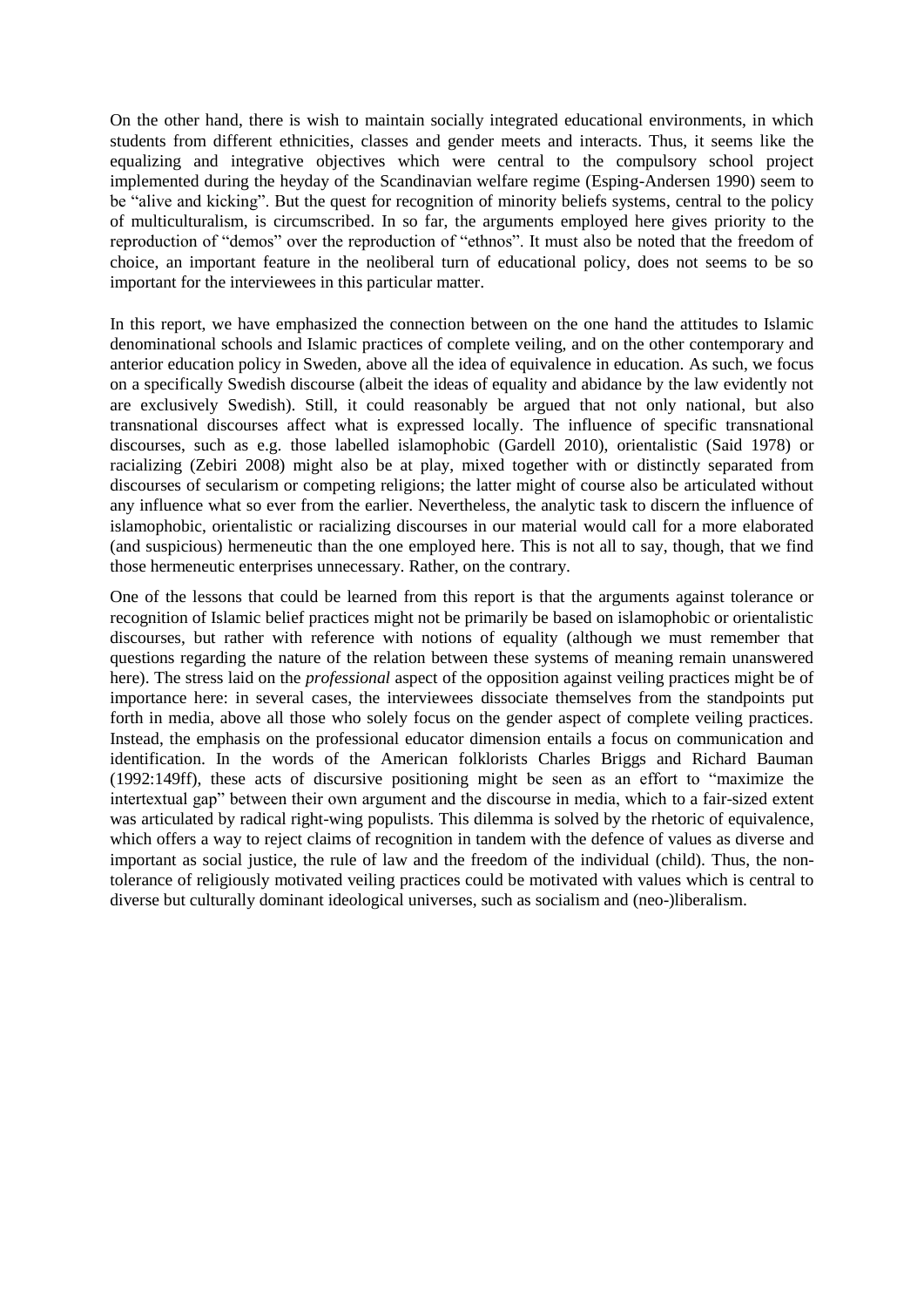#### <span id="page-46-0"></span>**References**

Arnman G, Järnek M & Lindskog E (2004) *Valfrihet – fiktion och verklighet.* Uppsala: Uppsala University.

- Berge E & Manga E (2006) *Slöjor.* Stockholm: Atlas.
- Berglund J (2009) *Teaching Islam. [Islamic Religious Education at Three Muslim Schools in Sweden](http://www.dissertations.se/dissertation/70c680cdfd/)*. Uppsala: Uppsala University.
- Borevi K (2002) *Välfärdsstaten i det mångkulturella samhället.* Uppsala: Uppsala University.
- Borevi K & Strömblad P (2004) "Kunskap för integration: en introduktion", in Borevi K & Strömblad P (Eds) *Kunskap för integration. Om makt i skola och utbildning i mångfaldens Sverige*, SOU 2004: . Stockholm: Fritzes.
- Bourdieu P & Passeron JC (1990) *Reproduction in education, society, and culture*. 2<sup>nd</sup> edition. London: Sage.
- Briggs CL & Bauman R (1992) "Genre, Intertextuality, and Social Power", *Journal of Linguistic Anthropology*, 2, 2: 131-172.
- Brown W (2006) *Regulating Aversion. Tolerance in the Age of Identity and Empire.* Princeton: Princeton University Press.
- Bunar N (2008) "The Free Schools 'Riddle'. Between traditional social democratic, neo-liberal and multicultural tenets. *Scandinavian Journal of Educational Research*, 52, 4, 423-438.
- Bunar N (2010) "The controlled school market and urban schools in Sweden". *Journal of School Choice*, 4, 1, 47-73.
- Bunar N & Kallstenius J (2006) *"I min gamla skola lärde jag mig fel svenska". En studie av skolvalfriheten i det polariserade urbana rummet*. Norrköping: Integrationsverket.
- Bunar N & Kallstenius J (2007) *Valfrihet, integration och segregation inom och mellan Stockholms grundskolor.*  Stockholm: Stockholms stad & Kompetensfonden.
- Dahlstedt M & Hertzberg F (2010) *Skola i samverkan. Miljonprogrammet och visionen om den öppna skolan.*  Lund: Gleerups.
- Dahlström C & Esaiasson P (2009) *The Immigration Issue and Anti-Immigrant Party Success - is Sweden the Odd Case Out?* Gothenburg: University of Gothenburg.
- Daun H (2003) "Market forces and decentralization in Sweden: impetus for school development or threat to comprehensiveness and equity? in Plank DN & Sykes G (eds) *Choosing Choice: School Choice in an International Perspective.* New York: Teachers College Press.
- Dobbernack J & Modood T (2011) *Tolerance and Cultural Diversity in Europe. Theoretical Perspectives and Contemporary Developments.* Drawing on contributions from Veit Bader, Iseult Honohan, Per Mouritsen, Tore Vincents Olsen, Werner Schiffauer and Anna Triandafyllidou. San Domenico di Fiesole: European University Institute, Robert Schuman Centre for Advances Studies.
- Englund T (1993) *Utbildning som "public good" eller "private good" – svensk skola i omvandling?* Uppsala: Uppsala University.
- Englund C (2006) *Att leva med huvudduk i Sverige 2005. Muslimska kvinnors upplevelser av diskriminering och rasism.* Norrlöping: Integrationsverket.
- Esping-Andersen G (1990) *The Three Worlds of Welfare Capitalism.* Princeton: Princeton University Press.
- Fahlbeck R (2002) "Ora et Labora: Bed och arbeta Om religionsfrihet i arbetslivet", *Tidsskrift for Rettsvitenskap*.3-5.
- Fahlbeck R (2004) "Ora et Labora On Freedom of Religion at the Work Place: A Stakeholder cum Balancing Factors Model", *International Journal of Comparative Labour Law and Industrial Relations*.
- Fanon F (1967) *Black Skin, White Masks*. New York: Groove Press.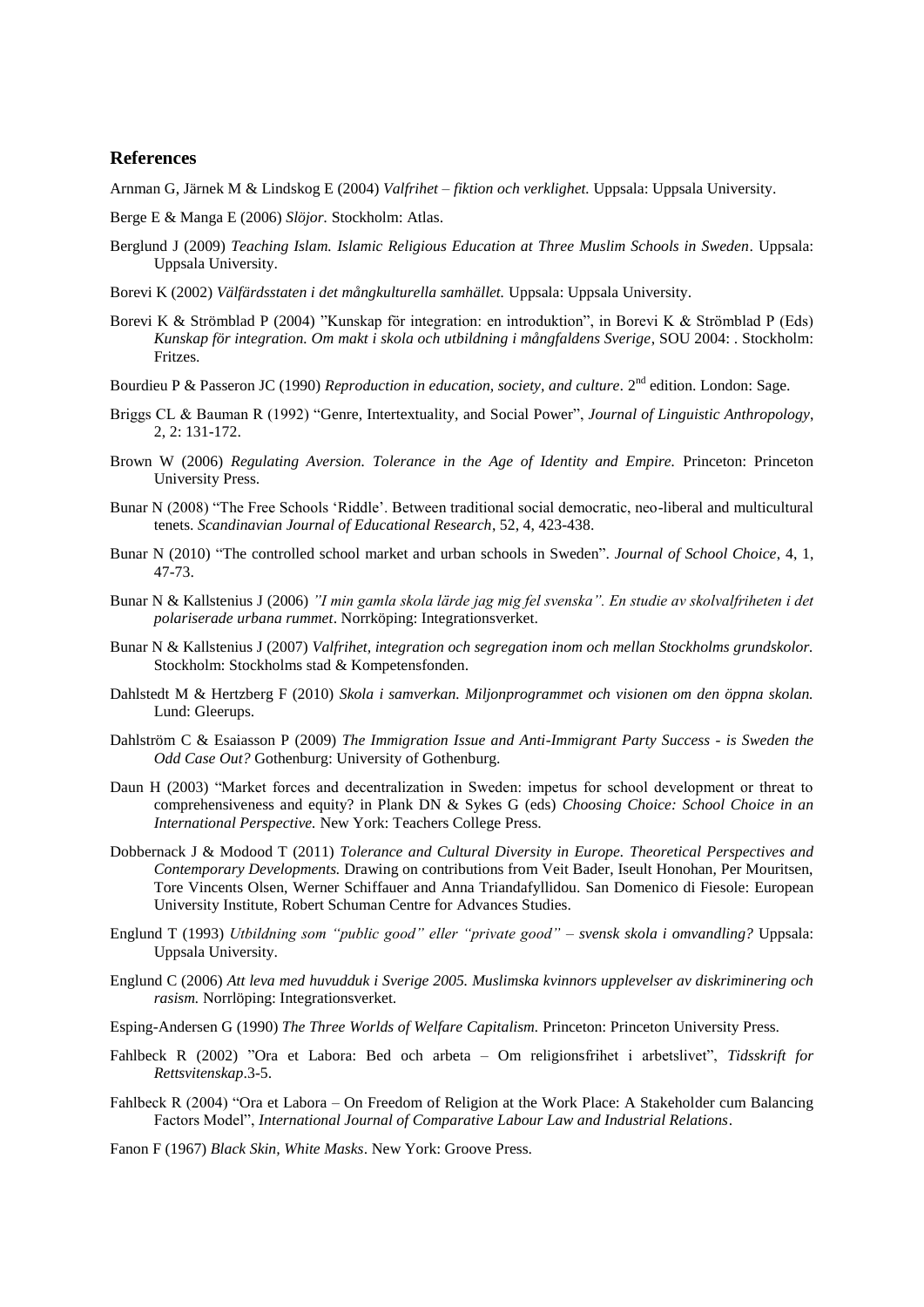- Francia G (1998) "Islamiska skolor En väg till likvärdig skolning?", *Pedagogisk forskning i Sverige*, 3, 3, 192- 210.
- Francia G (2007) "Religiösa friskolor en fråga om rättvisa", in Berglund J & Larsson G (eds) *Religiösa friskolor i Sverige. Historiska och nutida perspektiv*. Lund: Studentlitteratur.

Gardell M (2010) *Islamofobi.* Stockholm: Leoprad.

- Geertz C (1973) *The Interpretations of Cultures. Selected Essays.* New York: Basic Books.
- Gerle E (1997) "Muslimska friskolor i Sverige", *Pedagogisk forskning i Sverige*, 2, 3, 182-204.
- Giddens A (1984) *The Constitution of Society. Outline of the Theory of Structuration*. Cambridge: Polity Press.
- Gordon T, Lahelma E & Beach D (2003) "Nation space: The construction of citizenship and difference", in: Beach D, Gordon T & Lahelma E (Eds) *Democratic Education: Ethnographic Challenges*. London: Tufnell Press.
- Green Pedersen C (2002) "New Public Management Reforms of the Danish and Swedish Welfare States: The Role of Different Social Democratic Responses". *Governance*, 15, 2, 271-294.
- Green-Pedersen C & Krogstrup J (2008), "Immigration as a political issue in Denmark and Sweden". *European Journal of Political Research*, 47, 5: 610–634.
- Gruber S (2002) *Från "barn till nya medborgare" till "elever med invandrarbakgrund". En studie av etnisk mångfald i skolpolitiska dokument.* Norrköping: Integrationsverket.
- Halstead JM & McLaughlin T (2005) "Are Faith Schools Divisive?" in Gardner R, Cairns J & Lawton D (Eds) *Faith Schools: Consensus or Conflict?* eds Roy Gardner, Jo Cairns and Denis Lawton. London & New York: Routledge and Routledge Falmer.
- Hammar T (1985) "Sweden", in Hammar T (Ed) *European Immigration Policy: A Comparative Study.* Cambridge: Cambridge University Press.
- Hertzberg F (2008) "Failure as difference. Employment agency officials representing the labour market chances for youth of immigrant descent", in Blomberg H, Forsander A, Kroll, Salmenhaara P & Similä M (eds) *Sameness and Diversity. The Nordic Werlfare State Model and the Integration of Immigrants on the Labour Market*. Helsinki: Swedish School of Social Science, University of Helsinki.
- Hilborn I (2003) "Flickor med burqa/niqab i skolan". PM 2003-10-23, Dnr: 58-2003: 2567. Stockholm: Skolverket.
- Hällgren C, Granstedt L & Weiner G (2006) Etnisk mångfald i utbildningen: en översikt över politik, forskning och projekt, in Sawyer L & Kamali M (eds) *Utbildningens dilemma: demokratiska ideal och andrafierande praxis.* Stockholm: Fritzes.
- Härenstam K (1993) *Skolboks-islam. Analys av bilden av islam i läroböcker i religionsvetenskap.* Gothenburg: University of Gothenburg.
- Härenstam K (2009) "Images of Muslims in Swedish school textbooks", in Selander S & Aamodtsbakken B (eds) *Nordic identities in transition - as reflected in pedagogic texts and cultural contexts.* Oslo: Novus Press.
- Integrationsverket (2005) *Integrationsbarometer 2004.* Norrköping: Integrationsverket.
- Integrationsverket (2006) *Integrationsbarometer 2005*. Norrköping: Integrationsverket.
- Joppke C (2004) "The Retreat from Multiculturalism in the Liberal State Theory and Policy", *British Journal of Sociology*, 55, 2, 237-257.
- Joppke C (2007) "State neutrality and Islamic headscarf laws in France and Germany", *[Theory &](https://springerlink3.metapress.com/content/0304-2421/) Society*, [36,](https://springerlink3.metapress.com/content/0304-2421/36/4/) 4, 313-342
- Karlsson Minganti P (2007) *Muslima. Islamisk väckelse och unga kvinnors förhandlingar om genus i det samtida Sverige.* Stockholm: Carlssons.
- Labov V (1972) *[Language in the inner city: Studies in the Black English vernacular.](http://www.google.com/books?hl=sv&lr=&id=snEEdFKLJ5cC&oi=fnd&pg=PR8&dq=william+labov+1972&ots=AJOixUCdvL&sig=CVrdmTO_WXcIl3HzmMYENcPcPRs)* Philadelphia: University of Pennsylvania Press.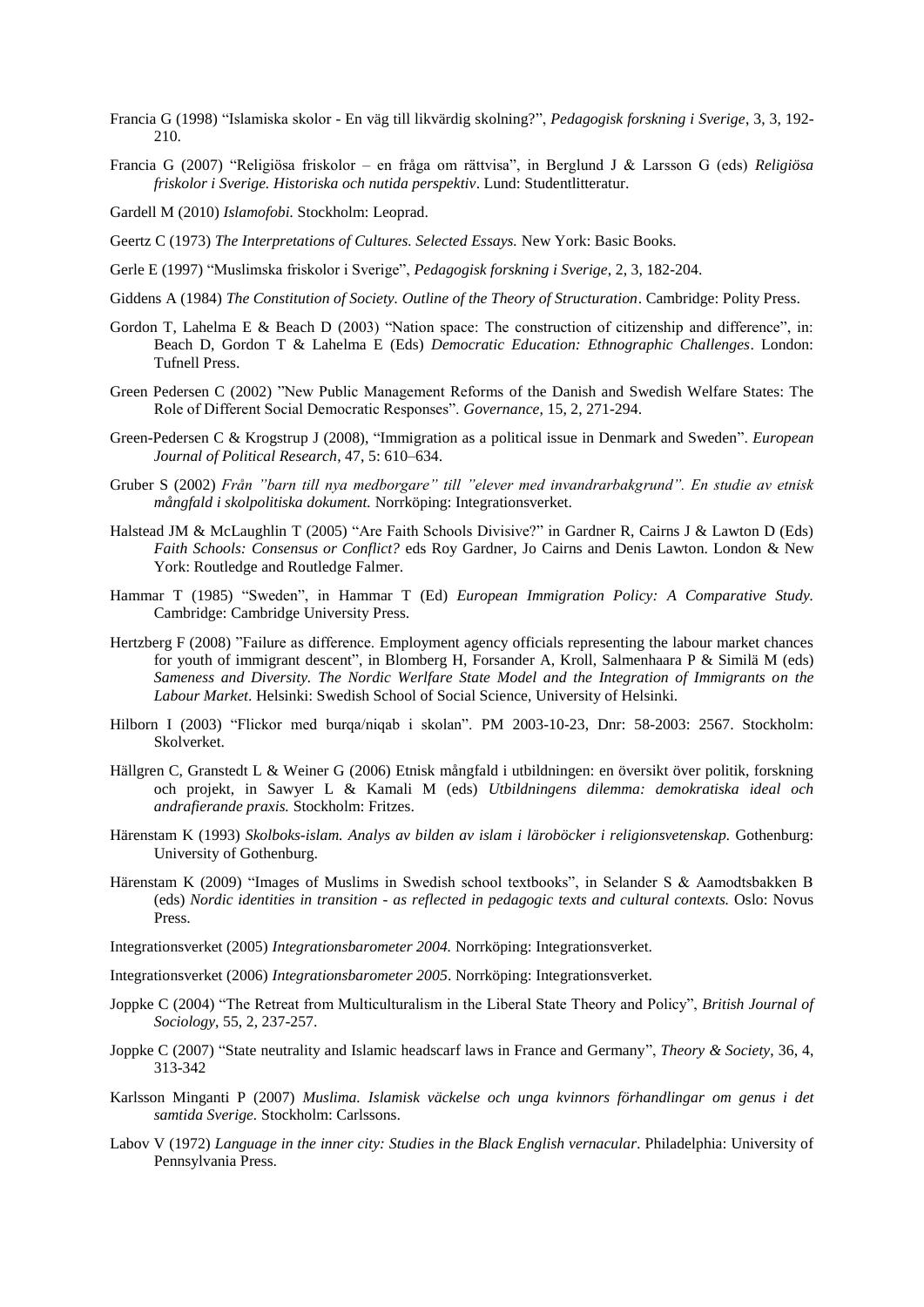- Lange A (2008) "Lärarnas iakttagelser rörande förekomst av 'hedersrelaterat förtryck' i skolorna". (Retrieved at [http://www.regeringen.se/content/1/c6/11/20/43/c39757c3.pdf,](http://www.regeringen.se/content/1/c6/11/20/43/c39757c3.pdf)  $28<sup>th</sup>$  of August 2011)
- Lindensjö B & Lundgren UP (2002) *Utbildningsreformer och politisk styrning.* Stockholm: HLS.
- Listerborn C (2011) "Den våldsamma integrationen. Muslimska kvinnor i offentliga rum", in Listerborn C, Molina I & Mulinari D (eds) *Våldets topografier. Betraktelser över makt och motstånd*. Stockholm: Atlas.
- Lundqvist C (2007) "Arbetsplatsförlagd utbildning: vägledning och/eller sortering?", in Dahlstedt M et al (Eds) *Utbildning, arbete, medborgarskap. Strategier för inkludering i den mångetniska staden.* Umeå: Borea.
- Malm A (2009) *Hatet mot muslimer.* Stockholm: Atlas.
- Mella O, Palm I & Bromark K (2011) *Mångfaldsbarometern 2011.* Uppsala: Uppsala University.
- Morgan KJ (2002) "Forging the Frontiers between State, Church, and Family: Religious Cleavages and the Origins of Early Childhood Education and Care Policies in France, Sweden, and Germany", *Politics & Society*, 30, 1, 113-148.
- Mulinari D (2007) "'Kalla mig vad fan du vill, men inte invandrarförälder'. En skola för alla, eller?", in: Dahlstedt M et al (Eds) *Utbildning, arbete, medborgarskap. Strategier för inkludering i den mångetniska staden.* Umeå: Borea.
- Otterbeck J (2005) "What is Reasonable to Demand? Islam in Swedish Textbooks", *[Journal of Ethnic and](http://www.ingentaconnect.com/content/routledg/cjms;jsessionid=1iifoewtuqyob.alice)  [Migration Studies](http://www.ingentaconnect.com/content/routledg/cjms;jsessionid=1iifoewtuqyob.alice)*, 31, 4, 795-812
- Parszyk IM (1999) *En skola för andra. Minoritetselevers upplevelse av arbets- och livsvillkor i grundskolan.*  Stockholm: HLS.
- Peste J (2007) "Judiska friskolor i det mångkulturella Sverige", Berglund J & Larsson G (eds) *Religiösa friskolor i Sverige. Historiska och nutida perspektiv*. Lund: Studentlitteratur.
- Pringle K (2003) "The Power of Silence and the Generation of Myth", Paper presented at the National Institute for Working Life, Stockholm, 13<sup>th</sup> of March 2003.
- Richardsson G (2010) *Svensk utbildningshistoria. Skola och samhälle for och nu.* Åttonde upplagan. Lund: Studentlitteratur.
- Ristilammi PM (1994) *Rosengård och den svarta poesin. En studie av moderna annorlundahet.* Stockholm & Stehag: Symposium.
- Roth HI (1999) *The multicultural park: a study of common values at school and in society*. Stockholm. Statens skolverk.
- Roth HI (2001) "Friskolornas roll i det mångkulturella Sverige", in Gunner G & Spilopoulu Åkermark S (eds) *Mänskliga rättigheter – aktuella forskningsfrågor*. Uppsala: Iustus förlag.
- Roth HI (2007) "Sekulärhumanisternas kritik av religiösa friskolor", in Berglund J & Larsson G (eds) *Religiösa friskolor i Sverige. Historiska och nutida perspektiv*. Lund: Studentlitteratur.
- Roth HI & Hertzberg F (2010) *Tolerance and Cultural Diversity in Sweden.* D 1.1 Country Reports on Tolerance and Cultural Diversity. San Domenico di Fiesole: European University Institute.
- Rothstein B (1986) *Den socialdemokratiska staten.* Lund: Arkiv.
- Rubinstein Reich L & Tallberg Broman I (2000) *Den svenska skolan i det mång-kulturella samhället. Konsekvenser för lärarutbildningen.* Malmö: Malmö University College
- Runfors A (2003) *Mångfald, motsägelser och marginaliseringar. En studie av hur månfald formas i skolan*. Stockholm: Liber.
- Rydgren J (2010) "Radical Right-wing Populism in Denmark and Sweden Explaining Party System Change and Stability", *SAIS Review*, 30, 1: 57-71
- Sander Å (2004) "Muslims in Sweden", in Anwar M, Blaschke J & Sander Å (eds) *State Policies Towards Muslim Minorities in Sweden, Great Britain and Germany.* Berlin: Parabolis.
- Said E (1978) *Orientalism.* New York: Random Books.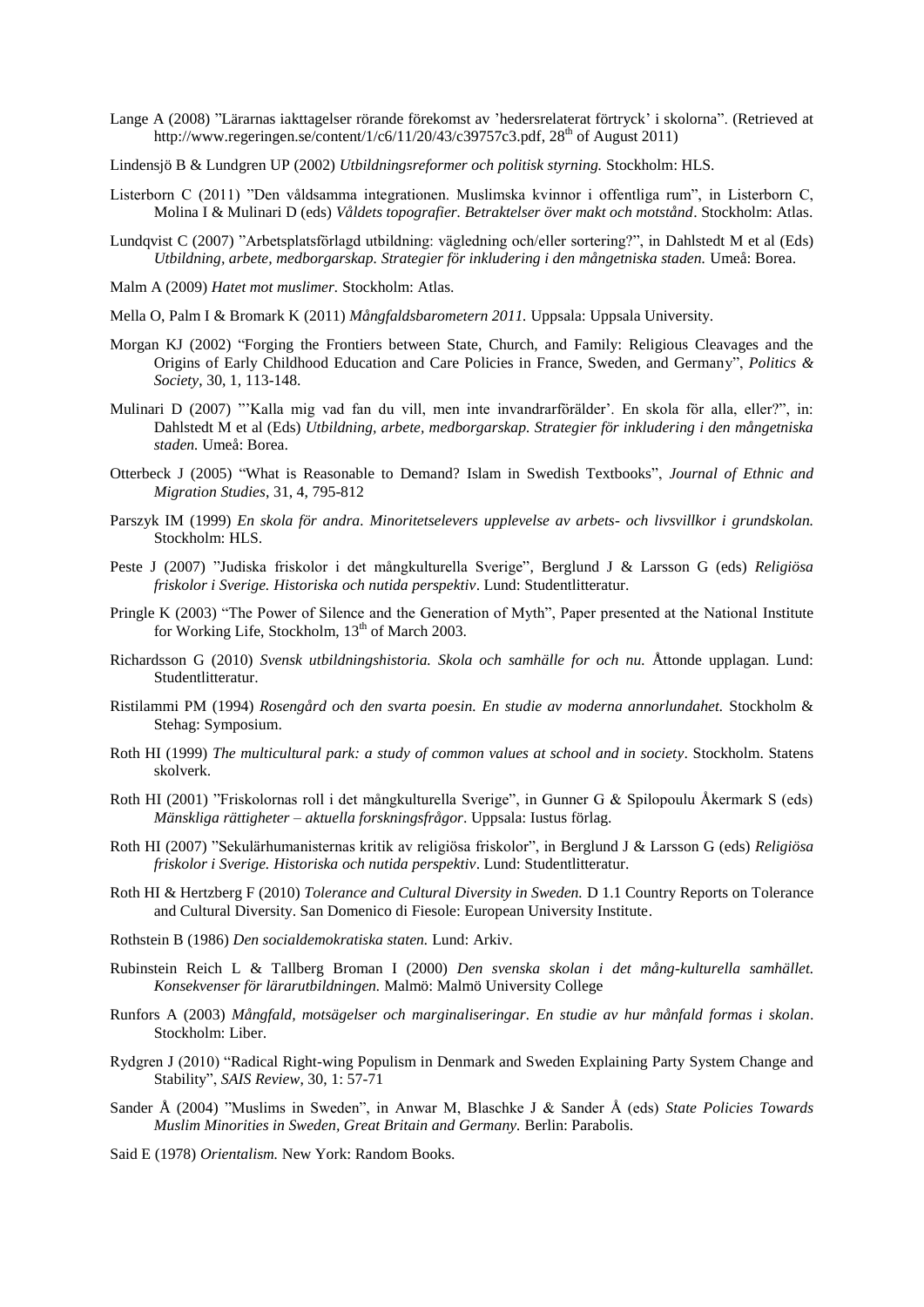- Sauer B (2009) "Headscarf regimes in Europe: Diverse policies at the intersection of gender, culture and religion", "*Comparative European Politics*, 7, 1, 75-94.
- Sawyer L (2006) "Att koppla drömmar till verkligheten. SYO-konsulenters syn på etnicitet i övergången från grundskolan till gymnasiet", in Sawyer L & Kamali M (eds) *Utbildningens dilemma. Demokratiska ideal och andrafierande praxis*, SOU 2006:40. Stockholm: Fritzes.
- Scott JB (2007) *The Politics of the Veil*. Princeton: Princeton University Press.
- Skolverket (1997) *Barn mellan arv och framtid. Konfessionella, etniska och språkligt inriktade skolor i ett segregationsperspektiv.* Stockholm: Skolverket.
- Skolverket (2007) "Skolor och elever i grundskolan läsåret 2010/11" [\(http://www.skolverket.se/statistik\\_och\\_analys/2.1862/2.4290/2.4292/skolor-och-elever-i-grundskolan](http://www.skolverket.se/statistik_och_analys/2.1862/2.4290/2.4292/skolor-och-elever-i-grundskolan-lasar-2010-11-1.126696)[lasar-2010-11-1.126696,](http://www.skolverket.se/statistik_och_analys/2.1862/2.4290/2.4292/skolor-och-elever-i-grundskolan-lasar-2010-11-1.126696) retrieved  $30^{th}$  of August 2011)
- Skolverket (2011a) "How is the school organised?" [\(http://www.skolverket.se/sb/d/2665/a/15011,](http://www.skolverket.se/sb/d/2665/a/15011) collected 8th of June, 2011)
- Skolverket (2011b) "What rules govern compulsory school?" [\(http://www.skolverket.se/sb/d/2665/a/15013,](http://www.skolverket.se/sb/d/2665/a/15013) collected 8th of June, 2011)
- Spivak GC (1988) "Can the subaltern speak?", in Nelson G & Grossberg N (eds) *Marxism and the Interpretation of Language*, London: Macmillan.
- Tesfahunney M (1997) "Monokulturell utbildning", *Utbildning och demokrati*, 8 [3]; 65-84.
- Yuval-Davies N (1997) *Gender and Nation*. London: Sage.
- Vasta E (2007) "From ethnic minorities to ethnic majoriy policy: Multiculturalism and the shift to assimilationism in Netherlands", *Ethnic and Racial Studies*, 30, 5, 713-740.
- <span id="page-49-0"></span>Zebiri K (2008) *British Muslim Converts: Choosing Alternative Lives*. Oxford: One World.

#### **Newspaper and internet articles**

Alcala J (2010) "Med täckta ansikten kan vi inte mötas", *Svenska Dagbladet*, 29th of August, 2010.

- Arevik N (2010) "Elever som bär slöja kan bli utan praktik", *Lärarnas Nyheter*, 29th of September 2010
- Azmeh Rasmusson S (2009) "Slöjan är ditt eget problem, Khalifa", *Expressen*, 23<sup>rd</sup> of September 2009.
- Bauhn P (2010) "Professor Per Bauhn: Burkaförbudet hör inte hemma i det liberala samhället", Newsmill, 2nd of May, 2010. [\(http://www.newsmill.se/artikel/2010/05/02/professor-per-bauhn-burkaforbudet-hor-inte](http://www.newsmill.se/artikel/2010/05/02/professor-per-bauhn-burkaforbudet-hor-inte-hemma-i-det-liberala-samhallet)[hemma-i-det-liberala-samhallet,](http://www.newsmill.se/artikel/2010/05/02/professor-per-bauhn-burkaforbudet-hor-inte-hemma-i-det-liberala-samhallet) retrieved  $8<sup>th</sup>$  of November 2011)
- Björklund J (2010) "Heltäckande slöja olämpligt i klassrummet". Jan Björklunds nyhetsbrev. [\(http://www.folkpartiet.se/Jan-Bjorklund/Tal/,](http://www.folkpartiet.se/Jan-Bjorklund/Tal/) retrieved  $28<sup>th</sup>$  of August, 2011)

Dahlberg A (2009) "Anna Dahlberg: Slaget om slöjan", *Expressen*, 27<sup>th</sup> of September, 2009.

- Danielsson S & Pettersson L (2009) "Fel dölja ansiktet i öppet samhälle", *Svenska Dagbladet*, 16<sup>th</sup> of October 2009. Dervishi A (2009) "Niqab är ett odemokratiskt plagg och passar inte i det svenska samhället", Newsmill, 15th of November, 2010. [\(http://www.newsmill.se/artikel/2009/10/15/niqab-r-ett](http://www.newsmill.se/artikel/2009/10/15/niqab-r-ett-odemokratiskt-plagg-och-passar-inte-i-det-svenska-samh-llet)[odemokratiskt-plagg-och-passar-inte-i-det-svenska-samh-llet,](http://www.newsmill.se/artikel/2009/10/15/niqab-r-ett-odemokratiskt-plagg-och-passar-inte-i-det-svenska-samh-llet) retrieved 8<sup>th</sup> of November 2011).
- Friskolornas Riksförbund (2011) "Friskolorna i siffror" [Independent schools in numbers] [\(http://www.friskola.se/Om\\_friskolor\\_Friskolorna\\_i\\_siffror\\_DXNI-25907\\_.aspx,](http://www.friskola.se/Om_friskolor_Friskolorna_i_siffror_DXNI-25907_.aspx) retriveded 17<sup>th</sup>of June 2011).
- Hansell B (2003) "Fritt fram förbjuda burka i gymnasieskolan", Sveriges Radio 24<sup>th</sup> of October 2003.
- Hellqvist R (2010) "Våldsam debatt efter DO-beslut", Skolvärlden.se,  $2^{nd}$  of December 2010, [\(http://www.skolvarlden.se/artiklar/valdsam-debatt-efter-do-beslut,](http://www.skolvarlden.se/artiklar/valdsam-debatt-efter-do-beslut) retrieved 8<sup>th</sup> of November 2011.)

Karlsson KJ & Hedlund I (2010) "Burka-bråket", *Expressen*, 28<sup>th</sup> of January 2010.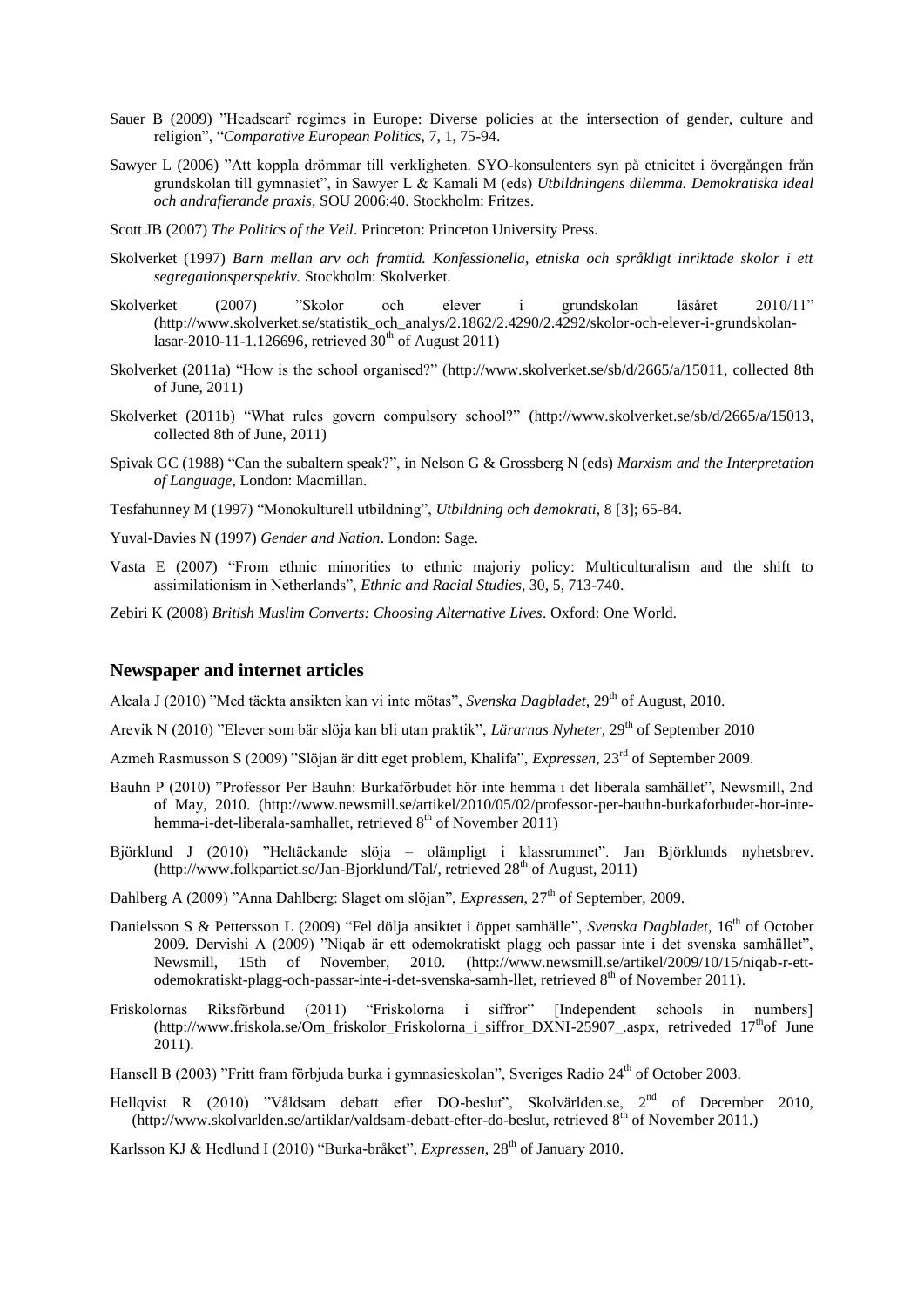Khalifa A (2009) "Förbjud mig inte att vara mig själv", *Expressen*, 27<sup>th</sup> of September 2009.

- Levander S (2009) "Professor: Täckta ansikten är otäcka och försvårar för barns lärande", Newsmill, 15th of November 2010. [\(http://www.newsmill.se/artikel/2009/11/15/professor-t-ckta-ansikten-r-ot-cka-och-f](http://www.newsmill.se/artikel/2009/11/15/professor-t-ckta-ansikten-r-ot-cka-och-f-rsv-rar-barnens-utveckling)[rsv-rar-barnens-utveckling,](http://www.newsmill.se/artikel/2009/11/15/professor-t-ckta-ansikten-r-ot-cka-och-f-rsv-rar-barnens-utveckling) retrieved 8th of November 2011.)
- Lillman D (2006) "Sabuni jagar muslimer", *Svenska Dagbladet*, 1 st of November 2006.
- Linna K (2010) "Förbud mot niqab strider mot diskrimineringslagen", *Dagens Nyheter,* 1 st of December 2010.
- Lorenzoni P (2010) "Kvinnokroppen görs till slagfält", *Svenska Dagbladet*, 2<sup>nd</sup> of September, 2010
- Lundberg E (2010) "FP vill strama upp slöjregler", *Dagens Nyheter*, 4<sup>th</sup> of August 2010.
- Munther D (2010) "Slöjdebatten: Vänstern och slöjan", *Arena*, 2/2010.
- Pekgul N (2003) "Burkan passar inte i Sverige", *Lärarnas nyheter*, 21<sup>st</sup> of November 2003.
- Ramqvist K (2009) "Enkät: Niqab och politiken", *Arena*, 6/2009.
- Sabuni N (2006) "Rädda barnen från muslimska friskolor", *Svenska Dagbladet*, 10<sup>th</sup> of February 2006.
- Scherlund E (2010) "Ledarskribenter kritiserar Jan Björklund". *Svenska Dagbladet*, 5<sup>th</sup> of August 2010.
- Sundén Jelmini M (2010) "Reinfeldt och Sahlin i debattduell!, *Svenska Dagbladet*, 27<sup>th</sup> of January 2010
- Sundström U (2010) "S och FP vill se lagändring efter DO-beslut", *Lärarnas nyheter*, 1 st of December, 2010.
- Westgård A (2003) "Jag vill inte respektera någon klädd i burka". *Aftonbladet*, 14th of October 2003.
- Åberg L (2003) "Slöjbärare ombud för ojämlik kvinnosyn". *Göteborgs-Posten*, 10th of October 2003.
- Åkesson J & Ekeroth K (2010) "DO:s beslut är oacceptablet". *Dagens Nyheter*, 1<sup>st</sup> of December 2010.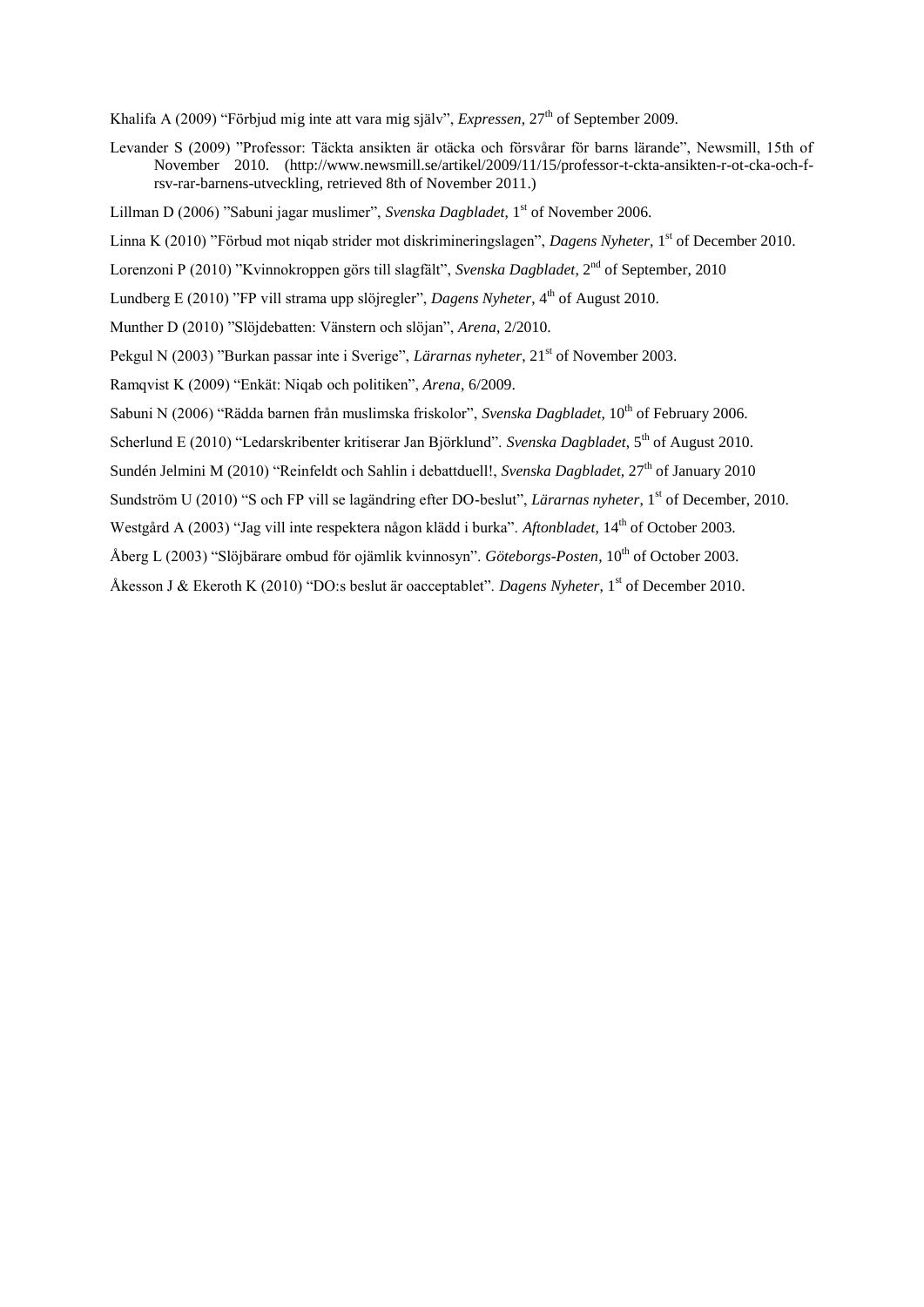## <span id="page-51-0"></span>**Appendix**

| <b>Name</b> | Age cohort | Occupation                                                          |
|-------------|------------|---------------------------------------------------------------------|
| Alice       | 35-39      | Student at the Teacher education program                            |
| Amy         | 20-24      | Student at the Teacher education program                            |
| Ann         | 45-49      | Teacher, primary school                                             |
| David       | 50-54      | Higher representative, National Union of Teachers, teacher on leave |
| Elias       | $25-29$    | Student at the Teacher education program                            |
| Gertrud     | 20-24      | Student at the Teacher education program                            |
| Ibrahim     | 60-64      | Senior civil servant, responsible for municipal social care         |
| Irene       | 40-45      | Jurist, formerly employed at the ombudsman against discrmination    |
| John        | 45-49      | Headmaster, primary school                                          |
| Katarina    | 35-39      | Student at the Teacher education program                            |
| Lars        | 30-34      | Political advisor, Liberal party Folkpartiet                        |
| Lena        | 45-49      | Headmaster, primary school                                          |
| Linn        | 25-29      | Student at the Teacher education program                            |
| Lizette     | $25-29$    | Student at the Teacher education program                            |
| Mahmud      | 60-64      | Imam, the Stockholm Mosque; chairman, Islamic Federation of Sweden  |
| Martin      | 30-34      | Teacher, upper secondary school                                     |
| Marit       | 25-29      | Student at the Teacher education program                            |
| Mehdi       | 55-59      | Headmaster, primary school (Muslim independent school)              |
| Noomi       | 20-24      | Student at the Teacher education program                            |
| Peter       | 50-54      | Teacher, upper secondary school                                     |
| Sarah       | 55-59      | Senior official at the Swedish Teachers Union                       |
| Sylvia      | 55-59      | Senior civil servant, responsible for reception of refugees         |

Table 1. List of particpants in the study